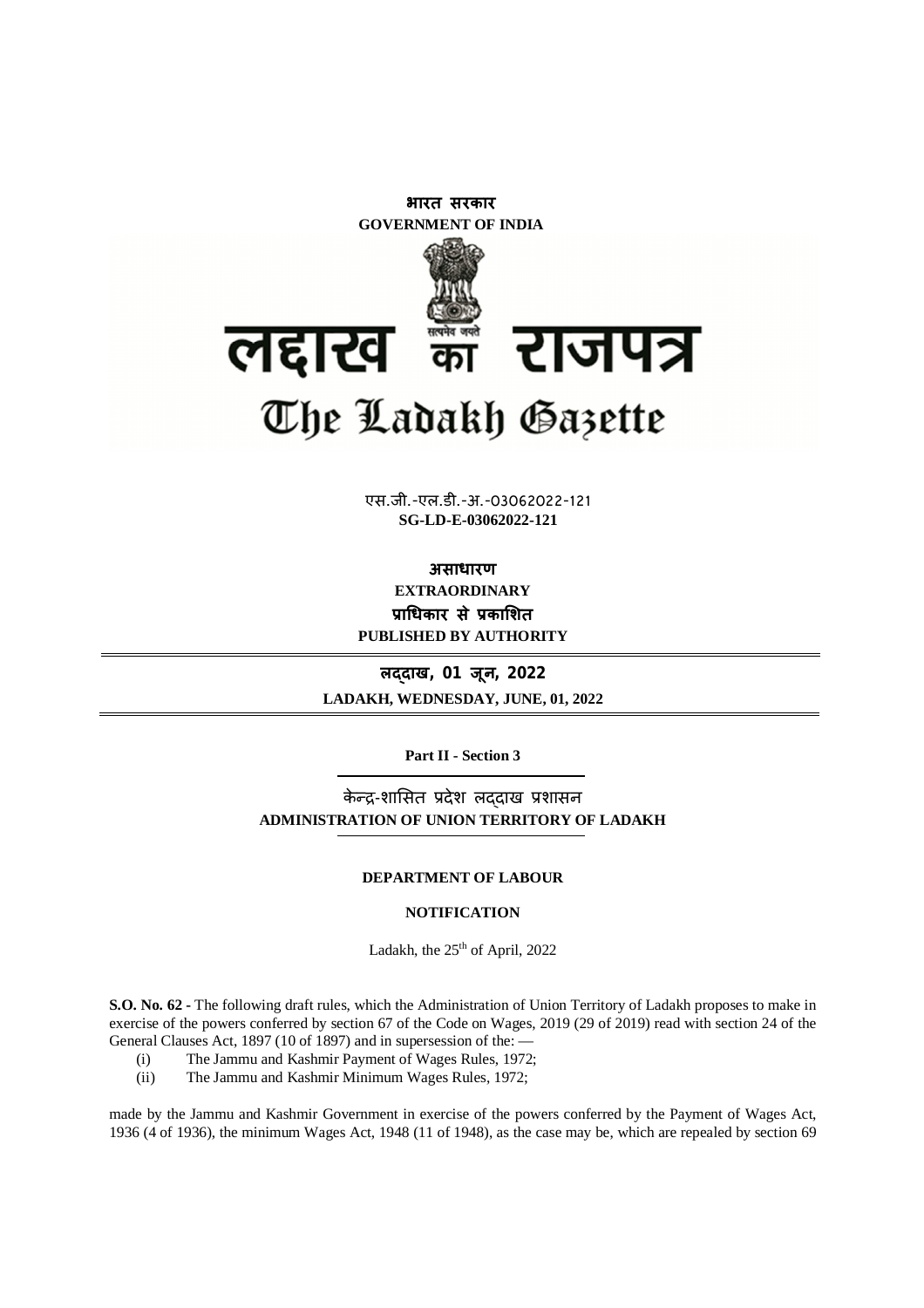of the Code on Wages, 2019, expect as respective things done or omitted to be done before such supersession, are hereby notified, as required by sub-section (1) of section 67, for information of all persons likely to be affected thereby and notice is hereby given that the draft notification will be taken into consideration after the expiry of a period of forty-five days from the date on which the copies of the Official Gazette in which this notification is published are made available to the public ;

Objections and suggestions, if any, may be addressed to Secretary, Labour (secy.labemp@gmail.com) and Deputy Secretary, Labour Department, Civil Secretariat, UT Ladakh.

Objections and suggestions, which may be received from any person with respect to the said draft notification before expiry of the period specified above, will be considered by the Administration of Union Territory of Ladakh.

### **DRAFT RULES**

### **CHAPTER I PRELIMINARY**

- **1. Short title, extent and commencement**. (1) These rules may be called the code on Wages (Ladakh) Rules, 2022.
	- (2) They shall extend to the whole of Union Territory of Ladakh.

 (3) They shall come into force after the date of their final publication in the Official Gazette, on the date of the commencement of the Code on Wages, 2019 (29 of 2019).

**2. Definitions.** - In these rules, unless the subject or context otherwise requires, —

- (a) **"authority"** means the authority appointed by the Administration of Union Territory of Ladakh under sub-section (1) of section 45;
- (b) **"appellate authority"** means the appellate authority appointed by the Administration of Union Territory of Ladakh under sub- section (1) of section49;
- (c) **"appeal"** means an appeal preferred under sub-section (1) of section 49;
- **(d) "agriculture labourer"** means labourer includes any person involved in connection with cultivating of soil or with raising or harvesting of any agricultural or horticultural commodities, management of live-stocks, bees, poultry etc.
- (e) **"Board"** means the State Advisory Board constituted by the Administration of Union Territory of Ladakh under subsection (4) of section 42;
- (f) **"Chairperson"** means the Chairperson of the Board;
- (g) **"Code"** means the Code on Wages, 2019 (29 of2019);
- (h) **"committee"** means a committee appointed by the Administration of Union Territory of Ladakh under clause (a) of sub-section (1) of section 8;
- (i) **"day"** means a period of 24 hours beginning at mid-night;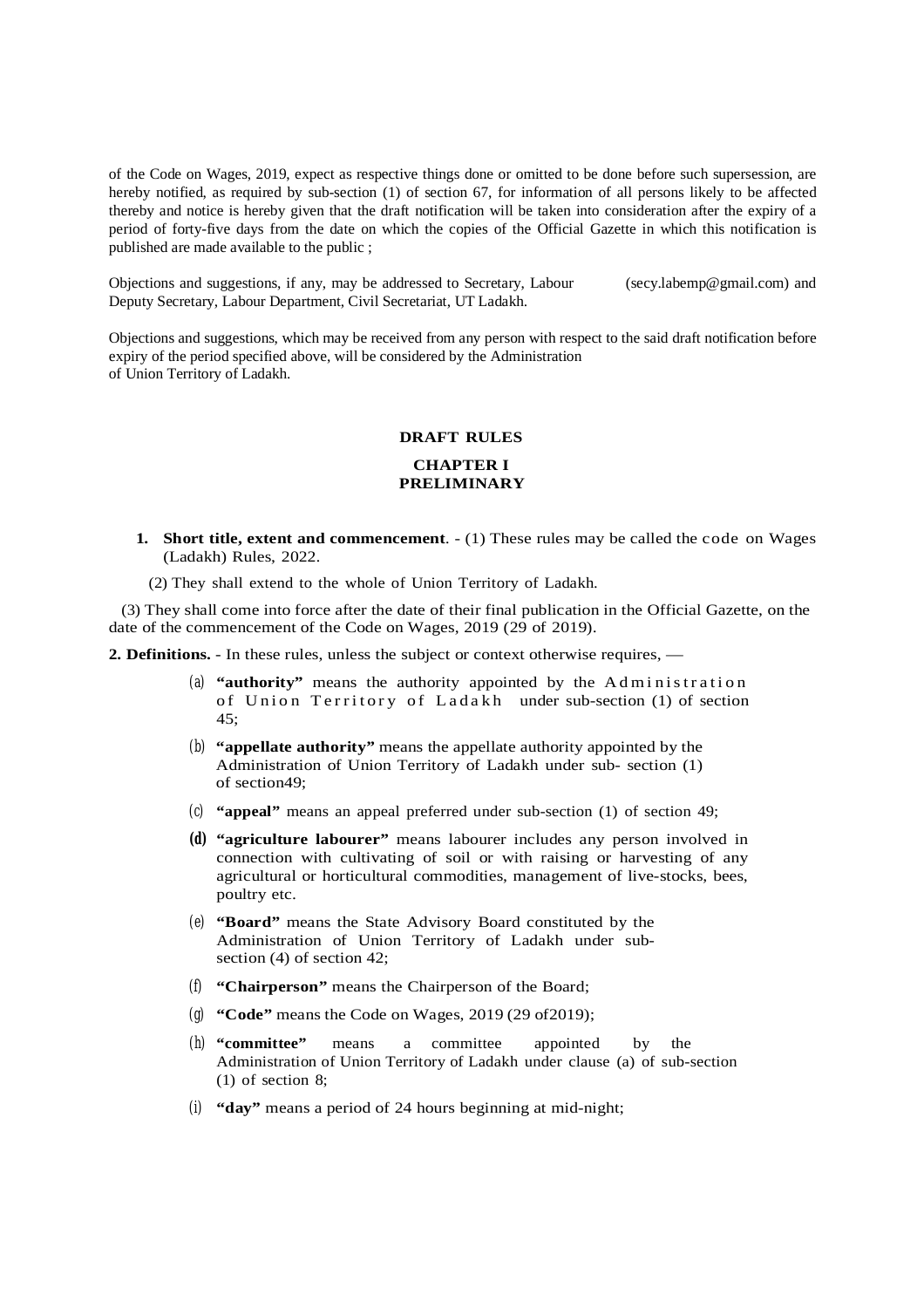- (j) **"Year means"** "Financial Year" which starts from 1 April and ends on 31 March the year
- (k) **"Form"** means a form appended to these rules;
- (l) **"highly skilled occupation"** means an occupation which calls in its performance a specific level of perfection and required competence acquired through intensive technical or professional training or practical occupational experience for a considerable period and also requires of an employee to assume full responsibility for his judgment or decision involved in the execution of such occupation;
- (m) "**Inspector-cum-Facilitator**" means a person appointed by Administration of Union Territory of Ladakh by notification under sub-section (1) of section
- (n) **"member**" means a member of the Board and includes its Chairperson; "metropolitan area" means a compact area having a population of forty lakhs or more comprised in one or more districts;
- (o) "**non-metropolitan** area" means a compact area having a population of more than ten lakhs but less than forty lakhs, comprised in one or more districts;
- (p) **"population**" means the population as ascertained at the last preceding census of which the relevant figures have been published;
- (q) **"registered trade union**" means a trade union registered under The Trade Unions Act, 1926 (16 of 1926);
- (r) **"rural area"** means the area which is not the metropolitan area or nonmetropolitan area;
- (s) **"Schedule**" means the schedule to these rules;
- (t) "**section"** means a section of the Code;
- (u) "**semi-skilled occupation**" means an occupation which in its performance requires the application of skill gained by the experience on job which is capable of being applied under the supervision or guidance of a skilled employee and includes supervision over the unskilled occupation;
- (v) "**skilled occupation**" means an occupation which involves skill and competence in its performance through experience on the job or through training as an apprentice in a technical or vocational institute and the performance of which calls for initiating and judgment;
- (w) **"unskilled occupation**" means an occupation which in its performance requires the application of simply the operating experience and involves no further skills;
- (2) All other words and expressions used herein in these rules and
- not defined shall have the meanings respectively assigned to the under the Code.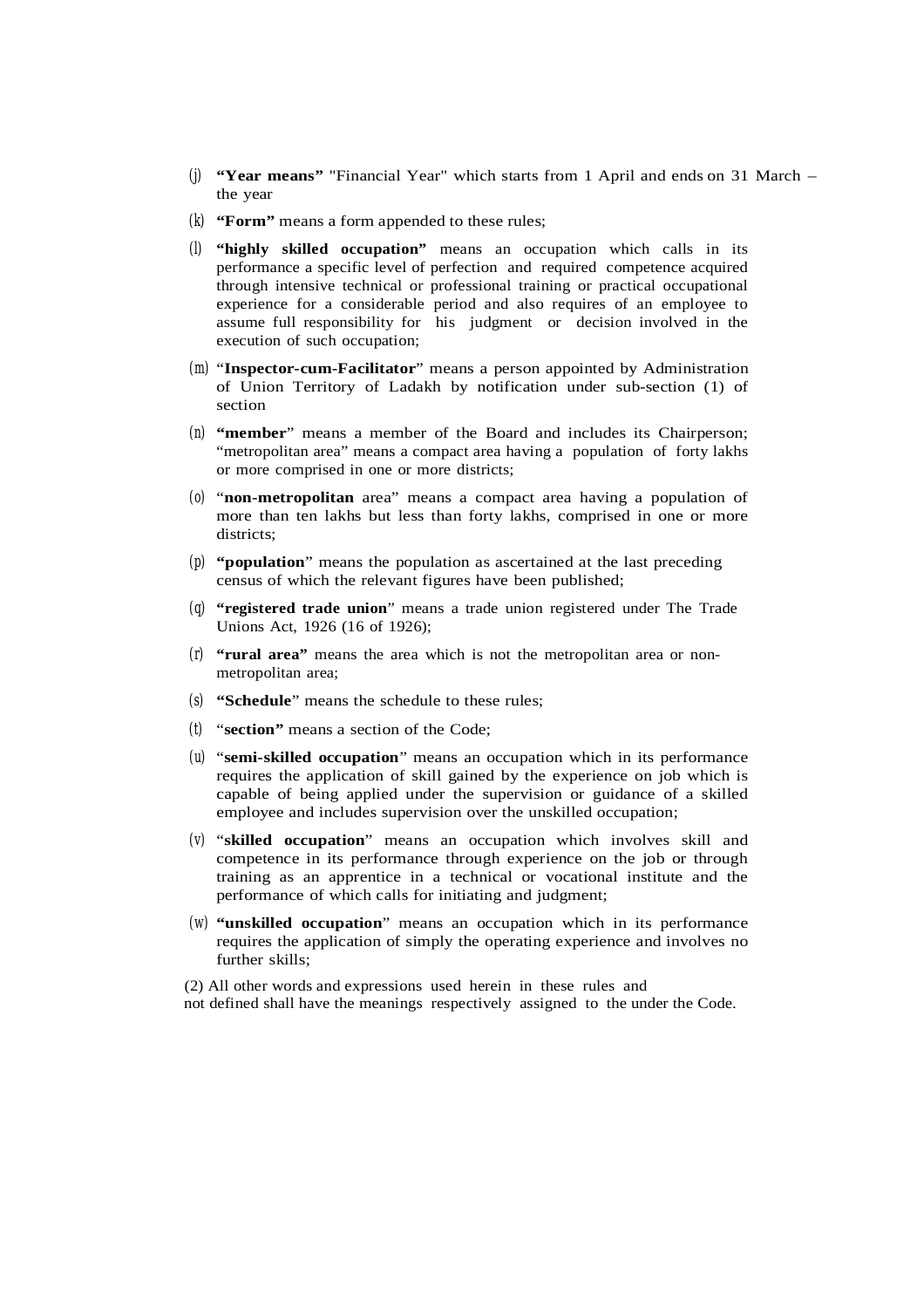### **CHAPTER II Minimum Wages**

**3. Manner of calculating the minimum rate of wages. – (**1) For the purposes of subsection (5) of section 6, the minimum rate of wages shall be fixed on the day basis keeping in view the following criteria, namely: -

- (I) the standard working class family which includes a spouse and two children apart from the earning worker; an equivalent of three adult consumption units;
- (II) A net intake of 2700 calories per day per consumption unit;
- (III) 66 meters cloth per year per standard working class family;
- (IV) Housing rent expenditure to constitute 10 per cent of food and clothing expenditure;
- (V) Fuel, electricity and other miscellaneous items of expenditure to constitute 20 percent of minimum wage; and
- (VI) Expenditure for children education, medical requirement, recreation and expenditure on contingencies to constitute 25 percent of minimum wage;

(2) when the rate of wages for a day is fixed, then, such amount shall be divided by eight for fixing the rate of wages for an hour and multiplied by twenty-six for fixing the rate of wages for a month and in such division and multiplication the factors of one-half and more than one-half shall be rounded as next figure and the factors less than one-half shall be ignored.

**4. Norms for fixation of minimum rate of wages.-** (1) While fixing the minimum rate of wages under section 6, the Administration of Union Territory of Ladakh shall divide the concerned geographical area into three categories, that is to say, the metropolitan area, non-metropolitan area and the rural area.

 (2) The Administration of Union Territory of Ladakh shall constitute a technical committee for the purpose of advising the U.T. Ladakh in respect of skill categorization, which shall consist of the following members, namely: -

- (i) The Secretary, Labour Department, UT Ladakh Chairperson
- (ii) The Deputy Secretary, Labour Department, UT Ladakh Member
- (iii) The Chief Engineer,  $PW(R\&B)$  Department UT, Ladakh Member
- (iv) The Director, Technical Education Member
- (v) The Chief Engineer, Irrigation & Flood Control, UT Ladakh Member
- (vi) The Deputy Labour Commissioner, UT, Ladakh Member Secretary
- (vii) Two technical experts in wage determination as nominated by the Administration of Union Territory of Ladakh Theory of Ladakh Theory School Charles Members
- (3) The Administration of Union Territory of Ladakh shall, on the advice of the technical committee referred to in sub-rule (1), categorize the occupations of the employees into four categories that is to say unskilled, semi-skilled, skilled and highly skilled by modifying, deleting or adding any entry in the categorization of such occupations specified in Schedule A.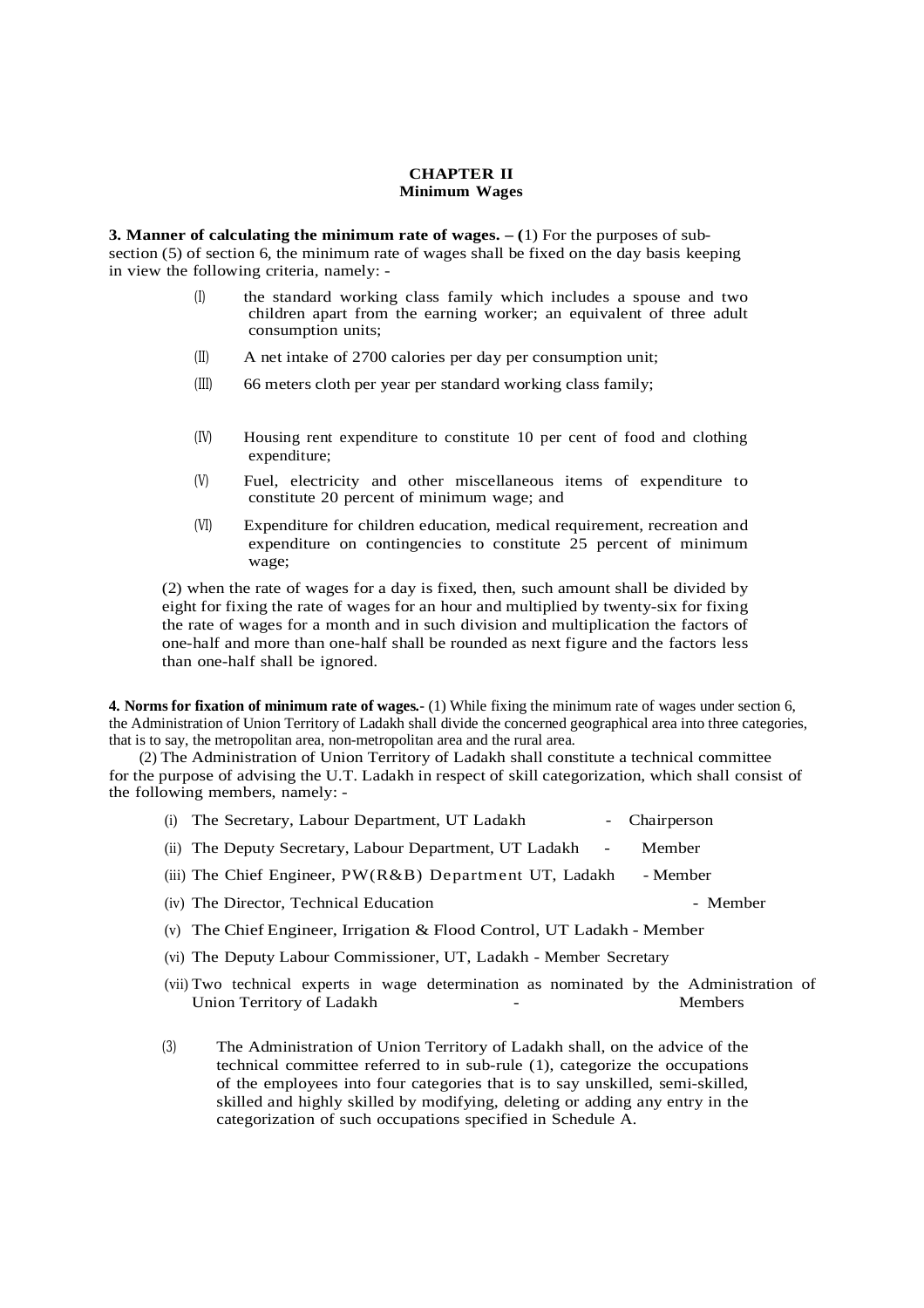- (4) The technical committee referred in sub-rule (1) shall while advising the Administration of Union Territory of Ladakh under sub-rule (2) take into account, to the possible extent, the national classification of occupation or national skills qualification frame work or other similar frame work for the time being formulated to identify occupations.
- (5) If an employee employed in any scheduled employment is not specifically mentioned by the name of its trade or job under any of the categories/classes in this notification or in earlier notifications fixing or revising minimum rate of wages, even then such employee shall be paid minimum wages of the category of the class where he can be most accurately placed. In case of disagreement about a category or classification of an occupation as mentioned in Schedule A, the decision of the Technical committee as mentioned in the sub rule 2 of this Rule shall be final.

**(6)** In case of employees employed in occupation such as hotels, restaurants, teastalls, halwais, ahatas attached to wine and liquor shops, ahatas attached to beverages shops except soft drinks and carbonated water and employment in house as a domestic worker, if they are provided two meals, two times tea and lodging, they will get Rs. 1765/-1ess than the minimum wages fixed for their categories and if they get two meals and two times tea without lodging, they will get Rs. 500/- less than other employees in their category who are not getting meals, tea and lodging**.**

**5. Time Interval for revision of dearness allowance**. -Endeavour shall be madeso that the cost-of-living allowance and the cash value of the concession inrespect of essential commodities at concession rate shall be computed oncebefore 1st April and then before1st October in every year to revise the dearness allowance payable to the employees on the minimum wages.

### **6. Number of hours of work which shall constitute a normal working day.**-

(1) The normal working day under clause (a) of sub-section (1) of section 13 shall be comprised of eight hours of work**.**

(2) The working day of an employee shall be so arranged that inclusive of the intervals of rest, if any, it shall not spread over more than twelve hours on any day.

(3) The provisions of sub-rules (1) and (2) shall, in the case of an employee employed in agricultural employment, be subject to such modifications as may, from time to time, be determined by the Administration of Union Territory of Ladakh.

(4) Nothing in this rule shall be deemed to affect the provisions of the Factories Act, 1948 (63 of1948).

### **7. Weekly day of rest. —** (1) Subject to the provisions of this rule, an employee shall be allowed a day of rest every week (hereinafter referred to as "the rest day") which shall ordinarily be Sunday, but the employer may fix any other dayof the week as the rest day for any employee or class of employees:

Provided that an employee shall be entitled for the rest day under this sub-rule if he has worked under the same employer for a continuous period of not less than six days:

Provided further that the employee shall be informed of the day fixed as the rest day and of any subsequent change in the rest day before the change is effected, by display of a notice to that effect in the place of employment at the place specified by the Inspector-cum-Facilitator in this behalf.

**Explanation.**- For the purpose of computation of the continuous period of not less than six days specified in the first provision to this sub-rule, any day on which an employee is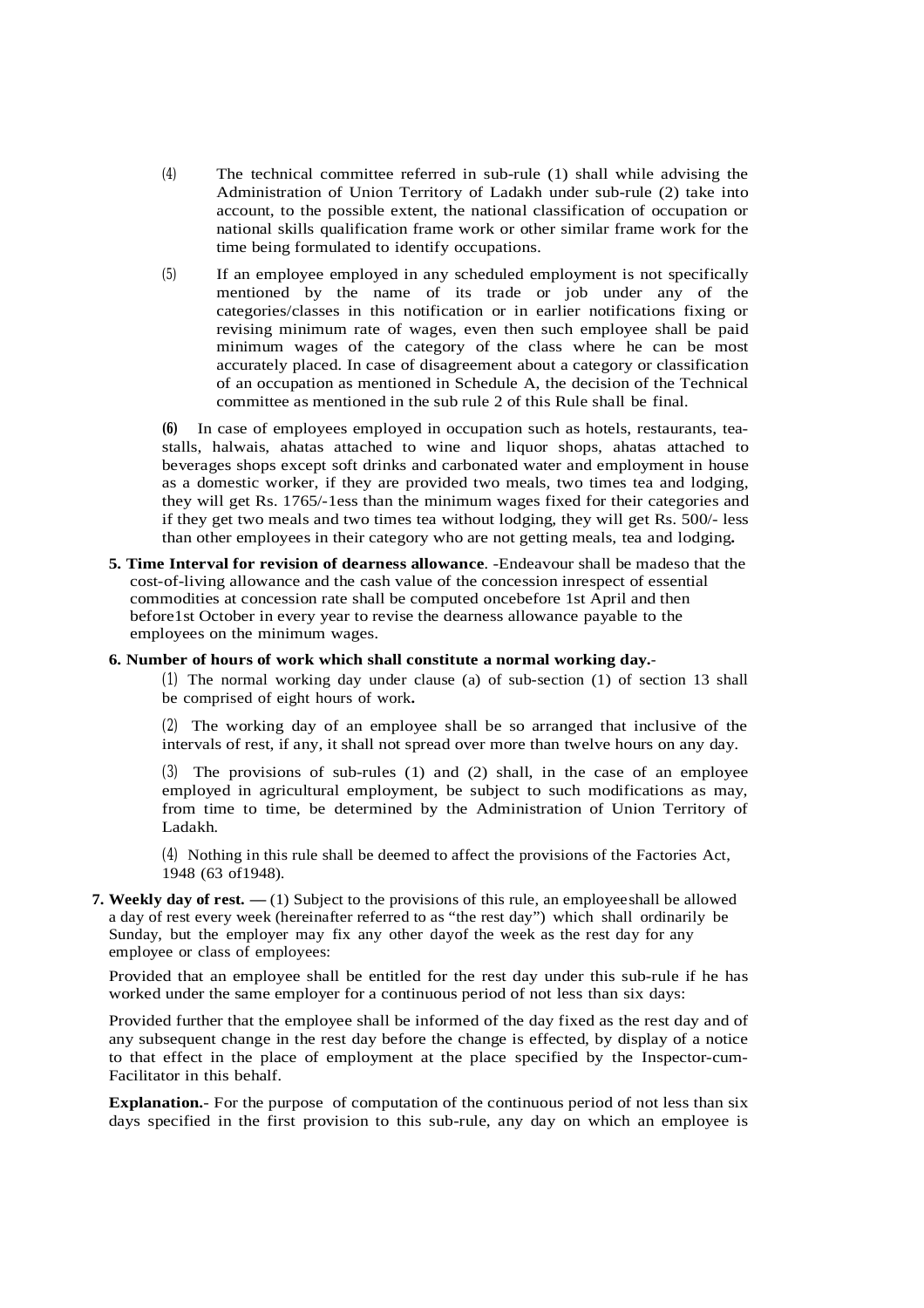required to attend for work but is given only an allowance for attendance and is not provided with work, a day on which an employee islaid off on payment of compensation under the Industrial Disputes Act, 1947 (Central Act No. 14 of 1947), and any leave or holiday, with or without pay, granted by the employer to an employee in the period of six days immediately preceding the rest day, shall be deemed to be the days on which the employee has worked.

(2) Any such employee shall not be required or allowed to work on the rest day unless he has or will have a substituted rest day for a whole day on one of the five days immediately before or after the rest day:

Provided that no substitution shall be made which will result in the employee working for more than ten days consecutively without a rest day for a whole day.

(3)Where in accordance with the foregoing provisions of this rule, any employee works on a rest day and has been given a substituted rest day on any one of the five days before or after the rest day, the rest day shall, for the purpose of calculating the weekly hours of work, be included in the week in which the substituted rest day occurs.

(4) An employee shall be granted-

(a) for rest day wages calculated at the rate applicable to the next preceding day; and

(b) where he works on the rest day and has been given a substituted rest day, then, he shall be paid wages for the rest day on which he worked, at the overtime rate and wages for the substituted rest day at the rate applicable to the next preceding day:

Provided that where-

(i) the minimum rate of wages of the employee as notified under the Code has been worked out by dividing the minimum monthly rate of wages by twenty-six; or

(ii) the actual daily rate of wages of the employee has been worked out by dividing the monthly rate of wages by twenty-six and such actual daily rate of wages is not less than the notified minimum daily rate of wages of the employee, then, no wages for the rest day shall be payable; and

(iii) the employee works on the rest day and has been given a substituted rest day, then, he shall be paid, only for the rest day on which he worked, an amount equal to the wages payable to him at the overtime rate; and, if any dispute arises whether the daily rate of wages has been worked out in accordance with the provisions of this proviso, the officer appointed through notification by Administration of Union Territory of Ladakh for this purpose having jurisdiction of UT, Ladakh may, on application made to him in this behalf, decide the same, after giving an opportunity to the parties concerned to make written representations.

Provided further that in case of an employee governed by a piece-rate system, the wages for the rest day, or the substituted rest day, as the case may be, shall be such as the Administration of Union Territory of Ladakh may, from time to time determine having regard to the minimum rate of wages fixed under the Code, in respect of the employment.

**Explanation-** In this sub-rule 'next preceding day' means the last day on which the employee has worked, which precedes the rest day or the substituted rest day, as the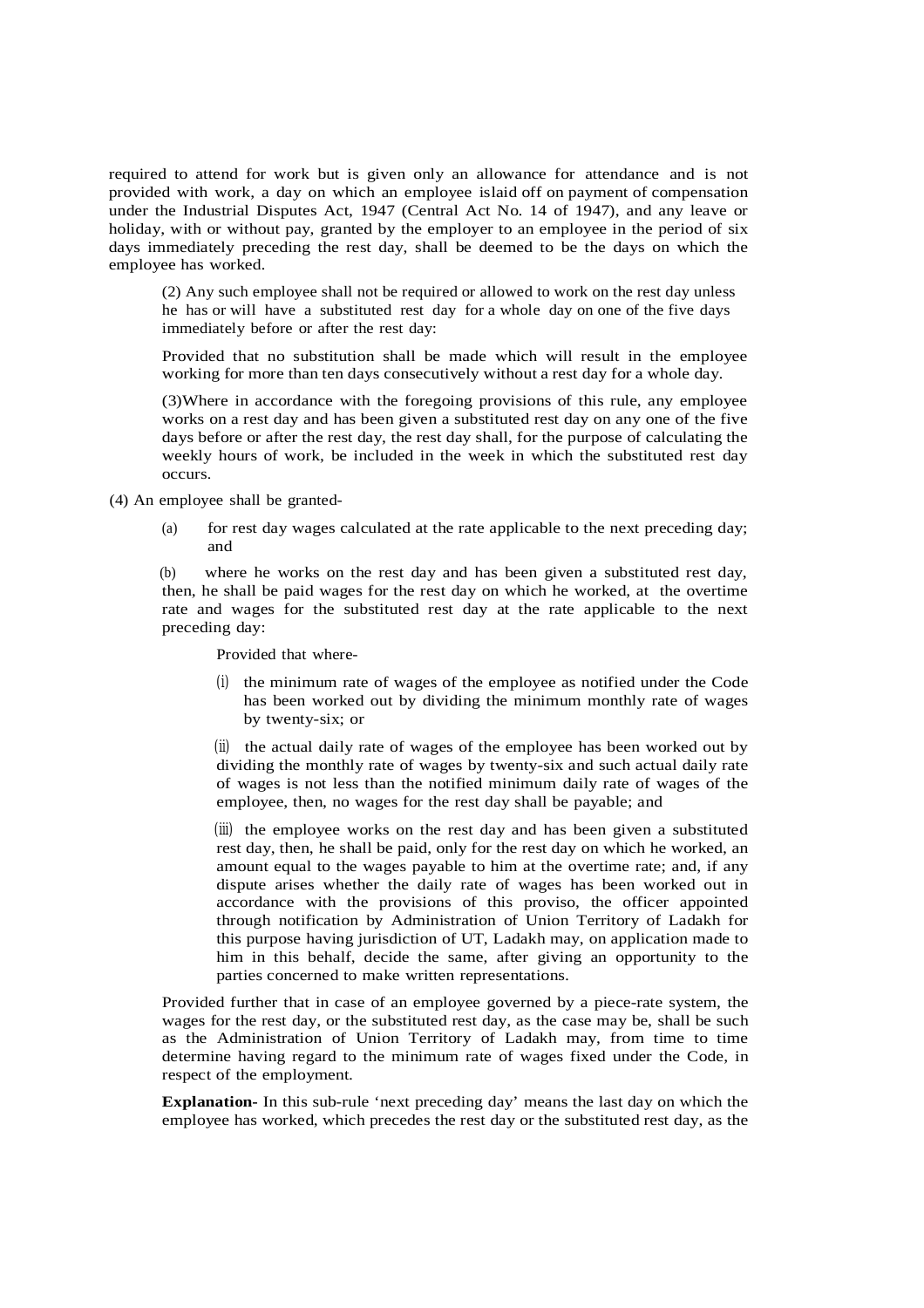case may be; and where the substituted rest day falls on a dayimmediately after the rest day, the next preceding day means the last day on which the employee has worked, which precedes the rest day.

(5) The provisions of this rule shall not operate to the prejudice of more favorable terms, if any, to which an employee may be, entitled under any other law or under the terms of any award, agreement or contract of service, and in such a case, the employee shall be entitled only to more favorable terms aforesaid.

**Explanation.** - For the purposes of this rule, 'week' shall mean a period of seven days beginning at midnight on Saturday night.

**8. Night shifts.** —Where an employee in an employment works on a shift which extends beyond midnight, then-

a. a rest day for the whole day for the purposes of rule 7 shall, in this case means a period of twenty- four consecutive hours beginning fromthe time when his shift ends; and

b. the following day in such a case shall be deemed to be the period of twenty-four hours beginning from the time when such shift ends, and the hours after midnight during which such employee was engaged in work shall be counted towards the previous day.

#### **9. The extent and conditions for the purposes of sub-section (2) of section 13**.-In case of employees-

- a. engaged in any emergency which could not have been foreseen or prevented;
- b. engaged in work of the nature of preparatory or complementary work which must necessarily be carried on outside the limits laid down for the general working in the employment concerned;
- c. whose employment is essentially intermittent;
- d. engaged in any work which for technical reasons has to be completed before the duty is over; and
- e. engaged in a work which could not be carried on except at times dependent on the irregular action of natural forces;

the provisions of rules  $6, 7$  and  $8$  shall apply subject to the condition that –

- (i) the spread over of the hours of work of the employee shall not exceed16 hours in any day; and
- (ii) the actual hours of work excluding the intervals of rest and the periods of inaction during which the employee may be on duty but is not called upon to display either physical activity or sustained attendance shallnot exceed 9 hours in any day.
- **10. Longer wage period**.-The longer wage period for the purposes of minimum rate of wages under section 14 shall be by the month and monthly wages for the Agricultural Labour too.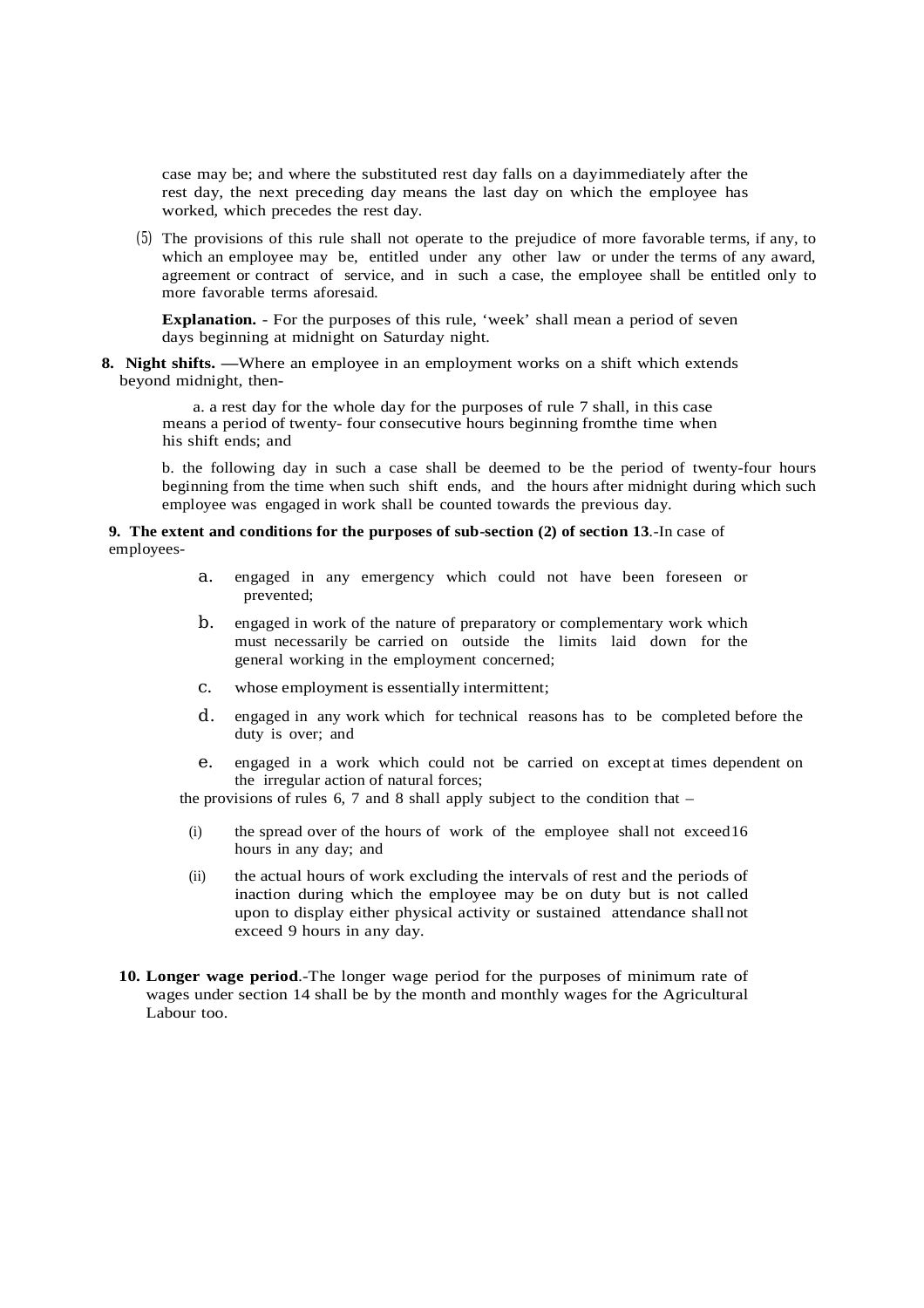#### **CHAPTER III**

### **PAYMENT OF WAGES**

- **11. Recovery under sub-section (4) of section 18**.-Where the total deductions authorized under sub-section (2) of section 18 exceed fifty percent of the wages of an employee, the excess shall be carried forward and recovered from the wages of succeeding wage period or wage periods, as the case may be, in such instalments so that the recovery in any month shall not exceed the fifty per cent of the wages of the employee in that month.
- **12. The authority under sub-section (1) of section 19. -** The officer appointed by the **Administration of Union Territory of Ladakh** by notification for this purpose having jurisdiction of **UT, Ladakh** of the employee concerned shall be the authority for the purposes of sub-section (1) of section 19.
- **13. The manner of exhibiting the notice under sub-section (2) of section19. -** A notice referred to in sub-section (2) of section 19 shall be displayed at the conspicuous places in the premises of the work place in which the employment is carried on, so that every concerned employee would be able easily to read the contents of the notice and a copy of the notice shall be sent to the Inspector- cum-Facilitator having jurisdiction.
- **14. The procedure under sub-section (3) of section 19.** The employer shall submit the list of fineable acts and omissions under Section 19(1) for approval of the officer appointed through notification by the Administration of Union Territory of Ladakh. Before the imposition of a fine, the employee shall be given an opportunity of showing cause against the fine before the Grievance Redressal Committee, constituted under Section 4(1) of Industrial Relations Code for resolution of disputes arising out of individual grievances wherever it isapplicable, Else otherwise before the employer.
- **15. Procedure for deduction. -** Where an employer makes any deduction in pursuance of the proviso to sub section (2) of section 20, he shall make such deduction after given an opportunity of being heard to the concerned employee.
- **16. Procedure for deduction under sub-section (2) of section 21**.-Any employer desiring to make deduction for damages or loss under sub-section (1) of section 21 from the wages of an employee shall-
	- (i) explain to the employee personally and also in writing the damage or loss of goods expressly entrusted to the employee for custody or for loss of money for which he is required to account and how such damages or loss is directly attributable to the neglect or default of the employee; and
	- (ii) thereafter, give the employee an opportunity to offer any explanation and deduction for any damages or loss, if made, shall be intimated to the employee within fifteen days from the date of such deduction.

**17. Conditions regarding recovery of advance under section 23.-**The recovery, as the case may be of-

- (i) advances of money given to an employee after the employment begins under clause (b) of section 23; or
- (ii) advances of wages to an employee not already earned under clause (c) of section23, shall be made by the employer from the wages of the concerned employee in installments determined by the employer, so as any or all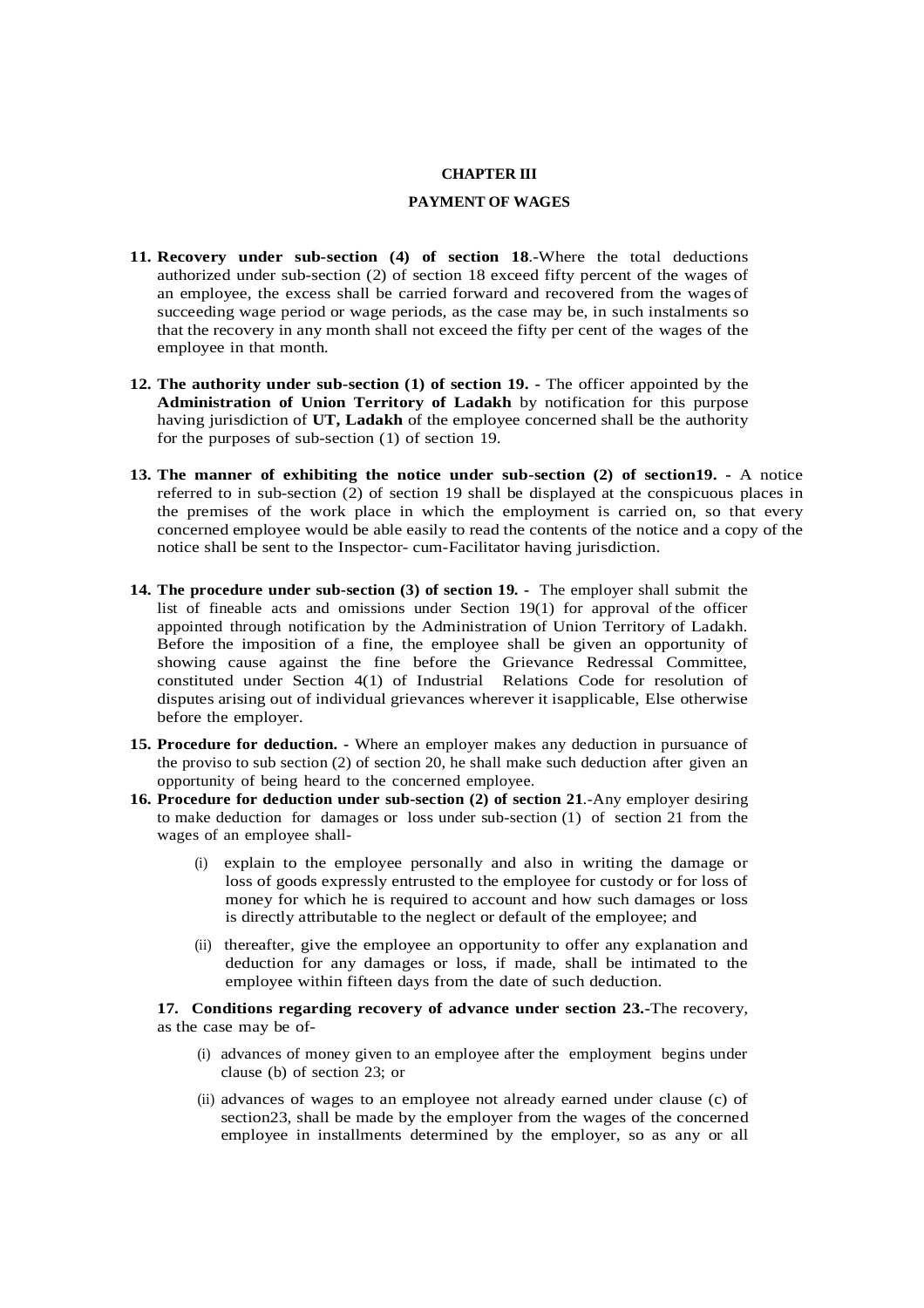installments in a wage period shall not exceed fifty per cent of the wages of the employee in that wage period and the particulars of such recovery shall be recorded in the register maintained in **Form-I**.

**18. Deductions under section 24**.-Deductions for recovery of loans granted for house building or other purposes approved by the Administration of Union Territory of Ladakh, and the interest due in respect thereof shall be, subject to any direction made or circular issued by the Administration of Union Territory of Ladakh from time to time regulating the extent to which such loans may be granted and the rate of interest shall be payable thereon.

### **CHAPTER IV PAYMENT OF BONUS**

**19. Calculation of set on or set off for the seventh accounting year.-** Calculation of set on or set off for the seventh accounting year, computation of gross profits under clauses (a) and (b) of section 32, deduction of further sums under clause (c) of section 34, manner of carrying forward under sub-sections (1)and (2) of section 36 shall be such, as may be prescribed by the Central Government.

### **CHAPTER V STATE ADVISORY BOARD**

### **A. Procedure of Ladakh Advisory Board under sub-section (10) of section 42**

- **20. Constitution of the Board:** -(1) The Ladakh Advisory Board shall consist of the persons to be nominated by Administration of Union Territory of Ladakh representing employers and employees as specified in clauses (a) and (b) of sub- section (6) of section 42 and the independent persons and representatives of the Administration of Union Territory of Ladakh as specified in clauses (c) of that sub-section.
	- (2) The persons representing employers as referred to in clause (a) of sub- section (6) of section 42 shall be five and the persons representing employees referred to in clause (b) of that sub-section shall also be five.
	- (3) The independent persons specified in clause (c) of sub-section (6) of section 42 to be nominated by the Administration of Union Territory of Ladakh shall consist of the following, namely: -
		- (i) Secretary, Labour Department, Administration of Union Territory of Ladakh shall be the Chairperson;
		- **(ii)** Deputy Labour Commissioner, Labour Department, UT,Administration of Ladakh shall be Member Secretary;
		- (iii) Additional Secretary, Finance Department, Administration of Union Territory of Ladakh shall be the member;
		- (iv) Chief Engineer, PW (R&B) Department, Administration of Union Territory of Ladakh shall be the member;
		- (v) One member shall be a professional in the field of wages and labour related issues;

(4)The Administration of Union Territory of Ladakh shall, while nominating the members of the Board, take into account that the independent members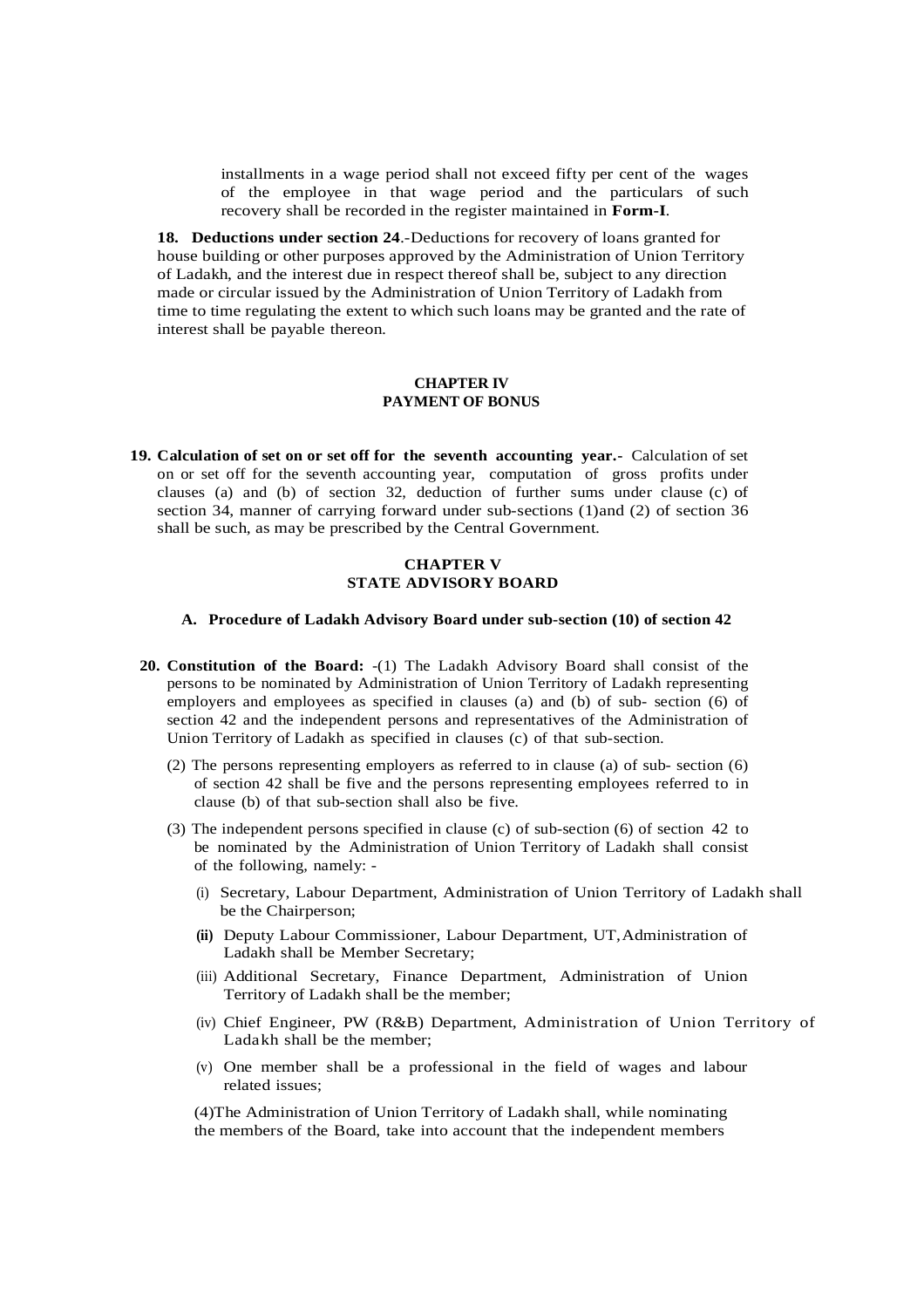under clause (c) of sub-section (6) of Section 42 shall not exceed one-third of the total members of the Board and one-third of the members of the Board shall be women.

**21. Meeting of the Board.** - The Chairperson may, subject to the provisions of rule 23, call a meeting of the Board, at any time he thinks fit:

 Provided that on requisition in writing from not less than one half of the members, the Chairperson shall call a meeting within thirty days from the date of the receipt of such requisition.

**22. Notice of meetings.** - The Chairperson shall fix the date, time and place of every meeting and a notice in writing containing the aforesaid particulars along with a list of business to be conducted at the meeting shall be sent to each member by registered post and electronically at least fifteen days before the date fixed for such meeting:

Provided that in the case of an emergent meeting, notice of seven days only may be given to every member.

- **23. Functions of Chairperson. –** The Chairperson shall-
	- (i) preside at the meetings of the Board: Provided that in the absence of the Chairperson at any meeting, the members shall elect from amongst themselves by a majority of votes, a member who shall preside at such meeting;
	- (ii) decide agenda of each meeting of the Board;
	- (iii) where in the meeting of the Board, if any issue has to be decided by voting, conduct the voting and count or cause to be counted the secret voting in the meeting.

**24. Quorum.** - No business shall be transacted at any meeting unless at least one-third of the members and at least one representative member each of both the employers and an employee are present:

Provided that, if at any meeting less than one-third of the members are present, the Chairperson may adjourn the meeting to a date not later than seven days from the date of the original meeting and it shall thereupon be lawful to dispose of the business at such adjourned meeting irrespective of the number of members present:

Provided further that the date, time and place of such adjourned meeting shall be intimated to all the members electronically or by a Registered post.

**25. Disposal of business of the Board**. - All business of the Board shall be considered at a meeting of the Board, and shall be decided by a majority of the votes of members present and voting and in the event of an equality of votes, the Chairperson shall have a casting vote:

Provided that the Chairperson may, if he thinks fit, direct that any matter shall be decided by the circulation of necessary papers and by securing written opinion of the members:

Provided further that no decision on any matter under the preceding proviso shall be taken, unless supported by not less than two-thirds majority of the members.

**26. Method of voting.-** Voting in the Board shall ordinarily be by show of hands, but if any member asks for voting by ballot, or if the Chairperson so decides, the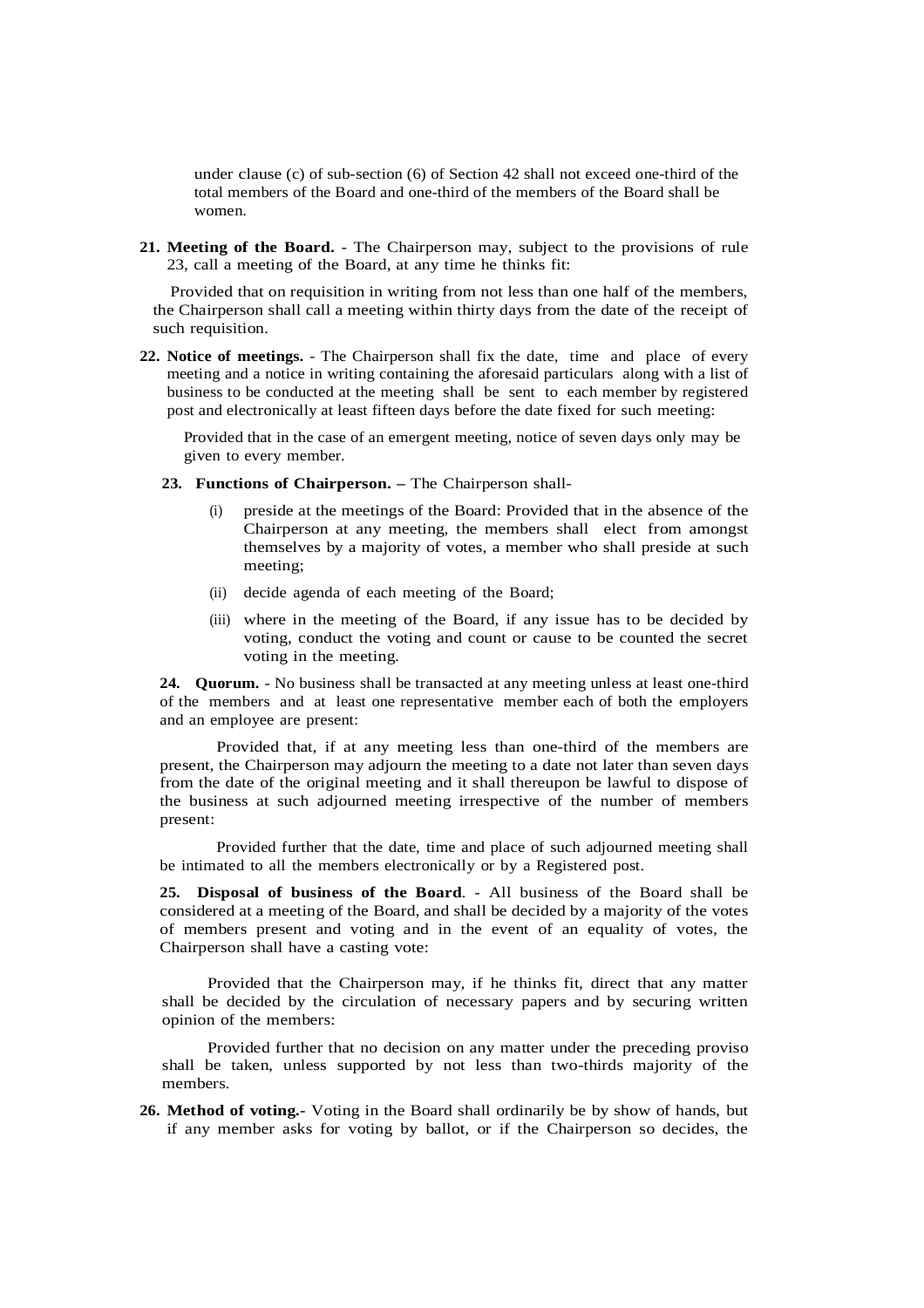voting shall be by secret ballot and shall be held in such manner as the Chairperson may decide.

**27. Proceedings of the meetings.-** (1) The proceedings of each meeting of the Board showing inter alia the names of the members present thereat shall be forwarded to each member and to the Administration of Union Territory of Ladakh as soon after the meeting as possible, and in any case, not less than seven days before the next meeting.

(2) The proceedings of each meeting of the Board shall be confirmed with such modification, if any, as may be considered necessary at the next meeting.

 **28. Summoning of witnesses and production of documents.-(**1) The Chairperson may summon any person to appear as a witness if required in the course of the discharge of his duty and require any person to produce any document.

(2) Every person who is summoned and appears as a witness before the Board shall be entitled to an allowance for expenses by him in accordance with the scale for the time being in force for payment of such allowance to witnesses appearing before a civil court.

 **29. Appointment of the committees.-**The Administration of Union Territory of Ladakh may constitute as many committees under clause of sub-section (1) of section 8 as it considers necessary for the purposes specified in that clause.

## **B. Terms of office of members of the Board under sub-section (11) of**

#### **section 42**

 **30. Term of office of members of the Board. -** (1)The term of office of the Chairperson or a member, as the case may be, shall be normally two years commencing from the date of his appointment or nomination, as the case may be, under sub-section (1) of section 42:

Provided that such Chairperson or a member shall, notwithstanding the expiry of the said period of two years, continue to hold office until his successor is appointed or nominated, as the case may be.

- (2) An independent member of the Board nominated to fill a casual vacancy shall hold office for the remaining period of the term of office of the member in whose place he is nominated.
- (3) The official members of the Board shall hold office till they are replaced by respective such other official members.
- (4) Notwithstanding anything contained in sub-rules (1), (2), and (3), the members of the Board shall hold office during the pleasure of Administration of Union Territory of Ladakh.
- **31. Travelling allowance.-**The Chairman and every member of the Board shall be entitled to draw travelling and halting allowance for any journey performed by him in connection with his duties at the rates and subject to the conditions applicable to a Group A officer of Administration of Union Territory of Ladakh.
- **32. Officers and Staff. -** The Administration of Union Territory of Ladakh may provide a Secretary not below the rank of Secretary, Labour Department, other officers and staff to the Board, as it may think necessary for the functioning of the Board.
- **33. Eligibility for re-nomination of the members of the Board.-**An outgoing member shall be eligible for re-nomination for the membership of the Board for not more than total two terms.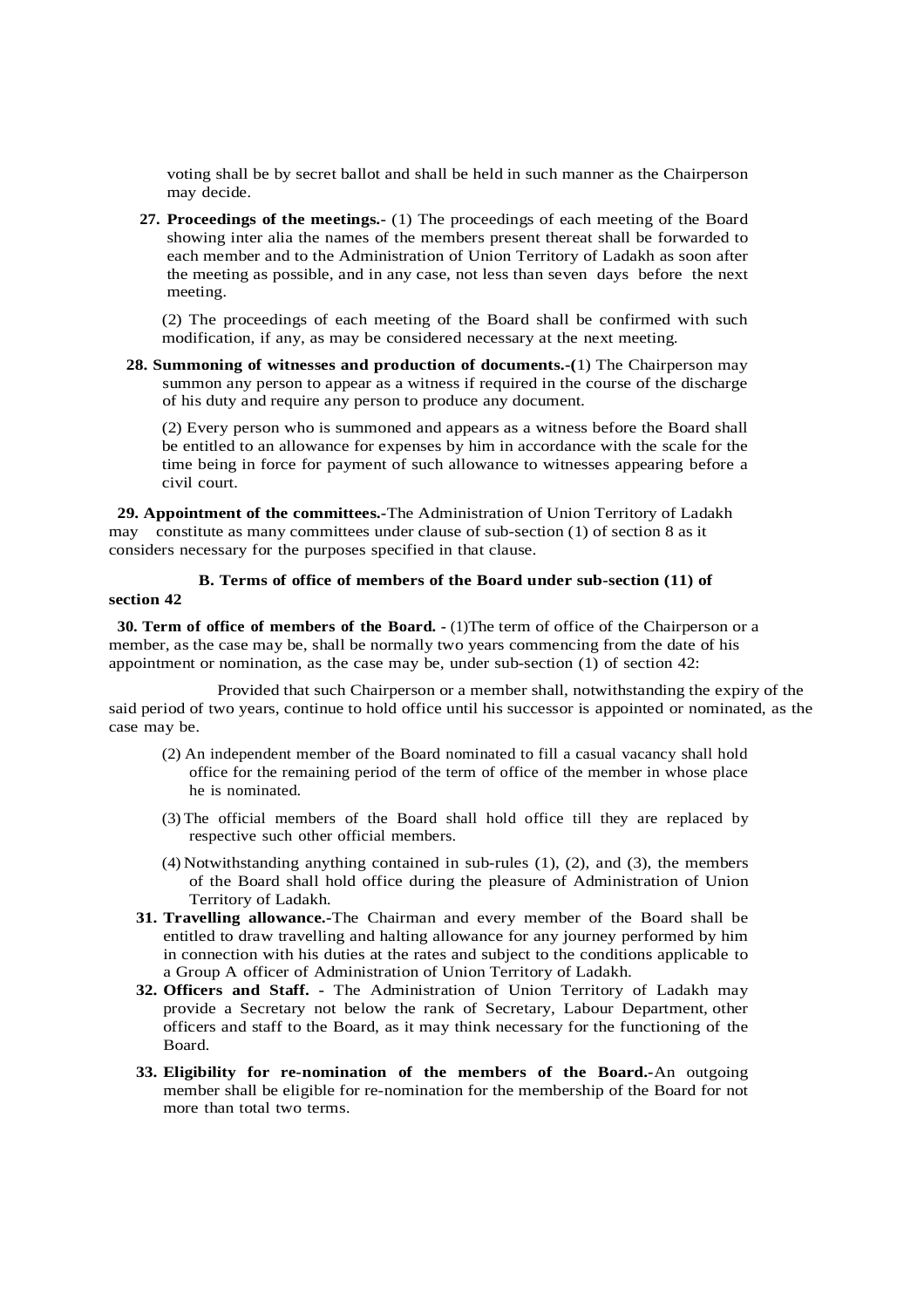**34. Resignation of the Chairperson and other members of the Board**.-(1) A member of the Board, other than the Chairperson, may, by giving notice in writing to the Chairperson, resign his membership and the Chairperson may resign by a letter addressed to the Administration of Union Territory of Ladakh.

(2) A resignation shall take effect from the date of communication of its acceptance or on the expiry of 30 days from the date of resignation, whichever is earlier.

(3) When a vacancy occurs or is likely to occur in the membership of the Board, the Chairperson shall submit a report to the Administration of Union Territory of Ladakh immediately and the Administration of Union Territory of Ladakh shall, then, take steps to fill the vacancy in accordance with the provisions of the Code.

- **35. Cessation of membership.** If a member of the Board, fails to attend three consecutive meetings, without prior intimation to the Chairperson, he shall, cease to be a member thereof.
- **36. Disqualification.-(1)** A person shall be disqualified for being nominated as, and for being a member of the Board–
	- (i) if he is declared to be of unsound mind by a competent court; or
	- (ii) if he is an un-discharged insolvent; or

(iii) if before or after the commencement of the Code, he has been convicted of an offence involving moral turpitude.

(2) If any question arises whether a disqualification has been incurred under subrule (1), the decision of the Administration of Union Territory of Ladakh thereon shall be final.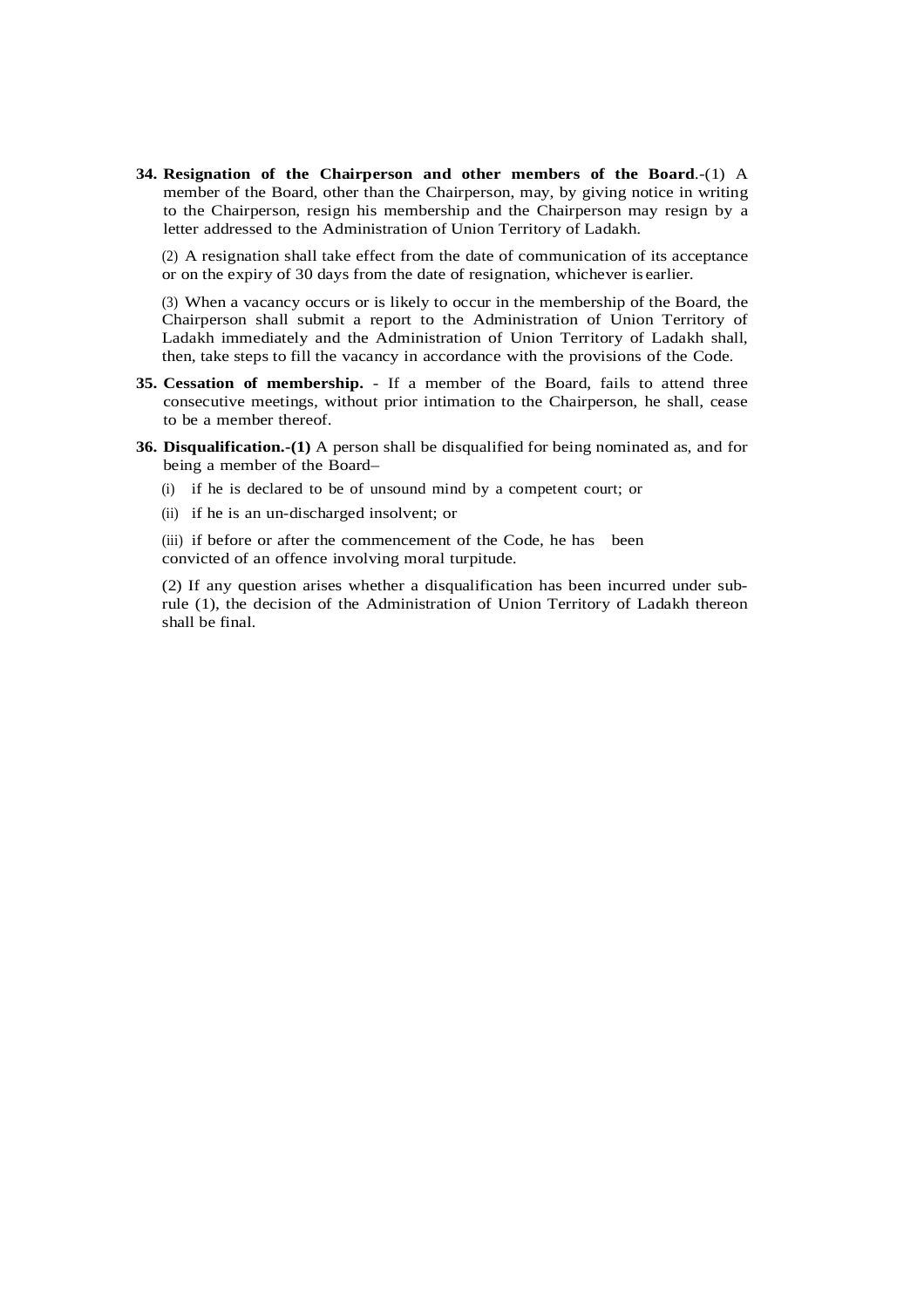#### **CHAPTER VI**

### **PAYMENT OF DUES AND CLAIMS**

**37. Payment under clause (a) of sub-section (1) of section 44.-** Where any amount payable to an employee under the Code is due after his death or on account of his whereabouts not being known, and the amount could not be paid to the nominee of the employee until the expiry of three months from the date the amount had become payable, then, such amount shall be deposited by the employer with the officer appointed through notification by Administration of Union Territory of Ladakh for this purpose having jurisdiction of **UT, Administration of Ladakh** who shall disburse the amount to the person nominated by the employee after ascertaining his identity within two months of the date on which the amount was so deposited with him.

**38. Deposit of the undisbursed dues under clause (b) of sub-section (1) of section 44**.-(1) Where any amount payable to an employee under this Code remains undisbursed because either no nomination has been made by such employee or for any other reason, such amounts could not be paid to the nominee of employee until the expiry of six months from the date the amount had become payable, all such amounts shall be deposited by the employer with the officer appointed through notification by Administration of Union Territory of Ladakh for this purpose having jurisdiction of UT, Administration of Ladakh before the expiry of the fifteenth day after the last day of the said period of six months.

(2) The amount referred to in sub-rule (1) shall be deposited by the employer withthe officer appointed through notification by Administration of Union Territory of Ladakh for thispurpose having jurisdiction of UT, Administration of Ladakh through bank transfer or through a crossed demand draft obtained from any scheduled Bank in India drawn in favour of such of the officer appointed through notification by the Administration of Union Territory of Ladakh for this purpose.

**39. Manner of dealing with the undisbursed dues under clause (b) of sub-section (1) of section 44.** - (1) The amount referred to in sub rule (1) of rule 38 (hereinafter in this rule referred to as the amount) deposited with the officer appointed through notification by Administration of Union Territory of Ladakh for this purpose having jurisdiction shall remain with him for three years and thereafter, shall be deposited in the Labour Welfare Fund.

(2)The officer appointed through notification by Administration of Union Territory of Ladakh for this purpose having jurisdiction will exhibit, as soon as may be possible, a notice containing such particulars regarding the amount as the officer appointed through notification by Administration of Union Territory of Ladakh for this purpose considers sufficient for information at least for fifteen days on the notice board. The Ladakh LabourWelfare Board shall publish such notice in any two newspapers being circulatedin the language commonly understood in the area in which undisbursed wages were earned.

(3) Subject to the provision of sub-rule (4), the officer appointed through notification by Administration of Union Territory of Ladakh for this purpose having jurisdiction shall release the amount to the nominee or to that person who has claimed such amount, as the case may be, in whose favour, the officer appointed through notification by Administration of Union Territory of Ladakh for this purpose has decided, after giving an opportunity of being heard, the amount to be paid.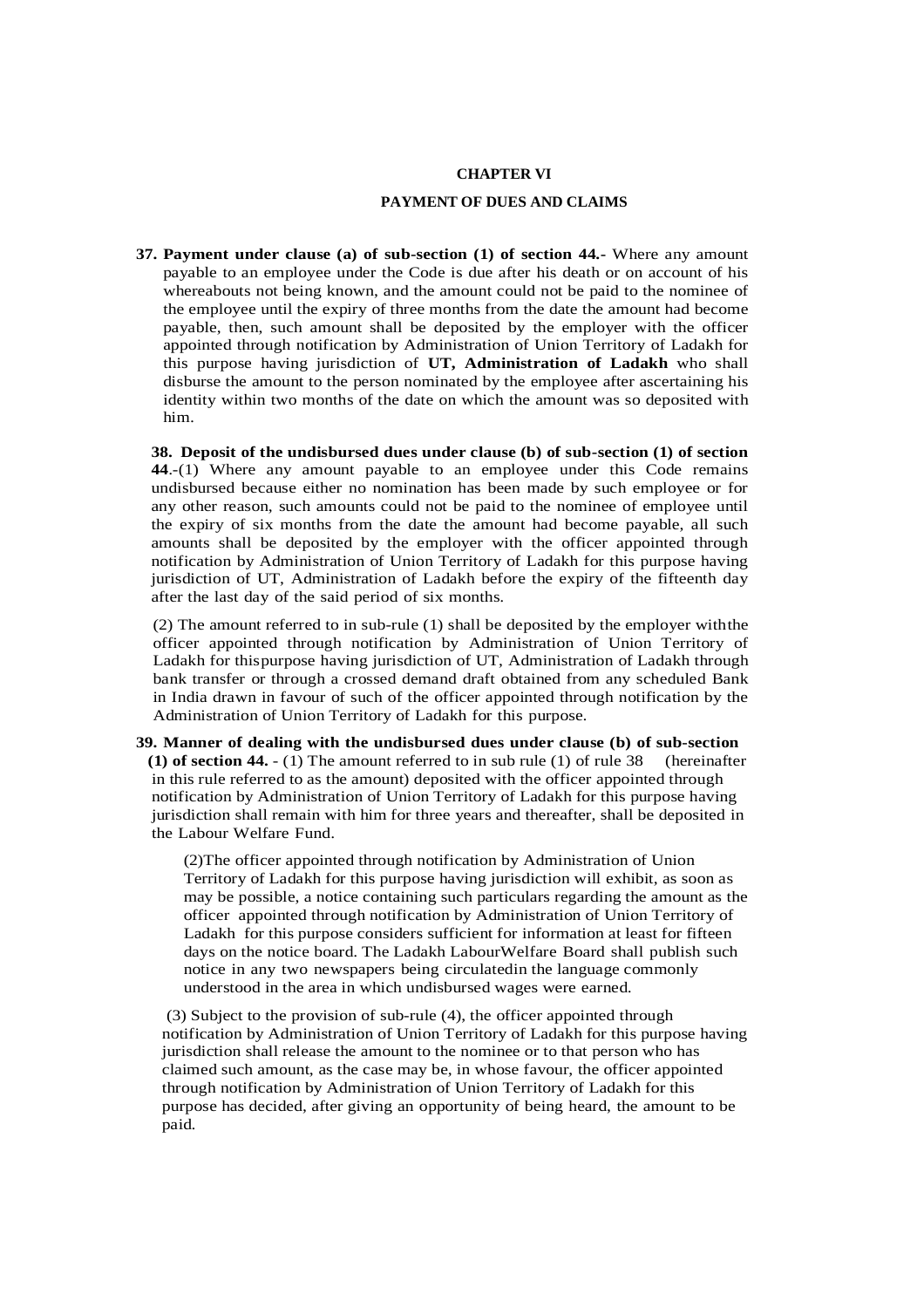(4) If the undisbursed amount remains unclaimed for a period of seven years, the same shall lapse to the Ladakh Labour Welfare Board.

**40.Authority to hear and determine the claims under the code**:- The Administration of Union Territory of Ladakh may, by notification, appoint any Gazette officer for the purpose of sub-section (1) of Section 45 as the authority to hear and determine the claims.

### **CHAPTER VII FORMS, REGISTERS AND WAGE SLIP**

**41. The form of a single application.** – A single application, may be filed undersubsection (5) of section 45 in Form-II along with documents specified in such Form.

- **42. Appeal**.-Any person aggrieved by an order passed by the authority under subsection (2) of section 45 may prefer an appeal under sub-section (1) of section 49 in Form-III, along with documents mentioned by the appellant in such Form, to the Appellate Authority UT, Ladakh.
- **43. Form of register, etc.-**(1) All fines and all realizations thereof referred to in subsection (8) of section 19 shall be recorded in a register to be kept by the employer in Form-I appended to these rules, electronically or otherwise and the authority referred to in said sub-section (8) shall be with the officer appointed through notification by Administration of Union Territory of Ladakh for this purpose having jurisdiction of UT, Ladakh.

(2) All deductions and all realizations referred to in sub-section (3) of section 21 shall be recorded in a register to be kept by the employer in Form-I appended to these rules, electronically or otherwise.

(3) Every employer of an establishment to which the Code applies shall maintain registers under sub-section (1) of section 50 in Form-I and Form-IV, electronically or otherwise.

(4) The register maintained under above sub rules shall be preserved for a periodof five years after the last entry in it and shall be produced before the Inspector- cum-Facilitator on demand.

- **44. Wage slip**.-Every employer shall issue wage slips, electronically or otherwiseto the employees in Form-under sub-section (3) of section 50 on or before payment of wages.
- **45. Annual Return**:-The return under these rules shall be filed electronically by every employer of an establishment to which the Code applies in the relevant columns of the Form specified for such purpose in the rules made under the Code on Wages, 2019 (29 of 2019). A copy of such return shall also be forwarded electronically to the Labour Bureau, Ministry of Labour and Employment, Government of India**.**
- **46. Collection of Statistics. -** The employer shall submit the details of Minimum Wages, Payment of Wages, Payment of Bonus given to the employees, as statistics required under these rules electronically in the relevant forms and manner from time to time, to the Administration of Union Territory of Ladakh as well as to the office of Director General, Labour Bureau.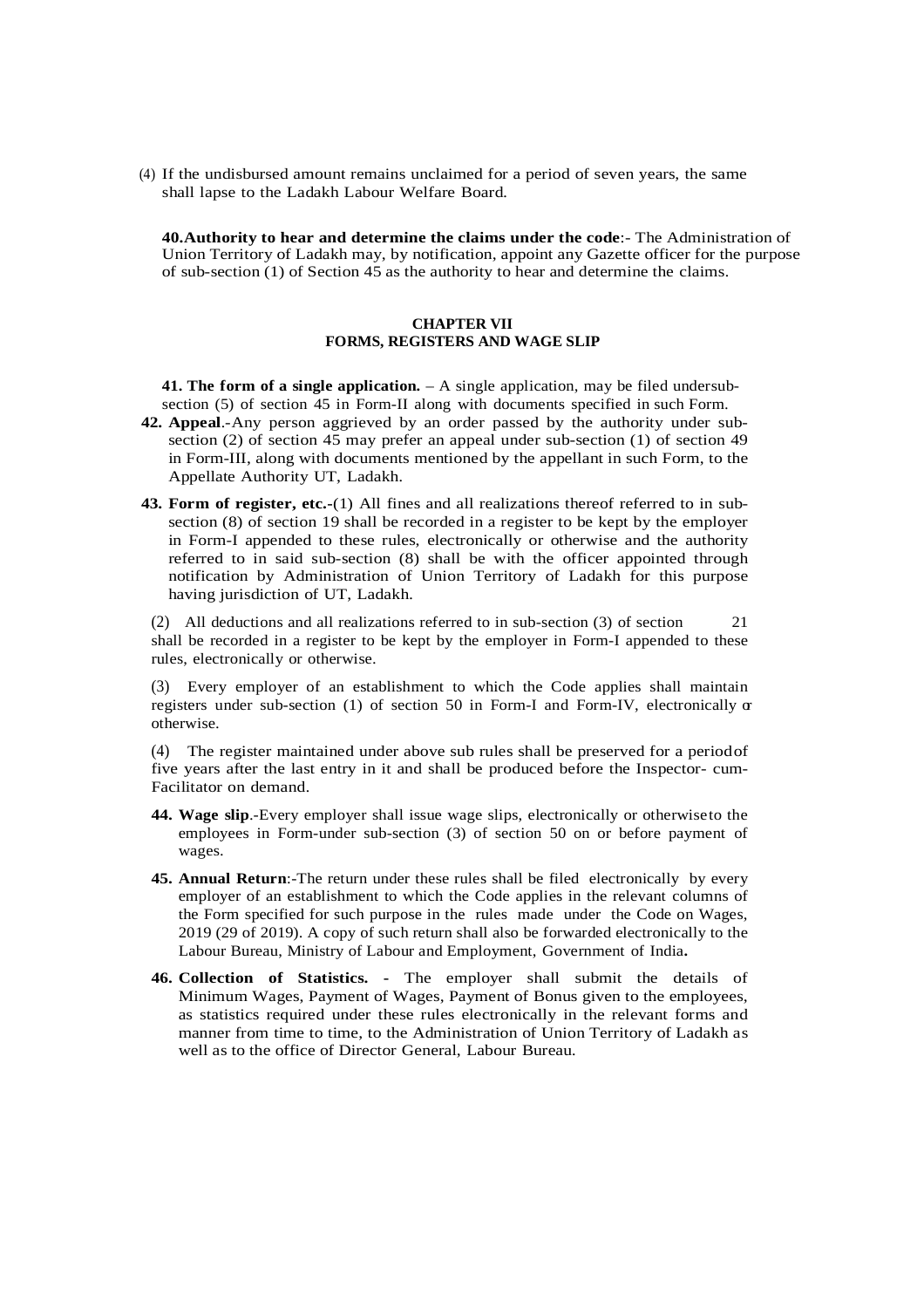### **CHAPTER VIII INSPECTOR-CUM- FACILITATOR**

**47. Inspection scheme**. - (1) For the purposes of the Code and these rules, there shall be formulated an inspection scheme by the Secretary, Labour Department UT, Ladakh with the approval of the Administration of Union Territory of Ladakh.

(2) In the inspection scheme referred to in sub-rule (1), apart from other structural facts, a number shall be specified in the scheme for each Inspector- cum-Facilitator and establishment.

**48. Powers of Inspector-cum-Facilitator.-** The Administration of Union Territory of Ladakh may, by notification in the Official Gazette, appoint such persons as it thinks fit to be Inspector-cum-Facilitator for the purposes of this case, and define the local limits within which they shall exercise their functions:

(a) enter, at all reasonable hours, with such assistants (if any), being persons in the service of the Government or any local or other public authority, as he thinks fit, any premises or place where employees are employed or work is given out to out-workers whether unskilled occupation, skilled occupation, semi-skilled occupation and highly skilled occupation in respect of which minimum rates of wages have been fixed under this Act, for the purpose of examining any register, record of wages or notices required to be kept or exhibited by or under this Act orrules made there under, and require the production thereof for inspection;

(b) examine any person whom he finds in any such premises or place and who, he has reasonable cause to believe, is an employee employed therein or an employee to whom work is given out therein and require any person giving out-work and any outworkers, to give any information, which is in his power to give, with respect to the names and addresses of the persons to, for and from whom the work is given out or received, and with respect to the payments to be made for thework;

(c) seize or take copies of such register, record of wages or notices or portions thereof as he may consider relevant in respect of an offence under this Act which he has reason to believe has been committed by an employer; and

(d) supervise the payment of wages to persons employed in any factory or industrial or any other establishment;

(e) exercise such other powers as may be prescribed;

(f) Every Inspector-cum-Facilitator shall be deemed to be a public servant within the meaning of the Indian Penal Code (45 of 1860);

(g) Any person required to produce any document or thing or to give any information by an inspector-cum-facilitator under sub-rule (a) to (e) shall bedeemed to be legally bound to do so within the meaning of section 175 andsection 176 of the Indian Penal Code (45 of 1860)].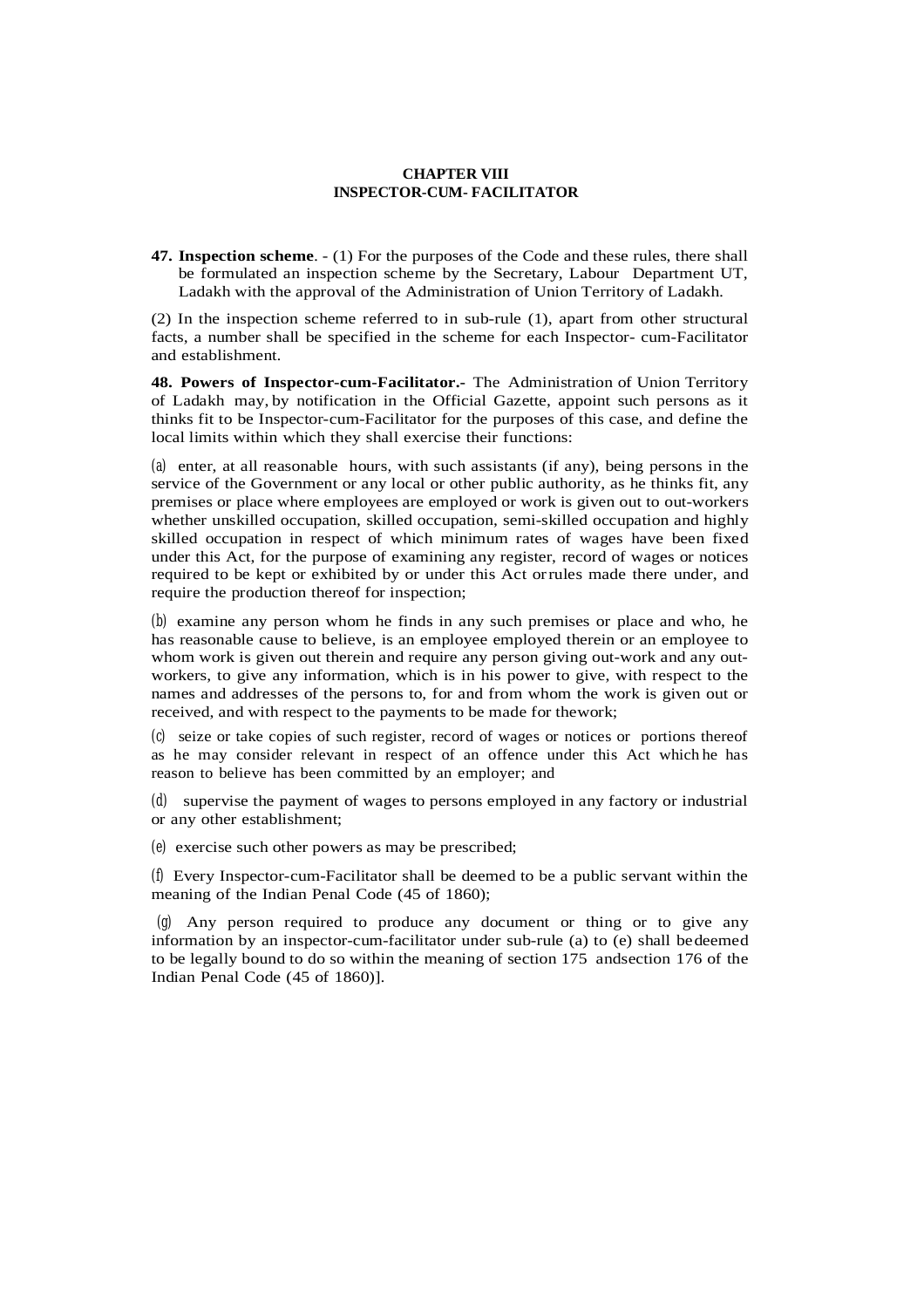#### **CHAPTER IX OFFENCES AND PENALTIES**

**49. Officer for holding enquiry**— For the purpose of Section 53 (1), the Administration of Union Territory of Ladakh may appoint any officer not below the rank of Joint Secretary Labour, Govt. of India or an officer of equivalent rank in the Administration of Union Territory of Ladakh, as the case may be, for holding enquiry in such manner, as may be prescribed by the Central Government.

#### **50. Officer and Manner of imposing fine under sub-section (1) of section 56**.-

- (1) The Administration of Union Territory of Ladakh may, by notification, appoint any Gazette Officer for the purpose of sub-section (1) of section 56 (hereinafter referred to as the compounding officer) for composition of offences.
	- (2) An accused person desirous of making composition of offence under subsection (1) of section 56 may make an application in Form VI electronically or otherwise to the Gazette Officer notified under said sub-section (1).
	- (3) The Officer referred to in sub-rule (1), shall, on receipt of such application, satisfy himself as to whether the offence is compoundable or not under the Code and if the offence is compoundable and the accused person agrees for the composition, compromise the offence for a sum of fifty per cent of the maximum fine provided for such offence under the Code, to be paid by the accused within the time specified in the order of composition issued by such officer.
	- (4) Where the offence has been compromised under sub-rule (2) after the institution of the prosecution, then, the officer shall send a copy of such order made by him for intimation to the officer referred to in sub-section (1) of section 53 for needful action under sub-section (6) of section 56.
- **51. Form of application for the compounding of an offence specified under subsection (4) of section 56**- An accused person desirous of making composition of offence under sub-section (1) of section 56 may make an application in Form VII electronically or manually to the Officer and in such manner as may be prescribed in Rule 50 of the Ladakh Code on Wages, Rules, 2022.

### **CHAPTER X MISCELLANEOUS**

**52. Timely Payment of Wages**. - Where the employees are employed in an establishment through contractor, then, it is the duty of the contractor to disburse the wages to his workers before the date of Payment of wages in accordance with the provisions of section 17 and also comply with the otherprovisions such as EPF, ESI, Labour Welfare Fund and there-after raises a bill, which is often supported by proof of compliances under various labour legislations. After verification of the same, payment is released to the contractor by Principal Employer.

Provided that, in case the contractor fails to make payment of wages within the prescribed period or makes short payment, then the principal employer shall be liable to make payment of wages in full as per the provision of section 55 of the Occupational Safety, Health And Working Conditions Code, 2020 and rules made there under by the Administration of Union Territory of Ladakh.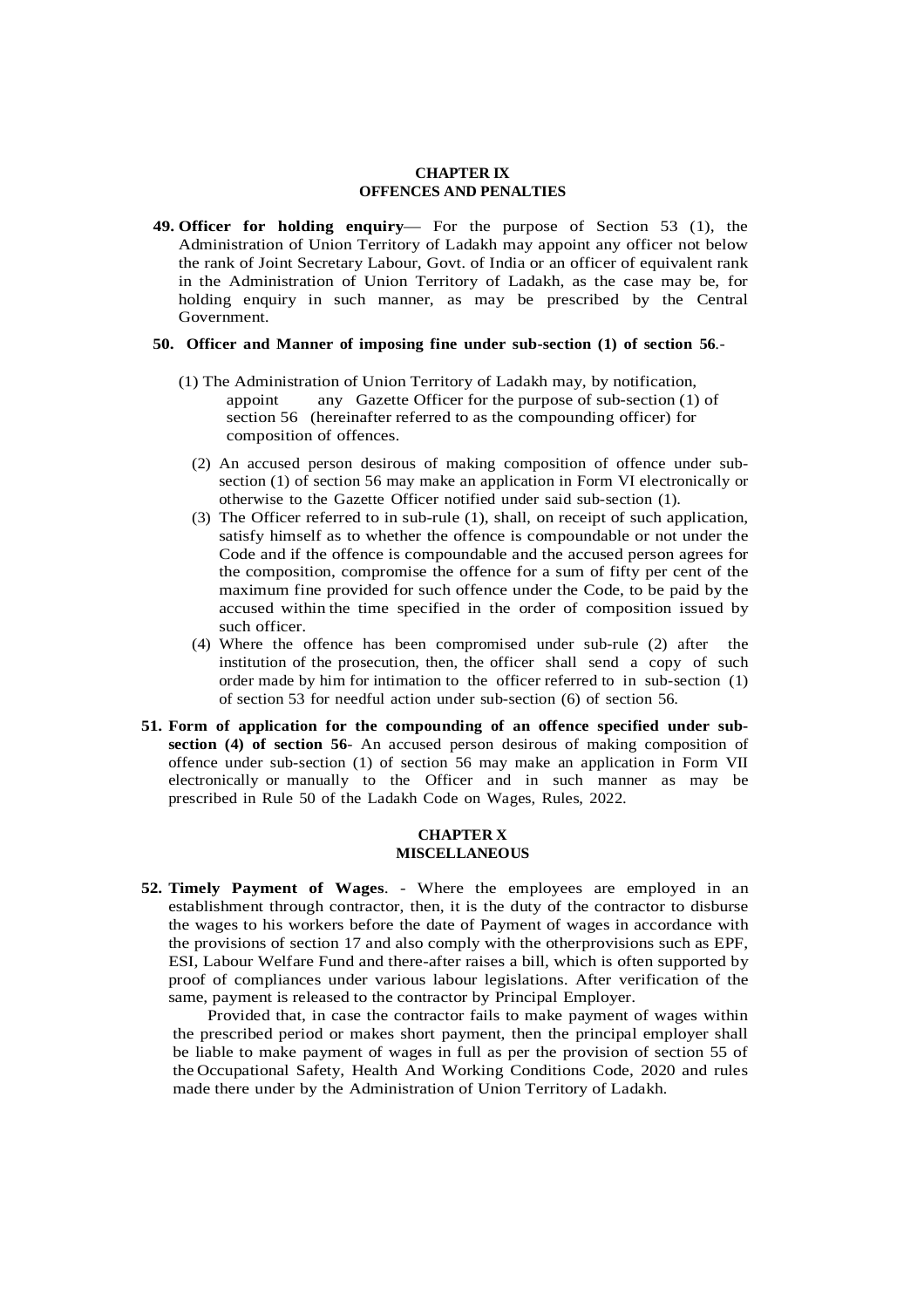**Explanation.**-For the purpose of this rule, the expression "principal employer" shall have the meaning as assigned to it in the Occupational Safety, Health And Working Conditions Code, 2020 (NO. 37 of 2020).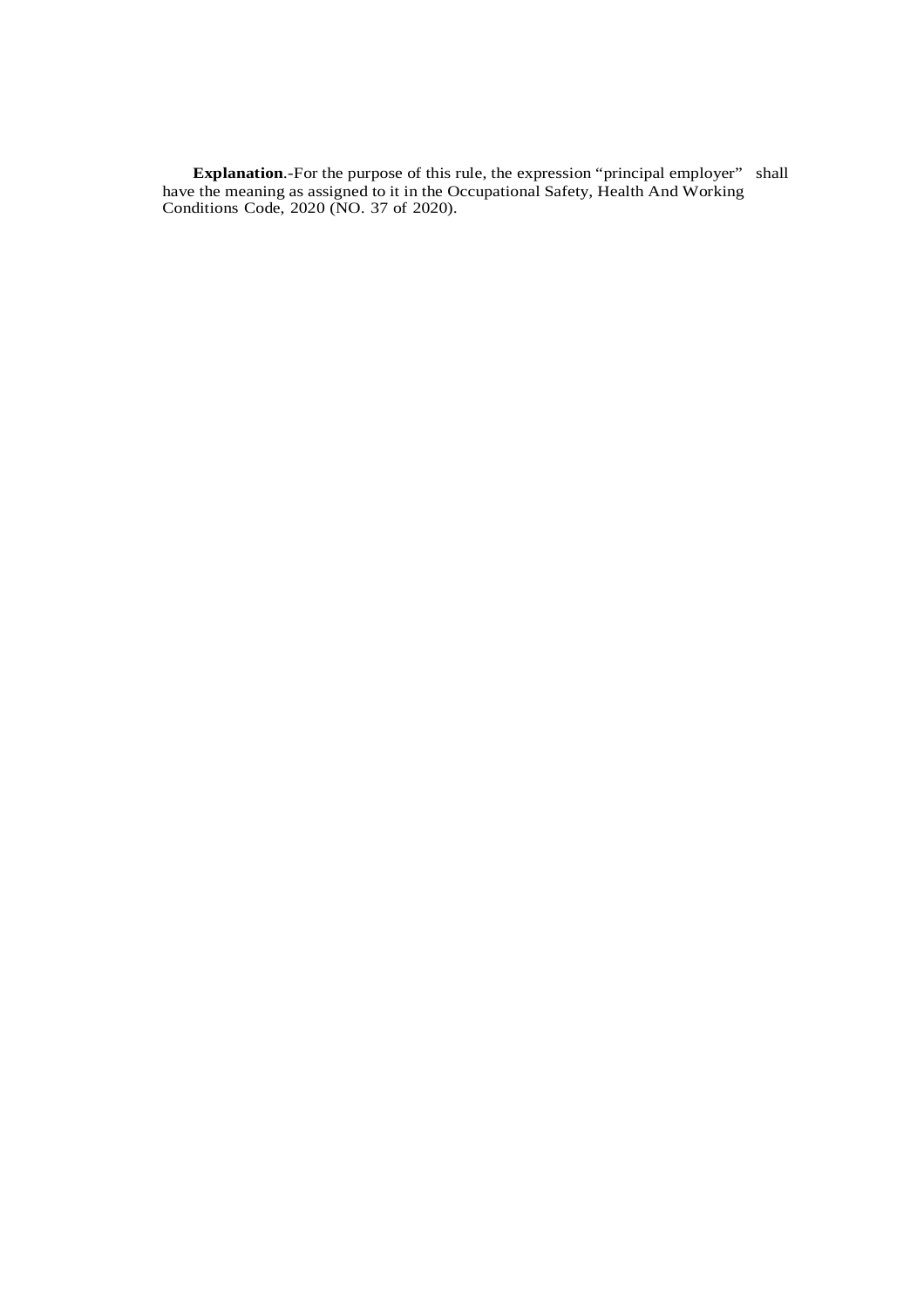## **FORM-I**

## **{See rule-17 and rule-43 (1), (2) and (3)}**

## **Register of Wages, Overtime, Fine, Deduction for damage and Loss andAdvance**

## **Register**

Name of the Establishment: Name of the Name of the Name of the Name of the Name of the Name of the Name of the Name of the Name of the Name of the Name of the Name of the Name of the Name of the Name of the Name of the Nam Employer: Name of the Owner: PAN/TAN of the Employer:

Labour Identification Number (LIN):

| No.<br>Sr.                 | Nam                            | Desig                    | of<br>Duration                                                                       | Wag                                   | Total                                                         | Total                                                                             |      |        | Rates of wages |
|----------------------------|--------------------------------|--------------------------|--------------------------------------------------------------------------------------|---------------------------------------|---------------------------------------------------------------|-----------------------------------------------------------------------------------|------|--------|----------------|
| in<br>Employee<br>Register | of<br>e<br>the<br>empl<br>ovee | nation<br>Depar<br>tment | of<br>Payment<br>Wages<br>(Monthly/Fortni<br>ghtly<br>/Weekly/Daily/<br>Piece rated) | e<br>Perio<br>d<br>Fro<br>m<br>$-$ To | no.<br>of<br>days<br>worke<br>d<br>durin<br>the<br>g<br>perio | overtime<br>(hours)<br>worked or<br>production<br>in case of<br>piece<br>workers) | Basi | D<br>A | Allowanc<br>es |
|                            | 2                              |                          |                                                                                      |                                       | 6                                                             |                                                                                   | 8    | 9      | 10             |

| Overtim<br>eearned                             | Nature of<br>acts and                                  | Amou<br>n <sub>t</sub> of | Damage<br>loss<br><sub>or</sub>                                                      | Amount<br>of                                                        | Total<br>amount     | Date<br>of                     |               | Attendance    |
|------------------------------------------------|--------------------------------------------------------|---------------------------|--------------------------------------------------------------------------------------|---------------------------------------------------------------------|---------------------|--------------------------------|---------------|---------------|
|                                                | omissions<br>for which<br>fine<br>imposed<br>with date | fine<br>impos<br>ed       | caused to<br>the<br>employer<br>by neglect<br>default<br>or<br>of<br>the<br>employee | deductio<br>$\mathbf n$<br>fro<br>mwages                            | of<br>wages<br>paid | Paym<br>ent                    | Date          | Signatu<br>re |
| 11                                             | 12                                                     | 13                        | 14                                                                                   | 15                                                                  | 16                  | 17                             | 18            | 19            |
| Date<br>and<br>Amoun<br>of<br>advanc<br>e made | Purpose for which<br>advance made                      |                           |                                                                                      | of<br>Number<br>installment<br>by<br>which advance<br>to the repaid |                     | Date<br>which amount<br>repaid | <sub>on</sub> | Remark        |
| 20                                             | 21                                                     |                           | 22                                                                                   |                                                                     | 23                  | 24                             |               | 25            |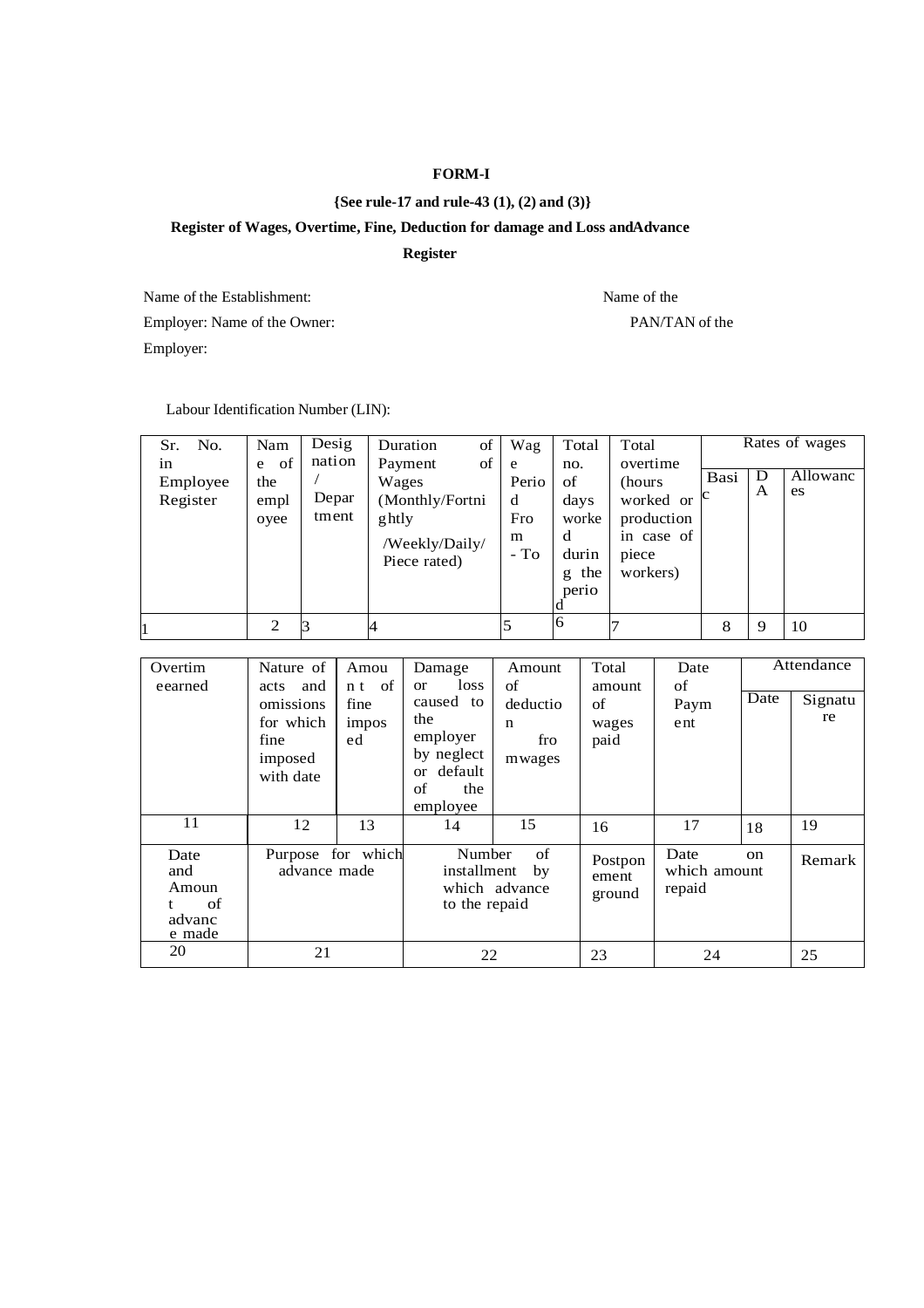### **FORM-II**

#### {See rule 41}

[SINGLE APLICATION UNDER SUB-SECTION (5) OF SECTION 45]

 BEFORE THE AUTHORITY APPOINTED UNDER SUB SECTION (1) OFSECTION 45 OF THE CODE ON WAGES, 2019 (29 OF 2019)

FOR………….

AREA………

Application No

……………………………...of 20……

Between ABC and (State the number)………others

Applicants

(Through employees concerned or registered trade union or

Inspector-cum-Facilitator

Address……………………………………………………………

………………….

And

XYZ……………………………………

…………

………………………

Address…………

……

The application states as follows:

(1) The applicant(s) whose name(s) appear in the attached schedule was/were/has/have been employed from

……………to…….. as……………...(category)in .......(establishment) Shri/M/s………engaged in………….(nature of work) which is/are covered by the Code on Wages, 2019.

(2) The opponent(s) is/are the employer(s) within the meaning of section 2(l) of the Codeon Wages,2019.

(3) (a)The applicant(s) has/ have been paid wages at less than the minimum rates of wages fixed for their category (categories) of employment(s) under the Code by Rs.... ......................Per day for the period(s) from………………………to……………………….

- (a) The applicant(s) has/ have not been paid wages at Rs...........................per day for the weekly days of rest from to…
- (b) The applicant(s) has/ have not been paid wages at overtime rate(s) for the period from…………………..to….
- (c) The applicant(s) has/have not been paid wages for period from………………to……….

(d) Deductions have been made which are in contravention of the Code, from the wage(s) of the applicant(s) as per details specified in the annexure appended with this application.

- (e) The applicant(s) has/have not been paid minimum bonus for the accounting year……………..
- (4) The applicant(s) estimate(s) the value of relief sought by him/ them on each amount as under:
- (a) Rs…….
- (b) Rs…….
- (c) Rs…….

Total Rs…….

(5) The applicant(s), therefore, pray(s) that a direction may be issued undersection 45(2) of the Code on Wages, 2019 for;

- (a) payment of the difference between the wages payable under the Code and the wages actually paid,
- (b) payment of remuneration for the days of rest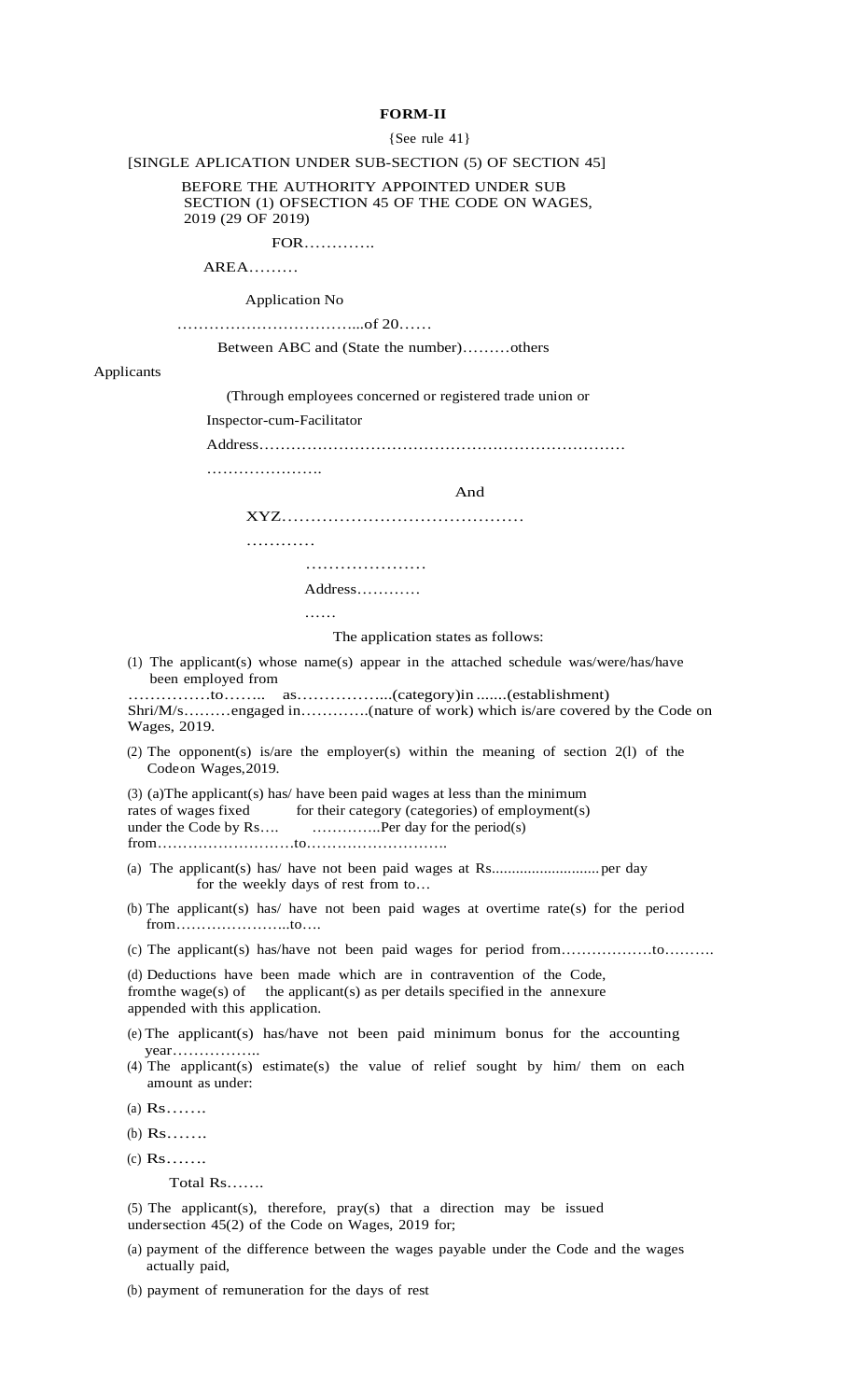(c) payment of wages at the overtime rates,

(d) Compensation amounting to Rs………………………

(6) The applicant(s) do hereby solemnly declare(s) that the facts stated in this application are true to the best of his/their knowledge, belief and information.

Dated………

….

 Signature or thumbimpression of the employed person(s), or official of a registered trade union duly authorizedor Inspector- cum-Facilitator.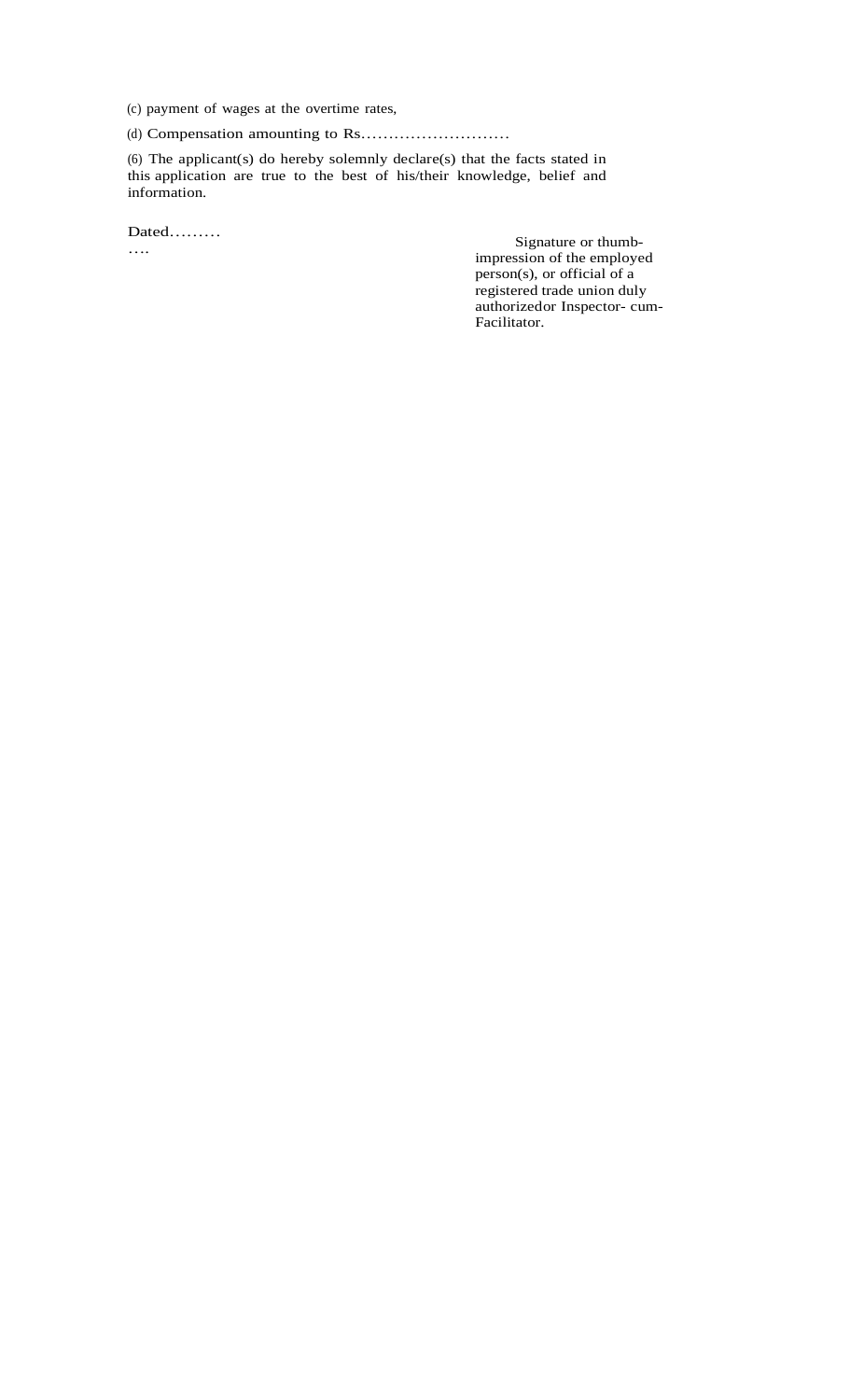**Note**: The applicant(s), if required, may append annexures containing details, with this application.

# **FORM III**

(See rule 42)

Appeal under Section 49(1) of the Code

on Wages, 2019

 Before The Appellate Authority under the Code on Wages, 2019

A.B.C

Address

.....................................................................................................................APPE LLANT

Vs.

C.D.E.

Address ..................................................................................................................RESPO **NDENT** 

### DETAILS OF APPEAL:

1. Particulars of the order against which the appeal is

made :

Number and date:

The authority who has passed the impugned order:

Amount awarded:

Compensation awarded, if any**:**

2. Facts of the case:

(Give here a concise statement of facts in a chronological order, each paragraph containing as nearly as possible a separate issue or fact).

- 3. Grounds for appeal:
- 4. Matters not previously filed or pending with any other Court or any Appellate Authority:

 The appellant further declares that he had not previously filed any appeal, writ petitionor suit regarding the matter in respect of which this appeal has been made, before anyCourt or any other Authority or Appellate Authority nor any such appeal, writ petition or suit is pending before any of them.

5. Reliefs sought :

 In view of the facts mentioned above the appellant prays for the following relief(s) : $-$ 

[Specify below the relief(s) sought]

6. List of enclosures:

1.

4.

 2. 3. Date Place:

Signature of the appellant.

For office use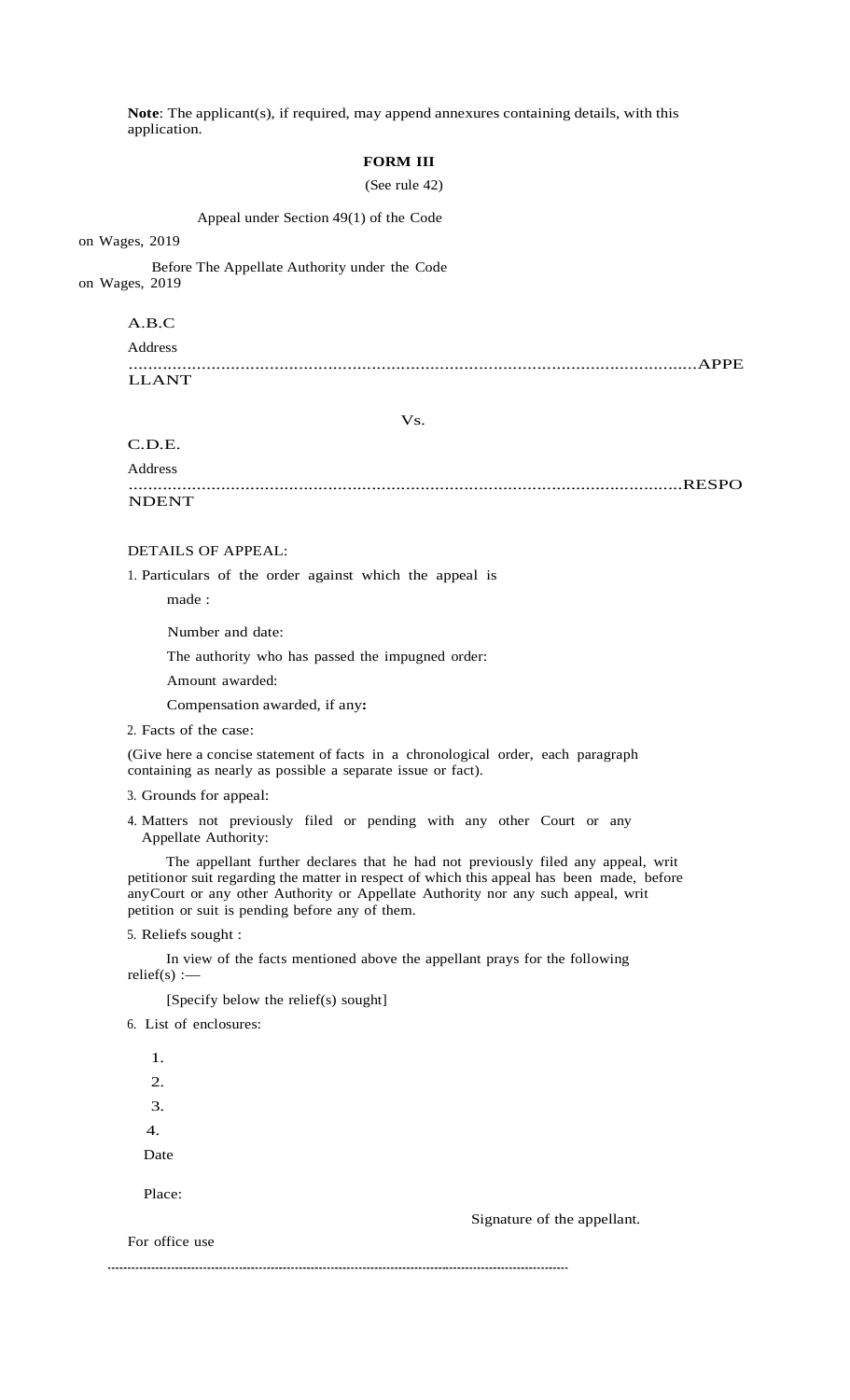Date of filing or Date of receipt by post

Registration No.

Authorized Signatory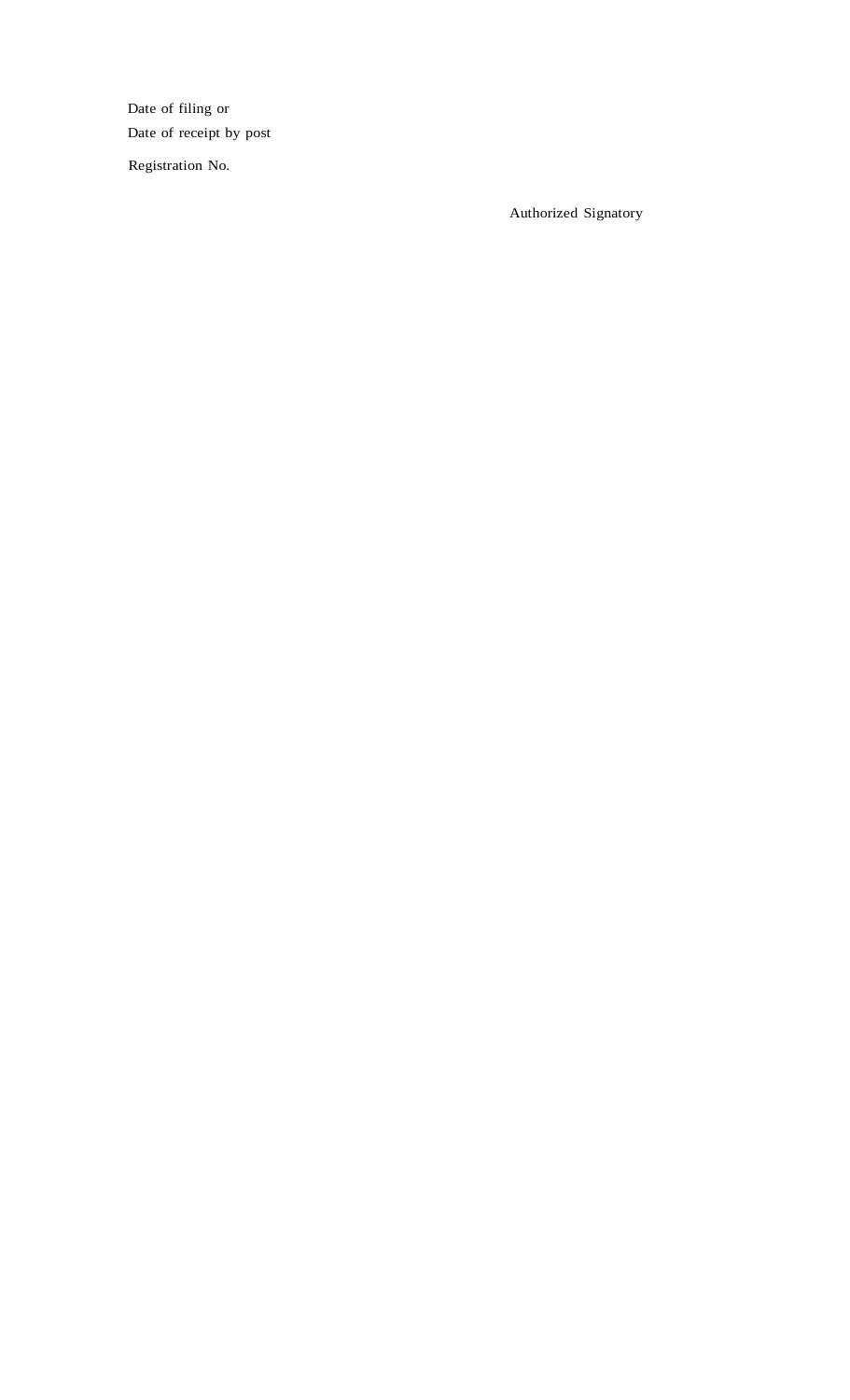# **FORM IV**

## [See rule 43(3)]

# EMPLOYEE REGISTER

Name of the Establishment : Name of the Name of the Name of the Name of the Name of the Name of the Name of the Name of the Name of the Name of the Name of the Name of the Name of the Name of the Name of the Name of the Na Employer: Name of the Owner : PAN/TAN of the Employer:

Labour Identification Number (LIN):

| $\frac{SI.}{No}$ | Employ<br>ee<br>Code     | Na<br>m<br>e | Surna<br>me | Gen<br>der | Fathe<br>$r$ 's<br>Spous<br>e<br>Name | Da<br>te<br>of<br>Bir<br>th | National<br>ity | Educa<br>t ion<br>Leve | Dat<br>e<br>ОI<br>Join<br>1ng | Des<br>$g-$<br>nati<br><sub>on</sub> | Category<br>(HS/S/S)<br>$S/U S$ <sup>*</sup> | Type<br>of<br>Emp<br>O <sub>V</sub><br>ment |
|------------------|--------------------------|--------------|-------------|------------|---------------------------------------|-----------------------------|-----------------|------------------------|-------------------------------|--------------------------------------|----------------------------------------------|---------------------------------------------|
|                  | $\overline{\phantom{a}}$ |              |             |            | O                                     |                             |                 |                        | 10                            | 11                                   | 12                                           | 13                                          |

2

| Mobile<br>No. | UA<br>N | <b>PAN</b> | <b>ESIC</b><br>$_{\rm IP}$<br>No. | AADHA<br>AR | Bank A/c<br>Number | Bank | Branch<br>(IFSC) | Present<br>Address | Perma<br>nent<br>Addres<br><b>S</b> |
|---------------|---------|------------|-----------------------------------|-------------|--------------------|------|------------------|--------------------|-------------------------------------|
| 14            | 15      | 16         | 17                                | 18          | 19                 | 20   | 21               | 22                 | 23                                  |

| Service     | Date | Reason | Mark<br>ОI     | Phot | Specimen     | Remarks |
|-------------|------|--------|----------------|------|--------------|---------|
| <b>Book</b> | of   | for    | Identification |      | Signature/Th |         |
| No.         | Exit | Exit   |                |      | umb          |         |
|             |      |        |                |      | Impression   |         |
| 24          | 25   | 26     | 27             | 28   | 29           | 30      |
|             |      |        |                |      |              |         |

\*(Highly Skilled/Skilled/Semi skilled/Unskilled)

### **FORM V**

# [See rule 44] WAGE SLIP

Date of issue:

Name of the Establishment………………………. Address…..………………..…..Period……

………

- ..
	- **1.** Name of employee **:**
	- **2.** Father's /Spouse name **:**
	- **3.** Designation**:**
	- **4.** UAN**:**
	- **5.** Bank Account No.**:**
	- **6.** Wage period**:**
	- 7. Rate of wages payable: allowances a.)Basic b.)D.A. c.) other
	- 8. Total attendance/unit of work done:
	- 9. Overtime wages:
	- 10. Gross wages payable :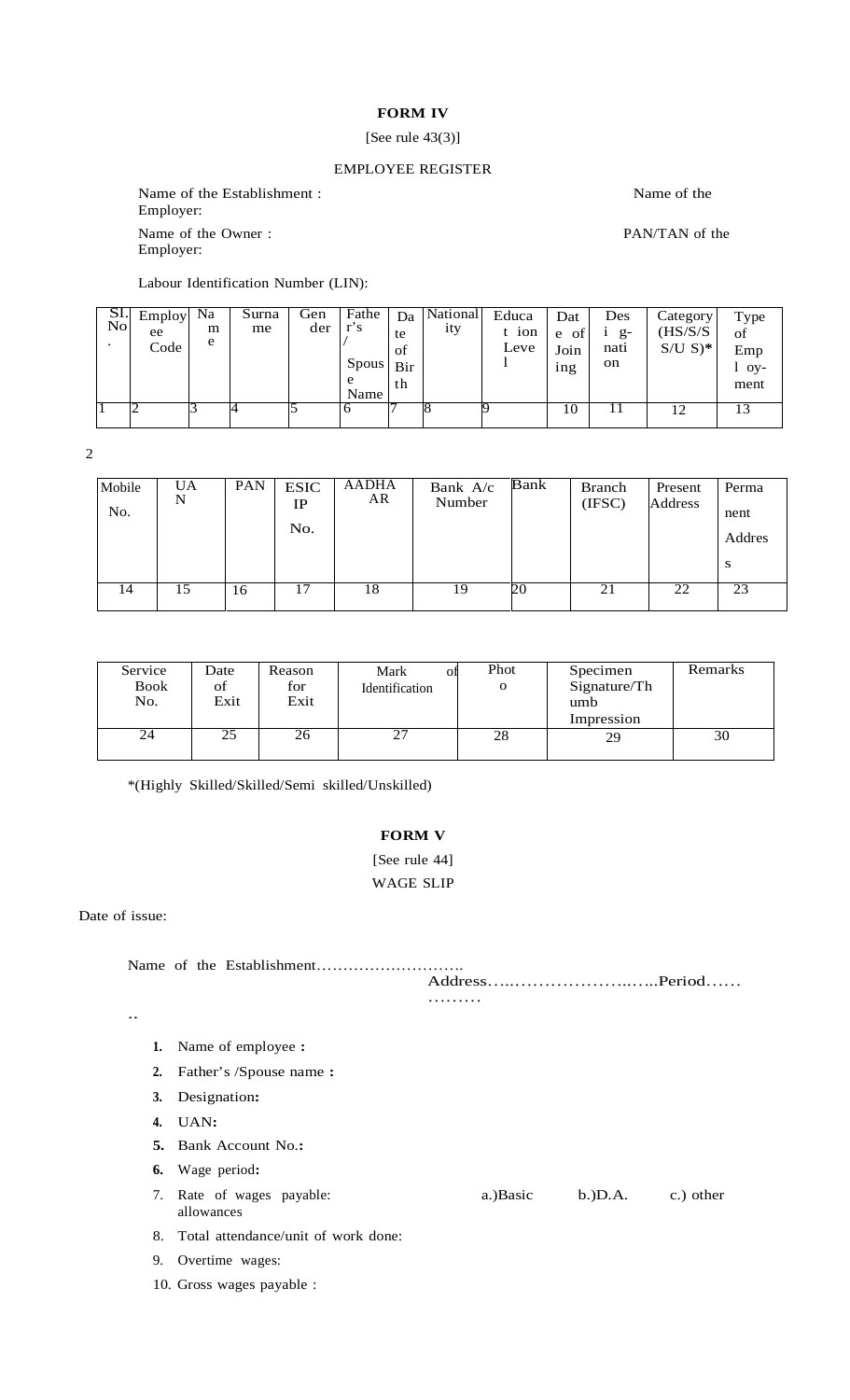11. Total deductions: a.) PF b). ESI c.) Others

12. Net wages paid:

Employer / Pay-incharge signature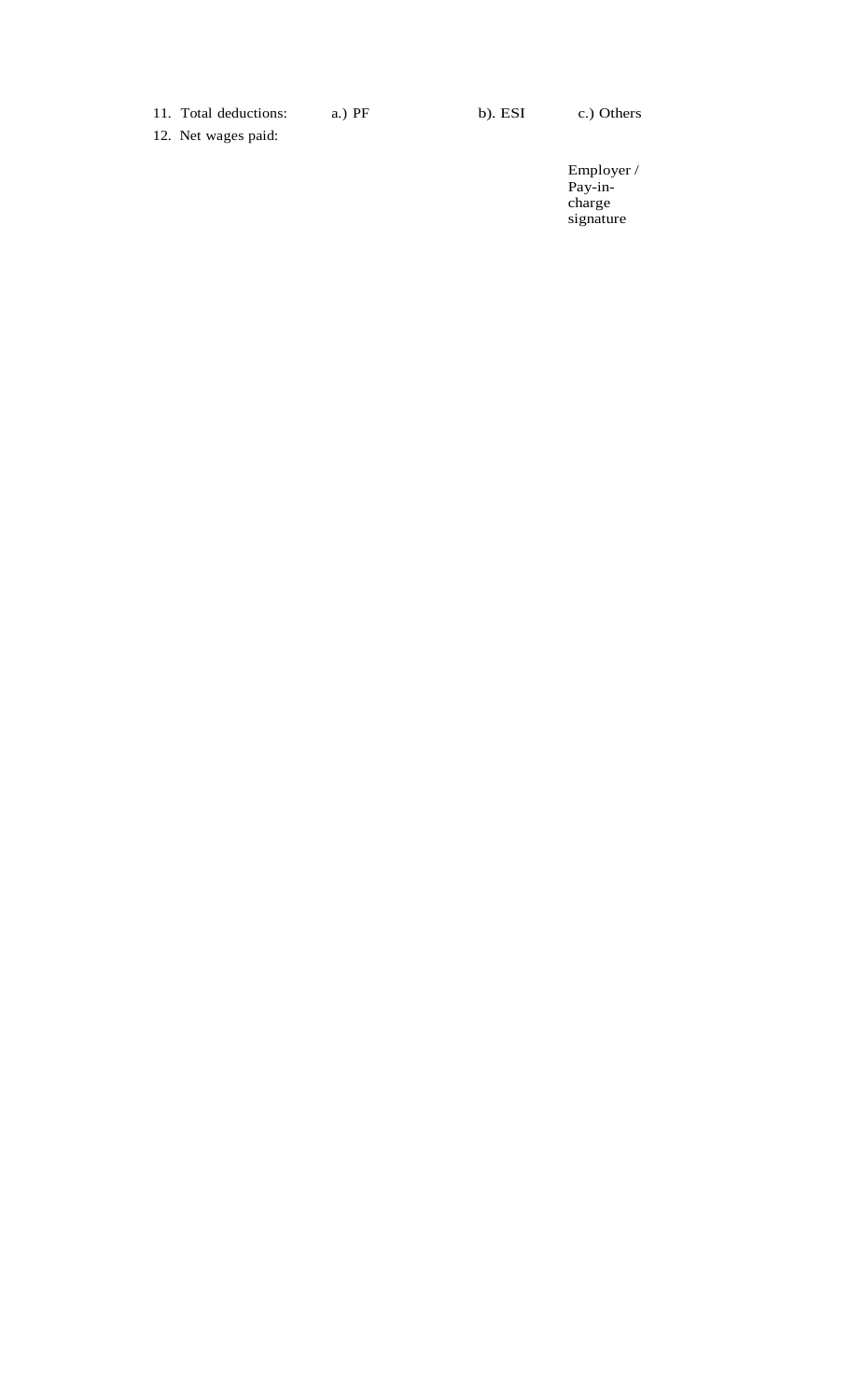### **ANNUAL RETURN**

## **Form No. VI**

### **[See rule 45]**

Return for the year ending the  $31<sup>st</sup>$  December

- (1) Name of the establishment and postal address
- (b) Name and residential address of the Owner/Contractor
- (c) Name and residential address of the Managing Agent/ Director/Partner in charge of the day-to-day affairs of the establishment owned by a company, body corporate or Association
- (d) Person responsible for payment of wages (name, address, email and phone number)

2. Number of days worked during the year

3. Number of man days worked during the year

4. Total wages paid during the year

5. Details of wages:- (i) Gross

Wages:-

 (ii)Deductions:- (iii)Net wages paid:- (iv)Deductions:

|     | Sr. No.   Number of Cases         |        | Total amount |
|-----|-----------------------------------|--------|--------------|
|     |                                   | Rupees | Paisa        |
| (a) | Fines                             |        |              |
| (b) | Deductions for damage or loss     |        |              |
| (c) | Deductions for breach of contract |        |              |
|     |                                   |        |              |

6. Balance of fines in hand at the end of the year

7. Average daily number of persons employed during the year

8. Arrears of pay in respect of previous year paid during the year

9. Total Number of Employees:-

|                | Male | Female | Adolescent           | Total |
|----------------|------|--------|----------------------|-------|
|                |      |        | (between)            |       |
|                |      |        | the age of           |       |
|                |      |        | $14$ to<br>18 years) |       |
| Unskilled      |      |        |                      |       |
| Semi-skilled   |      |        |                      |       |
| Skilled        |      |        |                      |       |
| Highly skilled |      |        |                      |       |
| Total          |      |        |                      |       |

10. Number of Employees eligible for Bonus

- 11. Percentage of Bonus declared to be paid
- 12. Total amount of Bonus actually paid
- 13. Date on which payment paid
- 14. Settlement, if any, reached under section 53 (3)

of 57 (1) of the Industrial Relations Code, 2020 with date

Certified that the information furnished above is to the best of my knowledge and belief, correct.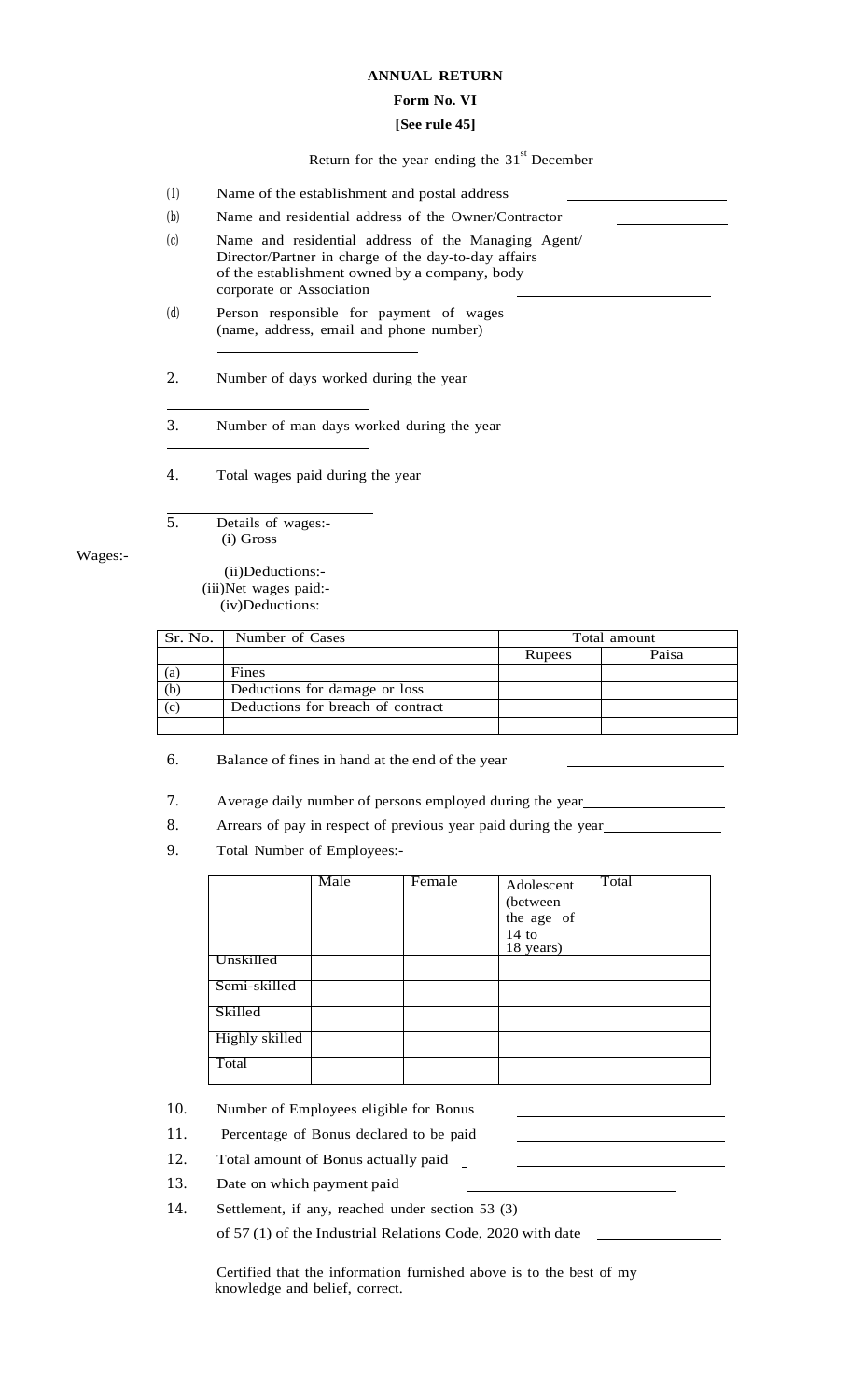### **FORM VII [See rule 50] APPLICATION UNDER SUB-SECTION (4) OF SECTION 56 FOR COMPOSITION OF OFFENCE**

| $\mathbf{1}$ . | Name of applicant :                                                                               |
|----------------|---------------------------------------------------------------------------------------------------|
| 2.             | Father's /Spouse name:                                                                            |
| 3.<br>4.       | Address of the applicant :                                                                        |
|                |                                                                                                   |
| 5.             |                                                                                                   |
| 6.             |                                                                                                   |
| 7.             |                                                                                                   |
| 8.             | Whether the offence is first offence or the applicant had committed any otheroffence prior to the |
|                | offence. If yes, then, full details of the prior offence.                                         |
|                |                                                                                                   |
| 9.             | Any other information which the applicant desires to provide                                      |
|                |                                                                                                   |

Dated:

Applicant and  $\Delta p$ 

(Name and signature)

# **SCHEDULE A**

# **{SeeRule 4(3)}**

|                 | S.No UNSKILLED                                                                                                                                        |
|-----------------|-------------------------------------------------------------------------------------------------------------------------------------------------------|
| $\mathbf{1}$    | Beldar                                                                                                                                                |
| 2               | Calf boy                                                                                                                                              |
| 3               | Cattleman                                                                                                                                             |
| $\overline{4}$  | Cleaner (Motor shed, Tractor, Cattle, Yard, M.T)                                                                                                      |
| 5               | Collecting loose fodder                                                                                                                               |
| 6               | Dairy coolie                                                                                                                                          |
| 7               | Mazdoor<br>(Arboriculturist<br>Compost,<br>Dairy's Haystaking,<br>Irrigation,<br>Manure, Stacking, Milk- room, Ration room Store, Anti-Malaria, M.R.) |
| $8\,$           | Driver (Mule, Bullock, Camel, Donkey)                                                                                                                 |
| $\overline{9}$  | <b>Dresser</b>                                                                                                                                        |
| 10              | Driver (Bullocks Mule)                                                                                                                                |
| 11              | Grazler                                                                                                                                               |
| $\overline{12}$ | Dairyman                                                                                                                                              |
| 13              | (Store-Mazdoor)                                                                                                                                       |
| 14              | Carrier (Stone),                                                                                                                                      |
| 15              | Breaker (using manual appliances)                                                                                                                     |
| 16              | Helper                                                                                                                                                |
| 17              | Messenger (Office)                                                                                                                                    |
| 18              | Mali                                                                                                                                                  |
| 19              | Syce                                                                                                                                                  |
| 20              | Tying and Carrying loose hay                                                                                                                          |
| 21              | Sweeper,                                                                                                                                              |
| 22              | Weighing and Carrying bales,                                                                                                                          |
| 23              | Weighman (Bales, pally),                                                                                                                              |
| 24              | Waterman,                                                                                                                                             |
| 25              | Stable man,                                                                                                                                           |
| 26              | Trolly man                                                                                                                                            |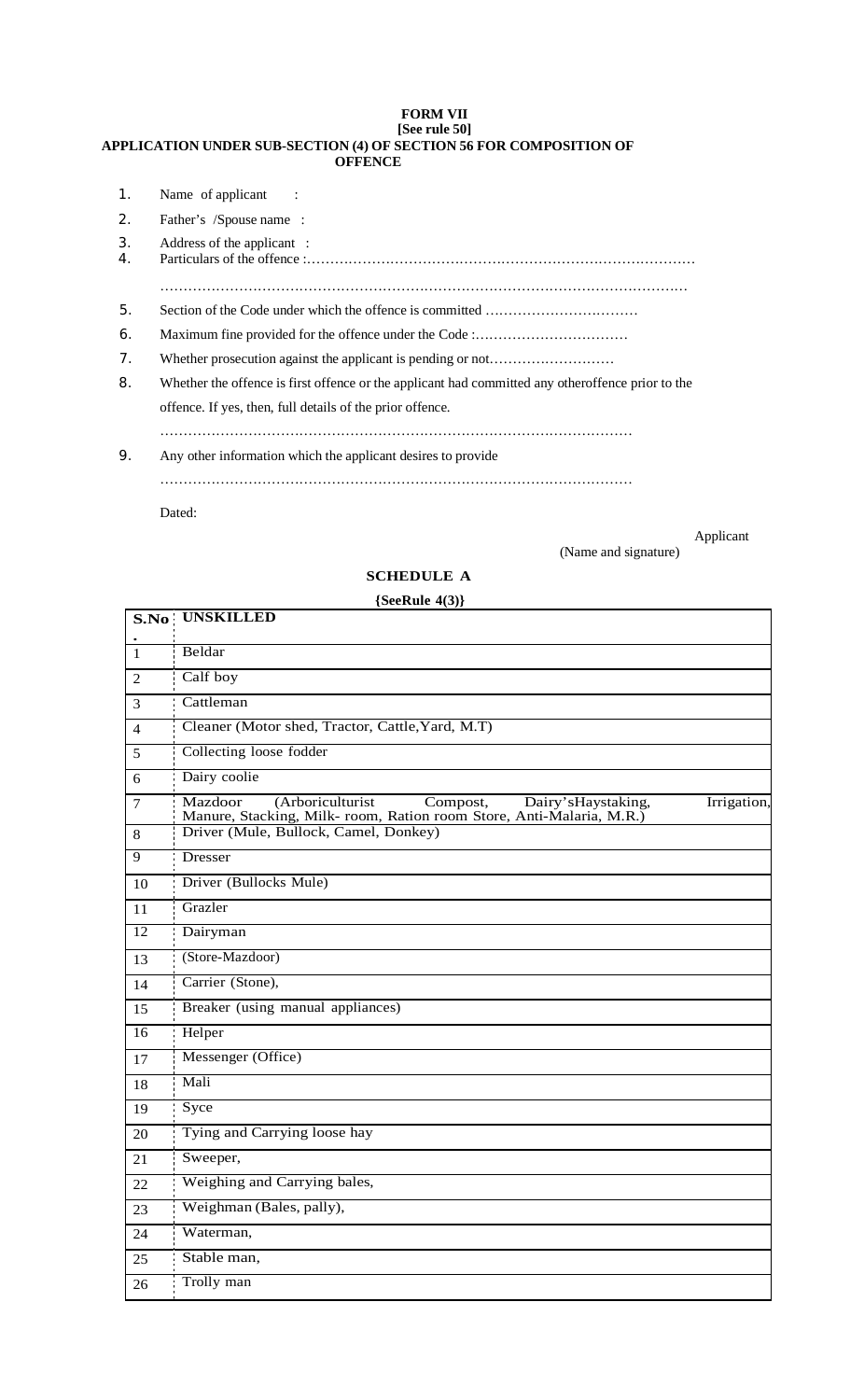| 27              | Valveman,                                                                                                                                                                                     |
|-----------------|-----------------------------------------------------------------------------------------------------------------------------------------------------------------------------------------------|
| 28              | Watchman,                                                                                                                                                                                     |
| 29              | White Washer,                                                                                                                                                                                 |
| 30              | Wooderman,                                                                                                                                                                                    |
| 31              | Wooder Woman,                                                                                                                                                                                 |
| 32              | Borryman,                                                                                                                                                                                     |
| 33              | Coalman,                                                                                                                                                                                      |
| 34              | Condenser,                                                                                                                                                                                    |
| 35              | Attendant,                                                                                                                                                                                    |
| 36              | Grass Cutter,                                                                                                                                                                                 |
| 37              | MuchhersJamadars,                                                                                                                                                                             |
| 38              | Condenser Attendant,                                                                                                                                                                          |
| 39              | Shunters                                                                                                                                                                                      |
| 40              | Turner,                                                                                                                                                                                       |
| 41              | Bajri Spreader,                                                                                                                                                                               |
| 42              | Beater Women,                                                                                                                                                                                 |
| 43              | Bell-Woman,                                                                                                                                                                                   |
| 44              | Chain Man,                                                                                                                                                                                    |
| 45              | Boat Man,                                                                                                                                                                                     |
| 46              | Bucket Man,                                                                                                                                                                                   |
| 47              | Labourer (Boiler, Cattle Yard, Cultivation, General Loading and Unloading,<br>Bunding, Carting- Fertilizers, Harvesting, Miscellaneous Seeding, Sowing,<br>Thatching, Transplanting, Weeding) |
| 48              | Cleaner (Crane, Truck, Cinder for ash Pit),                                                                                                                                                   |
| 49              | Cartman,                                                                                                                                                                                      |
| 50              | Caretaker (Bridge),                                                                                                                                                                           |
| $\overline{51}$ | Carrier (Water),                                                                                                                                                                              |
| 52              | Chowkidar,                                                                                                                                                                                    |
| 53              | Concrete (Hand Mixer),                                                                                                                                                                        |
| 54              | Daffadar,                                                                                                                                                                                     |
| 55              | Driver (Bullock, Camel, Donkey, Mule),                                                                                                                                                        |
| 56              | Flag Man,                                                                                                                                                                                     |
| 57              | Flagman (Blast Train),                                                                                                                                                                        |
| 58              | Khalasi not attending to machines                                                                                                                                                             |
| 59              | Gangmen,                                                                                                                                                                                      |
| 60              | Gatingman (Permanent Way),                                                                                                                                                                    |
| $\overline{61}$ | Handle Man, Jumper Man,                                                                                                                                                                       |
| 62              | Kamin (Female Work),                                                                                                                                                                          |
| 63              | Khalas,                                                                                                                                                                                       |
| 64              | Bridge,                                                                                                                                                                                       |
| 65              | Electrical,                                                                                                                                                                                   |
| 66              | Marine,                                                                                                                                                                                       |
| 67              | Moplah,                                                                                                                                                                                       |
| 68              | Store,                                                                                                                                                                                        |
| 69              | Steam Road,                                                                                                                                                                                   |
| 70              | Share,                                                                                                                                                                                        |
| 71              | Roller Survey,                                                                                                                                                                                |
| 72              | labourer (Garden),                                                                                                                                                                            |
| 73              | Mazdoor,                                                                                                                                                                                      |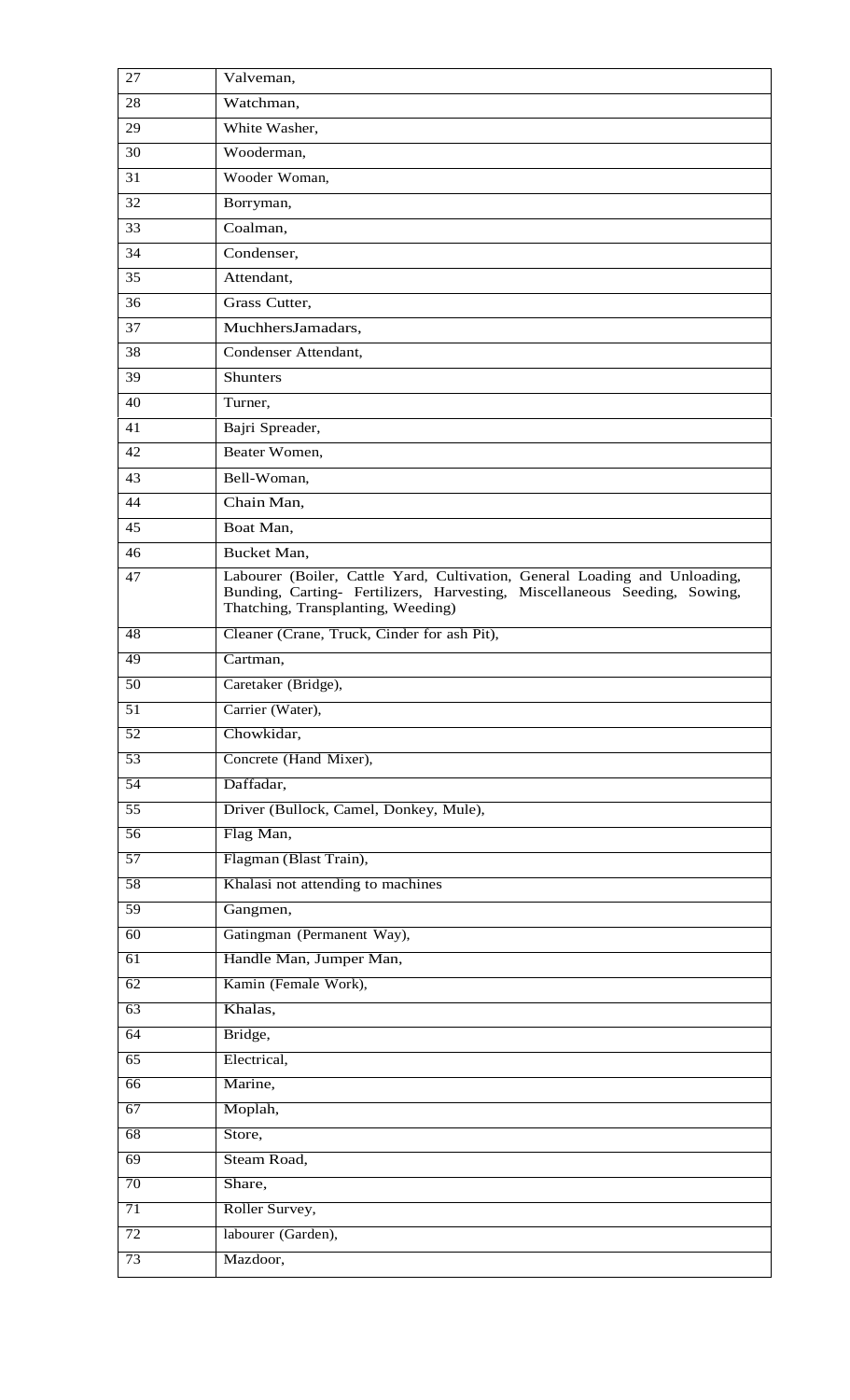| 74  | Hole Cutter,                                                                      |
|-----|-----------------------------------------------------------------------------------|
| 75  | Lorry Trainees,                                                                   |
| 76  | Petrolman,                                                                        |
| 77  | Searcher,                                                                         |
| 78  | Signal man,                                                                       |
| 79  | Strikers,                                                                         |
| 80  | Vaks Controller,                                                                  |
| 81  | Cleaner                                                                           |
| 82  | Dresser / Dressing Mazdoor                                                        |
| 83  | Loader                                                                            |
| 84  | Mazdoor (Male/Female)                                                             |
| 85  | Messanger (Male / Female)                                                         |
| 86  | Trammer                                                                           |
| 87  | Caretaker (except in Copper, Chromite and Graphite mines where it is semiskilled) |
| 88  | Office Peon /Peon (except in Bauxite Mines)                                       |
| 89  | Sweeper (Male / Female)                                                           |
| 90  | Carrier                                                                           |
| 91  | Number Taker                                                                      |
| 92  | TrollyTriper                                                                      |
| 93  | Water Carrier                                                                     |
| 94  | Earth Cutter                                                                      |
| 95  | Survey Khalasi                                                                    |
| 96  | Gate Man,                                                                         |
| 97  | Concrete (Hand Mixer)                                                             |
| 98  | Dismantling stocks                                                                |
| 99  | Lampman                                                                           |
| 100 | Beldar/Beldar (Canteen)                                                           |
| 101 | Coolie                                                                            |
| 102 | Peon                                                                              |
| 103 | Cook-helper                                                                       |
| 104 | Office Boy                                                                        |
| 105 | Quarry Worker                                                                     |
| 106 | <b>Jelly Maker</b>                                                                |
| 107 | Over burden Remover                                                               |
| 108 | Waste removing mazdoor                                                            |
| 109 | Unloader                                                                          |
| 110 | <b>Excavating Labour</b>                                                          |
| 111 | Digger                                                                            |
| 112 | <b>Butcher</b>                                                                    |
| 113 | Attender                                                                          |
| 114 | Lorry Helper                                                                      |
| 115 | Surface loader                                                                    |
| 116 | Wood Cutter                                                                       |
| 117 | Surface Mukar                                                                     |
| 118 | <b>Under Ground Mukar</b>                                                         |
| 119 | Striker (Moplah gang),                                                            |
| 120 | Tall Boy,                                                                         |
| 121 | Tile                                                                              |
| 122 | Person employed in loading and unloading                                          |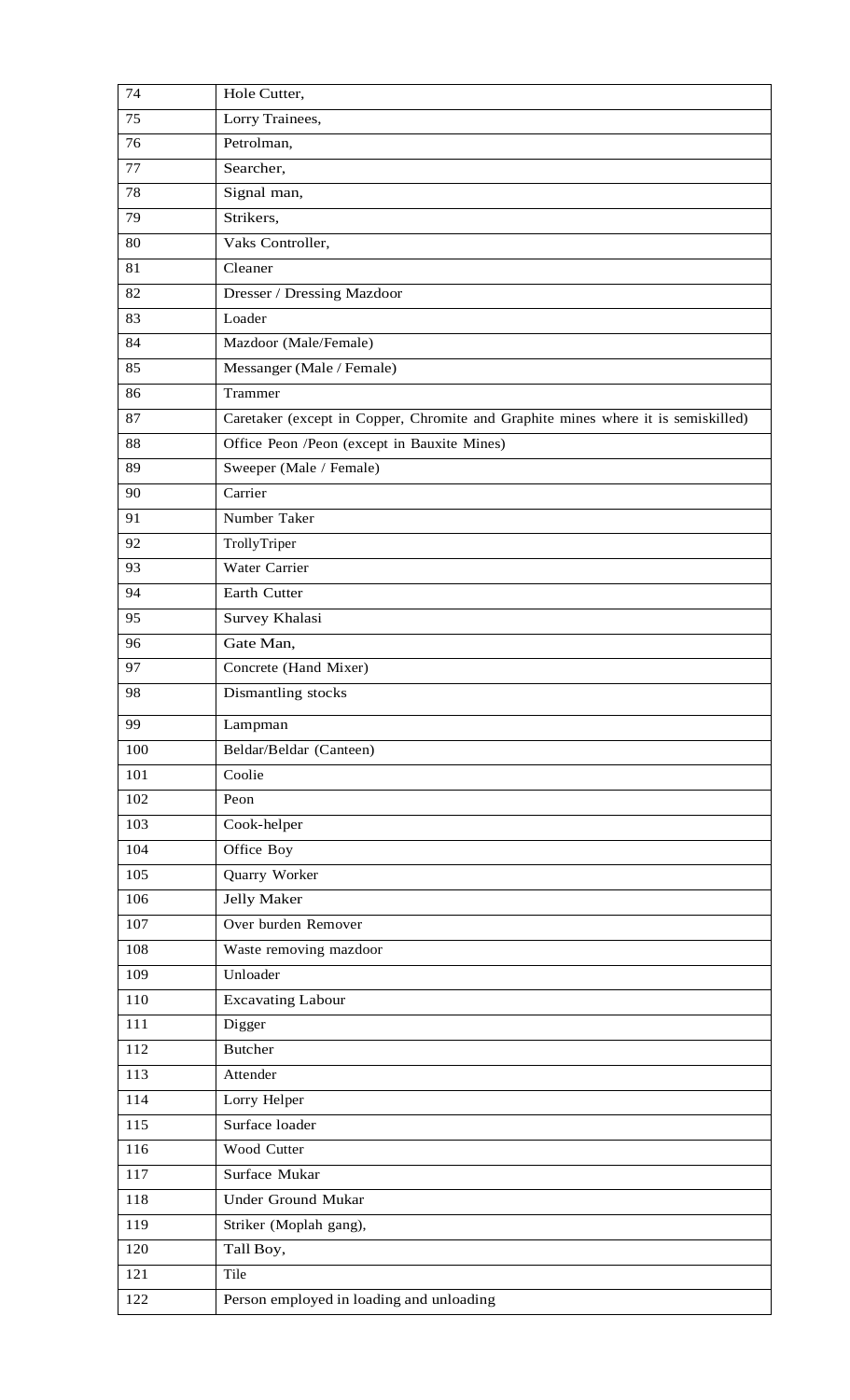| 123 | Person employed in sweeping and cleaning and other cateogires by whatever name |
|-----|--------------------------------------------------------------------------------|
|     | called which are of unskilled nature                                           |

| S.No           | <b>SEMI SKILLED</b>                                                                                             |
|----------------|-----------------------------------------------------------------------------------------------------------------|
| 1              | Assistant (Chowdhary)                                                                                           |
| $\mathfrak{2}$ | Attendant (Bull-calving lines, Chowkidar, Chaff cutter, Hostel, Dry Stock, Grain<br>crusher,<br>Pump, Siekline, |
| 3              | Stable, Yard Stock)                                                                                             |
| $\overline{4}$ | Assistant-Plumber                                                                                               |
| 5              | Attendant                                                                                                       |
| 6              | <b>Bhisti</b>                                                                                                   |
| $\tau$         | <b>Brander</b>                                                                                                  |
| 8              | <b>Bullman</b>                                                                                                  |
| 9              | <b>Butterman</b>                                                                                                |
| 10             | Coachman                                                                                                        |
| 11             | Cobbler                                                                                                         |
| 12             | Cultivator                                                                                                      |
| 13             | Daftry                                                                                                          |
| 14             | Deliveryman                                                                                                     |
| 15             | Dhobi                                                                                                           |
| 16             | Dresser                                                                                                         |
| 17             | Fireman                                                                                                         |
| 18             | Gowala                                                                                                          |
| 19             | Hammerman                                                                                                       |
| 20             | Helper (Blacksmith)                                                                                             |
| 21             | Helper                                                                                                          |
| 22             | Jamadar (stand)                                                                                                 |
| 23             | Jamadar                                                                                                         |
| 24             | Khalasi                                                                                                         |
| 25             | Mali Senior                                                                                                     |
| 26             | Mate/Mistry                                                                                                     |
| 27             | Mazdoor (literate)                                                                                              |
| 28             | Nalband                                                                                                         |
| 29             | Oilman                                                                                                          |
| 30             | Ploughman                                                                                                       |
| 31             | <b>Vtackers</b>                                                                                                 |
| 32             | Supervisor                                                                                                      |
| 33             | Thatcher                                                                                                        |
| 34             | Valveman                                                                                                        |
| 35             | Valveman (Senior)                                                                                               |
| 36             | Wireman fixing tin cables                                                                                       |
| 37             | Cook                                                                                                            |
| 38             | Dandee                                                                                                          |
| 39             | Frash                                                                                                           |
| 40             | Hacksaw man                                                                                                     |
| 41             | Helper (locco-Crane/Truck)                                                                                      |
| 42             | Manjhee (Boatman)                                                                                               |
| 43             | Belchawala                                                                                                      |
| 44             | Muccadam (without competency certificate under Metalliferous Bulldozer Driver Mines<br>Regulations, 1961)       |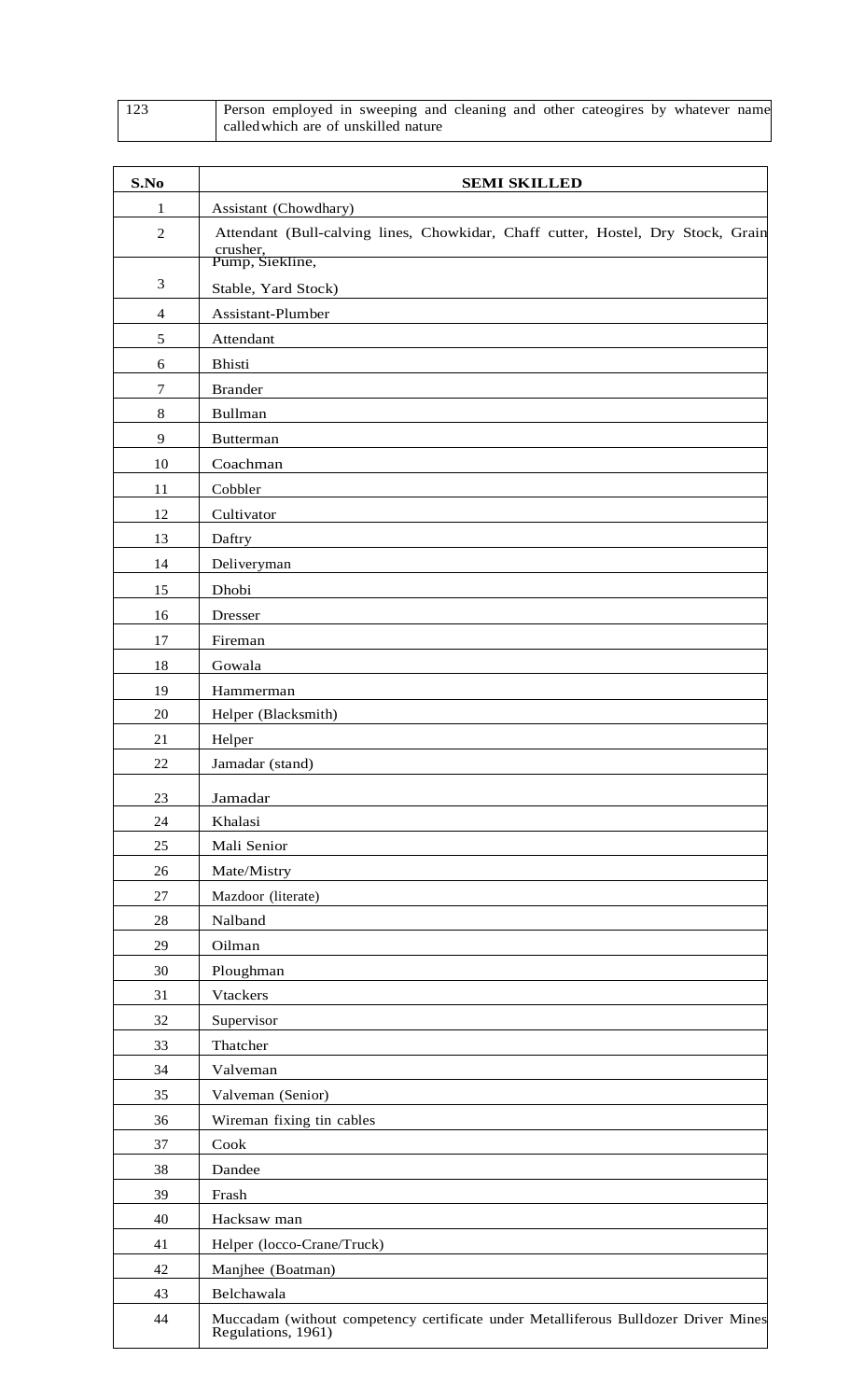| 45              | Bhisti (with Mushk)                                                                                             |
|-----------------|-----------------------------------------------------------------------------------------------------------------|
| 46              | Boatman (head)                                                                                                  |
| 47              | Breaker,                                                                                                        |
| 48              | Breaker (Stone, Rock, Rock Stone, Stone Metal                                                                   |
| 49              | Canweaver                                                                                                       |
| 50              | Chainman(Head)                                                                                                  |
| 51              | Charpoy-Stringer                                                                                                |
| 52              | Checker                                                                                                         |
| 53              | Cracker                                                                                                         |
| 54              | Dollyman                                                                                                        |
| 55              | Assistant                                                                                                       |
| 56              | Driller                                                                                                         |
| 57              | Driver (Skin)                                                                                                   |
| 58              | Excavator                                                                                                       |
| 59              | Ferroman                                                                                                        |
| 60              | Fireman (Brick Kiln, Steam Road Roller)                                                                         |
| 61              | Gate Keeper                                                                                                     |
| 62              | Gharami                                                                                                         |
| 63              | Classman                                                                                                        |
| 64              | Grater                                                                                                          |
| 65              | Greaser-cum-Fireman                                                                                             |
| 66              | Grinder                                                                                                         |
| 67              | Hammerman                                                                                                       |
| 68              | Helper (Artisan)                                                                                                |
| 69              | Helper (Sawyer)                                                                                                 |
| 70              | Keyman                                                                                                          |
| 71              | Khalasi (Head Survey, Rivertters-Moplah Gang, Supervisory)                                                      |
| 72              | Labourer (Rock-Cutting)                                                                                         |
| 73              | Lascar                                                                                                          |
| 74              | Mali (Head)                                                                                                     |
| 75              | <b>Stockers and Boilerman</b>                                                                                   |
| 76              | Thoombaman (Spade worker)                                                                                       |
| 77              | Tindals                                                                                                         |
| 78              | Trollyman (Head Motor)                                                                                          |
| 79              | Fitter (Assistant Semi-Skilled)                                                                                 |
| 80              | Jamadar (Semi-skilled)                                                                                          |
| 81              | Mate (Stone)                                                                                                    |
| 82              | Kasab                                                                                                           |
| 83              | Khalasi (Structural)                                                                                            |
| 84              | Masalchi P.M. Mates                                                                                             |
| 85              | Miner                                                                                                           |
| 86              | Untrained Mate/ Mining Mate/ Mate without Competency certificate Under<br>Metalliferous Mines Regulations, 1961 |
| 87              | Butler/Cook                                                                                                     |
| 88              | Breaker (using mechanical appliances)                                                                           |
| 89              | Crech Ayah/Ayah/Untrained Crech Attendant                                                                       |
| 90              | <b>Assistant Driller</b>                                                                                        |
| 91              | Oilman/Oiler                                                                                                    |
| $\overline{92}$ | Chowkidar/Watchman                                                                                              |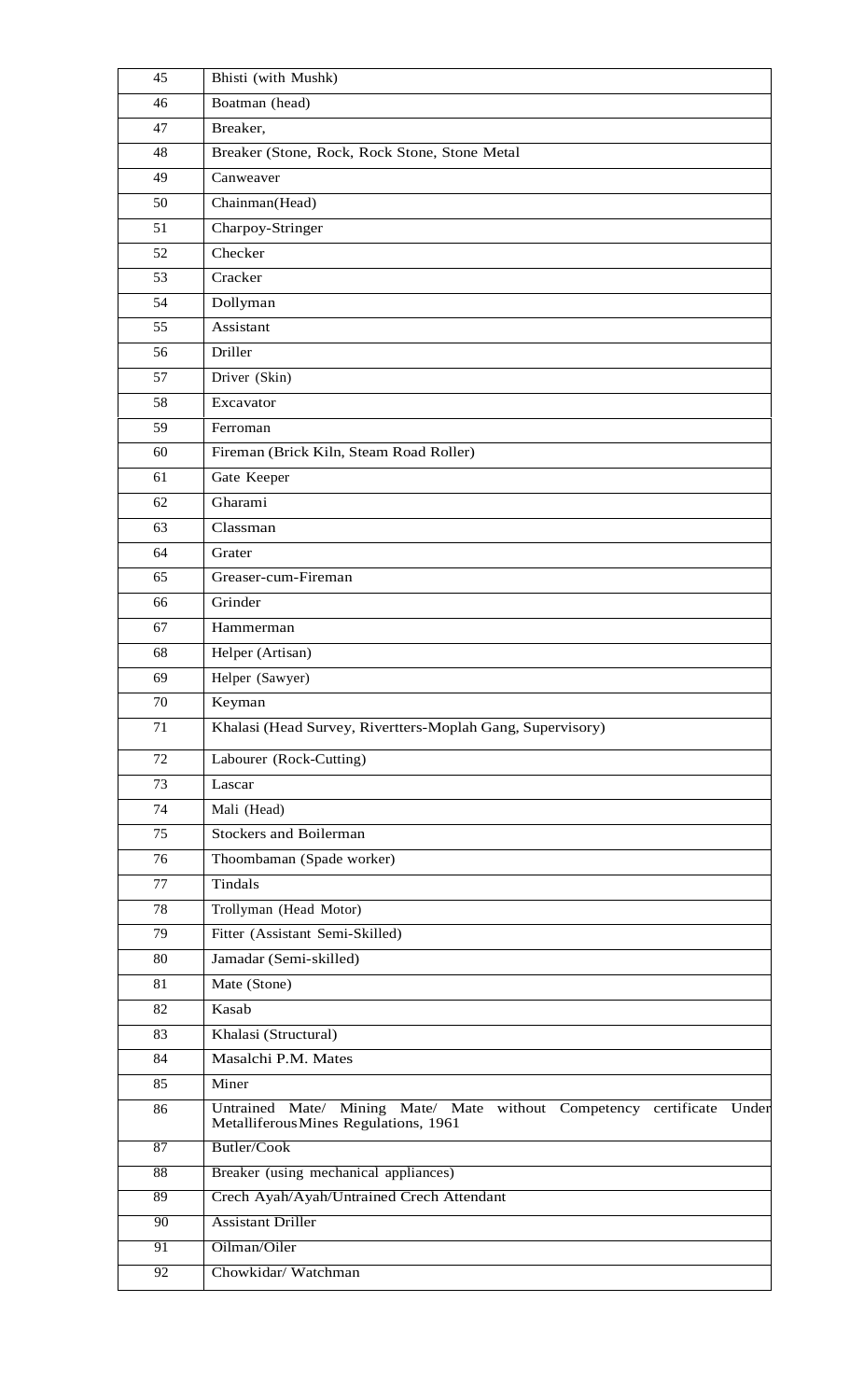| 93               | Helper (Mason, Carpenter, Blacksmith)                                              |
|------------------|------------------------------------------------------------------------------------|
| 94               | Tindals                                                                            |
| 95               | Topas                                                                              |
| 96               | Topkar (Big Stone Breaker)                                                         |
| 97               | TrollyJamadar                                                                      |
| 98               | Winchman                                                                           |
| 99               | Attendance-keeper                                                                  |
| 100              | <b>Assistant Wireman</b>                                                           |
| 101              | Mate                                                                               |
| 102              | Mate (Blacksmith, Road, Carpenter)                                                 |
| 103              | Engine Driver and/or Feeder                                                        |
| 104              | Fitter                                                                             |
| 105              | Gang                                                                               |
| 106              | Mazdoor Mason                                                                      |
| 107              | Permanent<br>Way                                                                   |
| 108              | Pump-                                                                              |
| 109              | Driver, Turner)                                                                    |
| 110              | Mazdoor<br>(Heavy-                                                                 |
| 111              | weight)Charge-man                                                                  |
| 112              | Mistri                                                                             |
| 113              | (Head                                                                              |
| 114              | Muccadam                                                                           |
| 115              | Night-                                                                             |
| 116              | guard                                                                              |
| 117              | Runner<br>(Post                                                                    |
| 118              | dak) Oilman                                                                        |
| 119              | Quarry<br>$_{\rm man}$                                                             |
|                  | Quarry                                                                             |
|                  | Operator                                                                           |
|                  | Stoneman                                                                           |
|                  |                                                                                    |
| 120              | Stocker<br>Thatcher                                                                |
| 121              | Pump Attendant                                                                     |
| 122              | Bearer                                                                             |
| 123              | <b>Breakman</b>                                                                    |
| 124              | Crowlder Man                                                                       |
| $\overline{125}$ | Laboratory Boy                                                                     |
| 126              | Points man Sencummy                                                                |
| 127              | Stone mines and other categories by whatever name called which are of semi-skilled |
|                  | nature                                                                             |
| S.N              | <b>SKILL</b>                                                                       |
| $\mathbf{o}$     | ED                                                                                 |

| S.N<br>$\mathbf{o}$ | <b>SKILL</b><br>ED                             |
|---------------------|------------------------------------------------|
| 1                   | Artificer (Class-II, III, IV)                  |
| 2                   | Blacksmith                                     |
| 3                   | Blacksmith (Class II)                          |
| $\overline{4}$      | <b>Boilerman</b>                               |
| 5                   | Carpenter                                      |
| 6                   | Carpenter (Class II) Carpenter-cum- Blacksmith |
| 7                   | Chowdhary                                      |
| 8                   | Driver                                         |
| 9                   | Driver (Engine Tractor, M.T.Motor)             |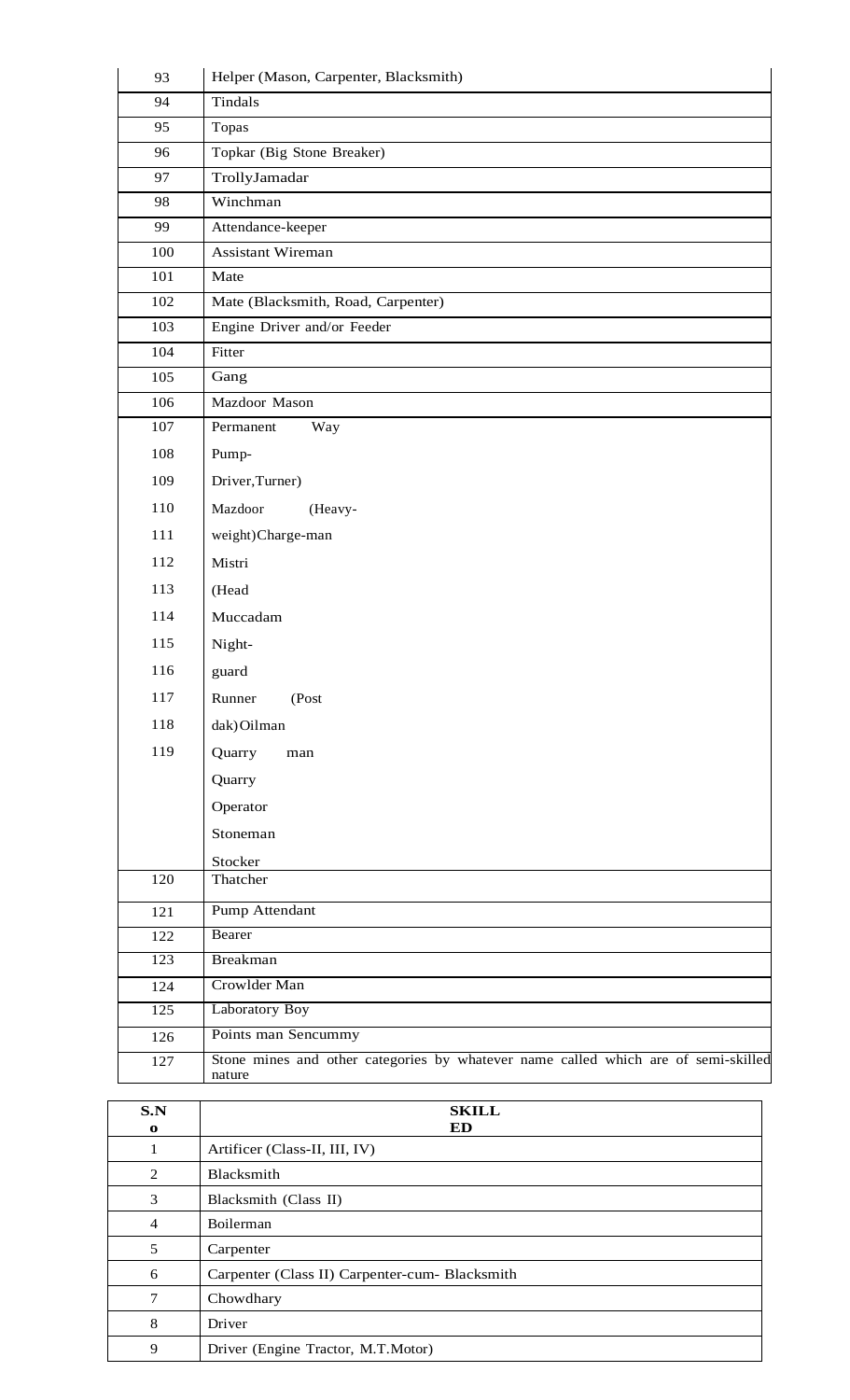| 10 | Electrician |
|----|-------------|
|    | Fitter      |
| 12 | Mason       |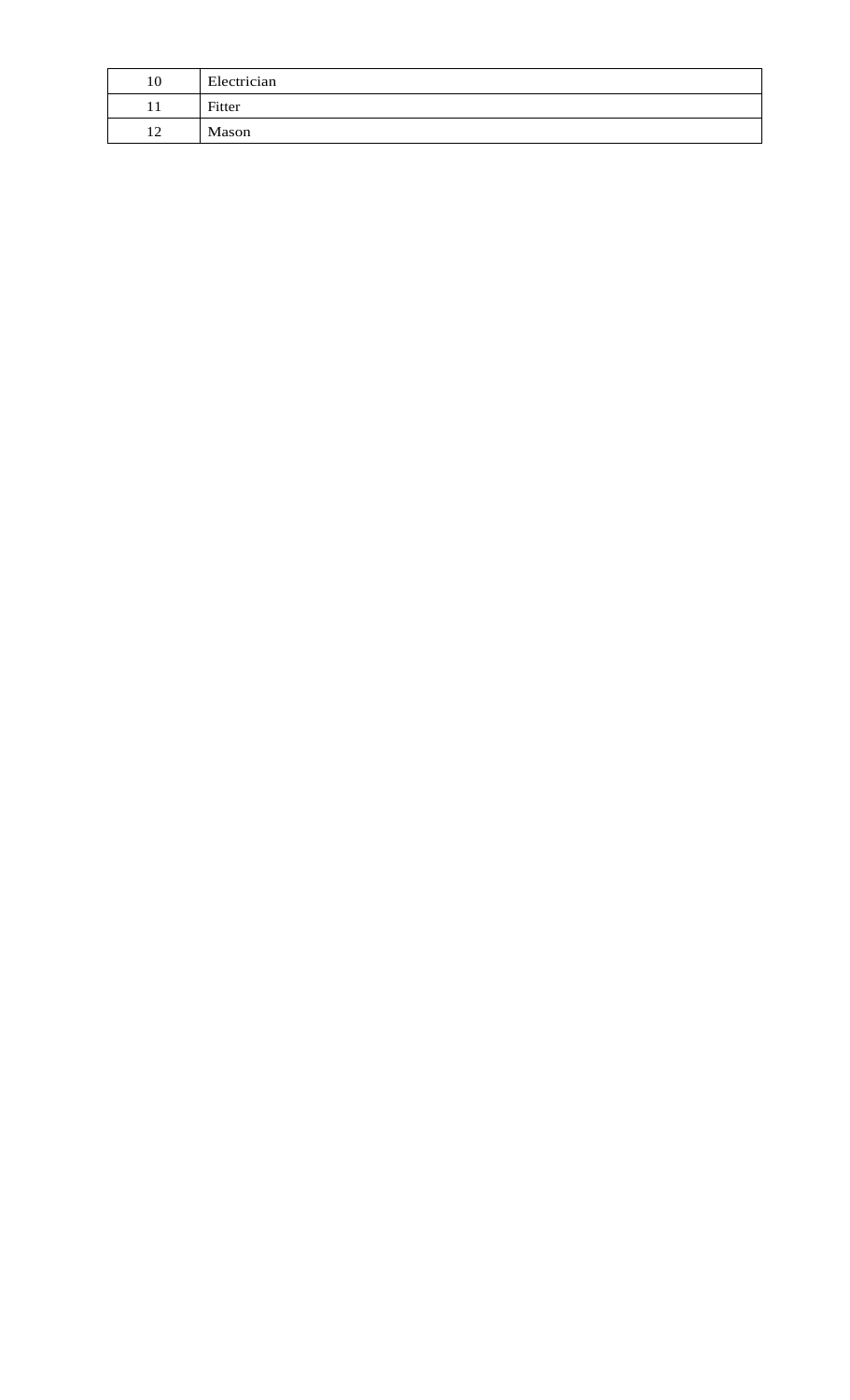| 13              | Mason Class II                                                                                                                                                                                                                                                                                                                                          |
|-----------------|---------------------------------------------------------------------------------------------------------------------------------------------------------------------------------------------------------------------------------------------------------------------------------------------------------------------------------------------------------|
| 14              | Machine hand (Class II, III, IV)                                                                                                                                                                                                                                                                                                                        |
| 15              | Machineman                                                                                                                                                                                                                                                                                                                                              |
| 16              | Mate Gr. I (Senior)                                                                                                                                                                                                                                                                                                                                     |
| 17              | Mechanic                                                                                                                                                                                                                                                                                                                                                |
| 18              | Milk Writer                                                                                                                                                                                                                                                                                                                                             |
| 19              | Mistry (Head)                                                                                                                                                                                                                                                                                                                                           |
| 20              | Moulder                                                                                                                                                                                                                                                                                                                                                 |
| 21              | Muster Writer                                                                                                                                                                                                                                                                                                                                           |
| 22              | Operator (Tube-well)                                                                                                                                                                                                                                                                                                                                    |
| 23              | Painter                                                                                                                                                                                                                                                                                                                                                 |
| 24              | Plumber                                                                                                                                                                                                                                                                                                                                                 |
| 25              | Welder                                                                                                                                                                                                                                                                                                                                                  |
| 26              | Upholsterer                                                                                                                                                                                                                                                                                                                                             |
| 27              | Wireman,                                                                                                                                                                                                                                                                                                                                                |
| 28              | Chipper                                                                                                                                                                                                                                                                                                                                                 |
| 29              | Chipper-Cum-Grinder                                                                                                                                                                                                                                                                                                                                     |
| 30              | Cook (Head)                                                                                                                                                                                                                                                                                                                                             |
| 31              | Driller                                                                                                                                                                                                                                                                                                                                                 |
| 32              | Driller (Well Boring)                                                                                                                                                                                                                                                                                                                                   |
| 33              | Driver(Loco/Truck)                                                                                                                                                                                                                                                                                                                                      |
| 34              | Electrician (Assistant)                                                                                                                                                                                                                                                                                                                                 |
| 35              | Mechanic (Tube-Well)                                                                                                                                                                                                                                                                                                                                    |
| 36              | Mistry(Stell, Tube-Well, Telephone)                                                                                                                                                                                                                                                                                                                     |
| 37              | Meter Reader                                                                                                                                                                                                                                                                                                                                            |
| 38              | Meterorogical Observer Navghani                                                                                                                                                                                                                                                                                                                         |
| 39              | Operaor (Batching Plant, Cinema Project, Clamp Shelf, Compressor, Grane,<br>Dorrick, Diesel Engine, Doser, Dragling Drill Dumber, Excavator, Fork Lift<br>Generator, Grader, Jack Hammer and Payment breaker Loader, Pump, Pile<br>Driving, Scrapper, Screening Plant, Shoval, Tractor, Vibrator, Weight Batcher,<br>Railway Guards, Repairer (Battery) |
| 40              | Sharper/Slotter                                                                                                                                                                                                                                                                                                                                         |
| 41              | <b>Sprayer (Ashalt) Station Master</b>                                                                                                                                                                                                                                                                                                                  |
| 42              | Surveyor (Silt)                                                                                                                                                                                                                                                                                                                                         |
| 43              | Trades-Man                                                                                                                                                                                                                                                                                                                                              |
| 44              | <b>Train Examiner</b>                                                                                                                                                                                                                                                                                                                                   |
| $\overline{45}$ | Turner/Miller                                                                                                                                                                                                                                                                                                                                           |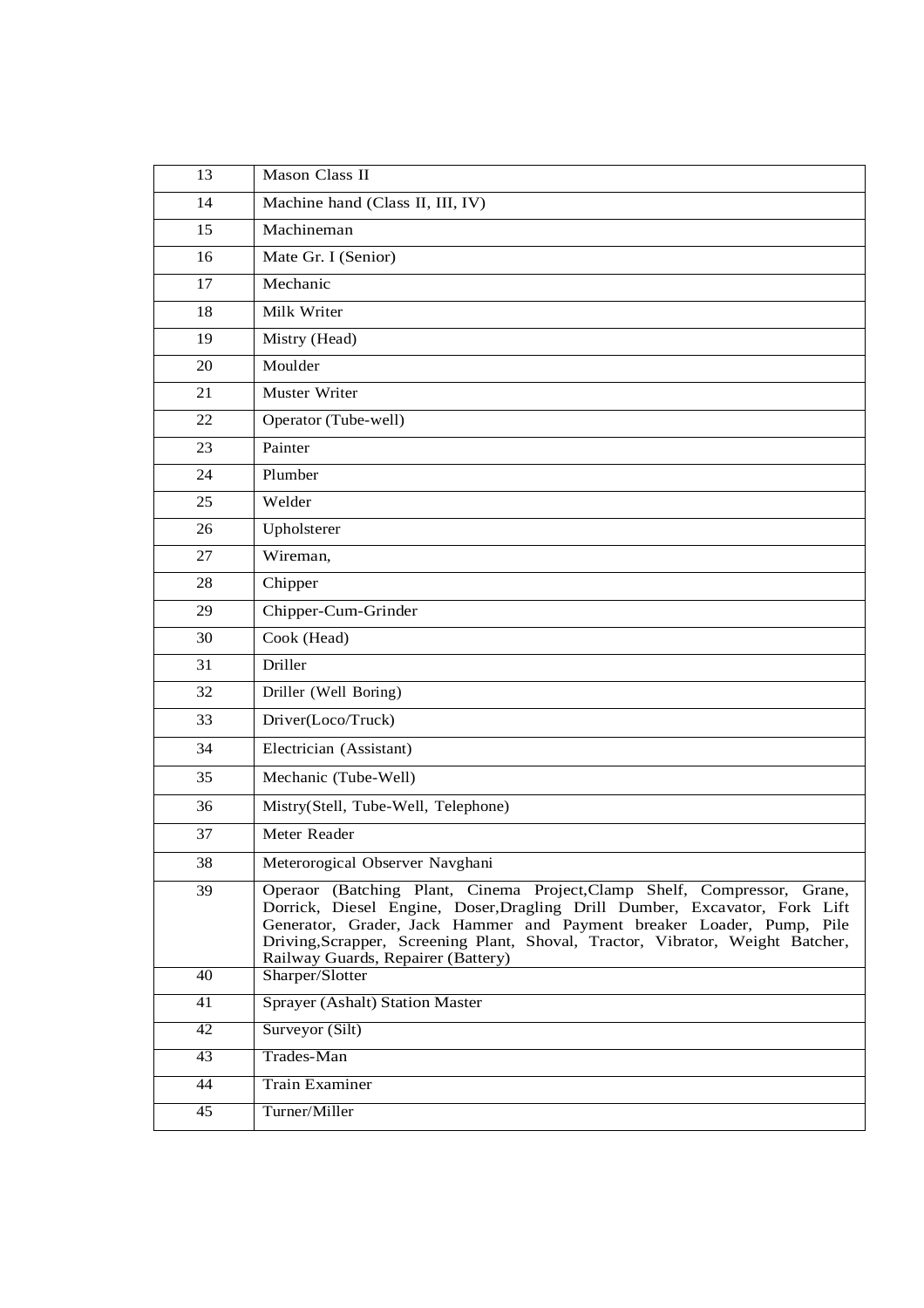| 46              | TyreVulcaniser                                     |
|-----------------|----------------------------------------------------|
| 47              | Sawyer                                             |
| 48              | Sawyer (Selection Grade Class II) Serang           |
| 49              | Serangpile                                         |
| 50              | Driving Pantooms with Boiler                       |
| 51              | Shapesman                                          |
| 52              | Shift-incharge                                     |
| $\overline{53}$ | Sprayman                                           |
| $\overline{54}$ | Sprayman (Roads)                                   |
| 55              | <b>Stone Cutter</b>                                |
| 56              | Stone Cutter (Selection Grade, Grade II, Class II) |
| 57              | Stone Chisler                                      |
| $\overline{58}$ | Stone Chisler (Class II)                           |
| 59              | Stone Blasterer                                    |

| 60 | Sub-Overseer (Unqualified)                                 |
|----|------------------------------------------------------------|
| 61 | Surveyors                                                  |
| 62 | Pump Driver                                                |
| 63 | Pump Driver (Selection Grade), Grade II and III, Class II) |
| 64 | Pump Driver (Selection Grade, P.E., Driver,                |
| 65 | Pumpman                                                    |
| 66 | Pumpman (Assistant)                                        |
| 67 | Plumber                                                    |
| 68 | Polisher (with spray) Grade II                             |
| 69 | Ratan Man                                                  |
| 70 | Rivet Cutter (Assistant)                                   |
| 71 | Rivetter                                                   |
| 72 | Rivetter (Cutter)                                          |
| 73 | Road Inspector Grade II, Railway Plate Layer               |
| 74 | Rod Bender                                                 |
| 75 | Haulage Operator                                           |
| 76 | Dispensary Attendant                                       |
| 77 | Work Sakar                                                 |
| 78 | Mica Cutter Grade -I                                       |
|    |                                                            |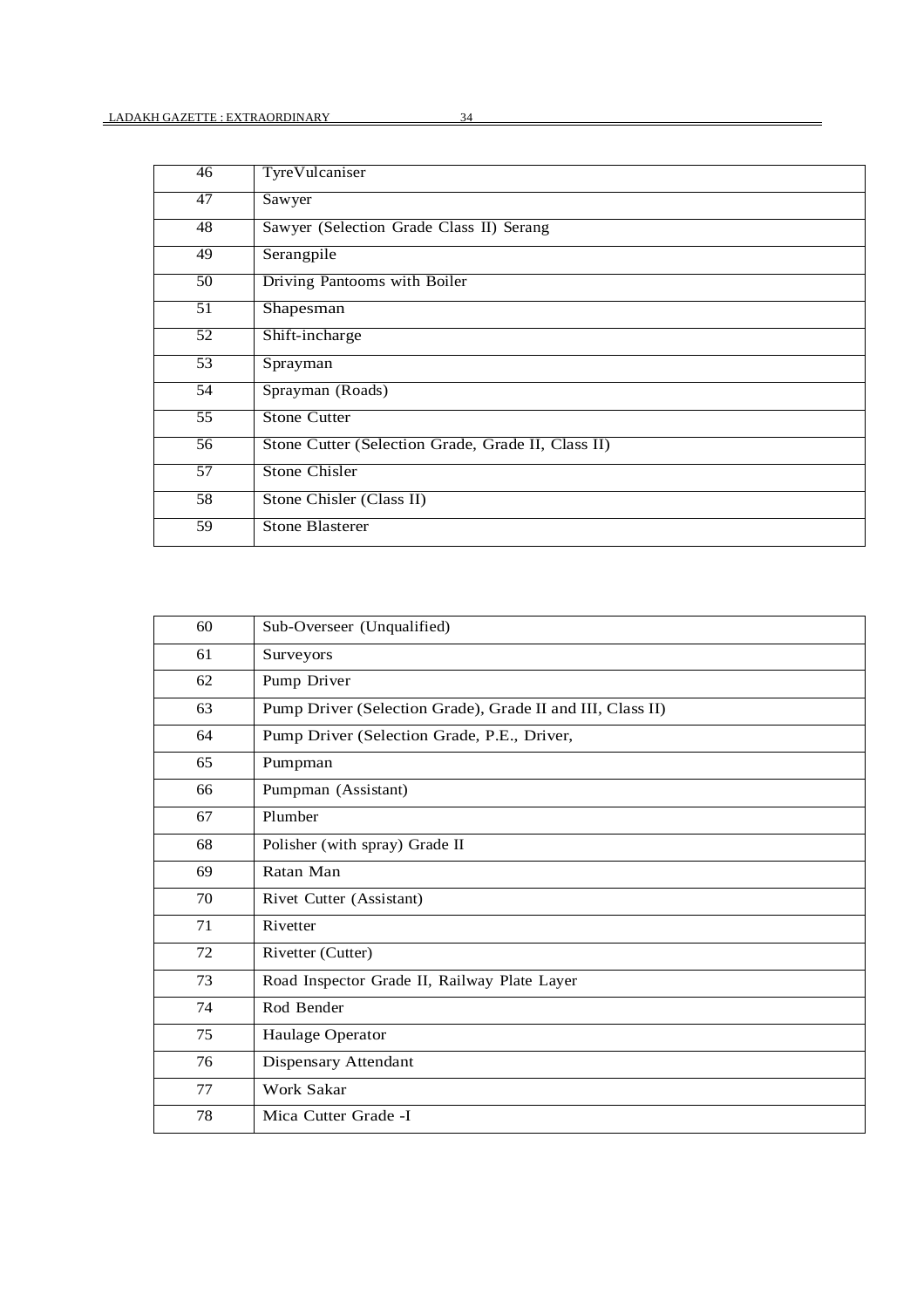| 79  | Dresser Grade -I Mica                                         |
|-----|---------------------------------------------------------------|
| 80  | Supervisory Fireman                                           |
| 81  | Fireman only in Mines                                         |
| 82  | Compressor Driver                                             |
| 83  | Pump Man Driver 96. Grinder in Mica Mines                     |
| 84  | Surveyors (Assistant)                                         |
| 85  | Tailor                                                        |
| 86  | Tailor(Upholstry)                                             |
| 87  | Transprayer                                                   |
| 88  | Tar man                                                       |
| 89  | Line Man                                                      |
| 90  | Tiler Class II                                                |
| 91  | Wall(Floor, Roof)                                             |
| 92  | Tiler (Selection Grade)                                       |
| 93  | Tin-Smith                                                     |
| 94  | Tin Smith(Selection Grade, Grade II and III, Class II) Tinker |
| 95  | Well Sinker                                                   |
| 96  | <b>Assistant Mistry</b>                                       |
| 97  | Armature Winder Grade-II and III                              |
| 98  | Bhandari                                                      |
| 99  | Blacksmith                                                    |
| 100 | Blacksmith (Selection Grade, Grade II, III, Class II and III) |
| 101 | Boilerman                                                     |
| 102 | Boilerman Grade II and III                                    |
| 103 | Boiler Foreman Grade II                                       |
| 104 | Work (Assistant)                                              |
| 105 | <b>Brick Layer</b>                                            |
| 106 | Bricklayer (Selection Grade, Class II)                        |
| 107 | Blaster                                                       |
| 108 | Chowkidar (Head)                                              |

| 109 | Security Guard (without arms)                                           |
|-----|-------------------------------------------------------------------------|
| 110 | Carpenter                                                               |
| 111 | Carpenter (Selection Grade, Grade II and III, Class I and III Assistant |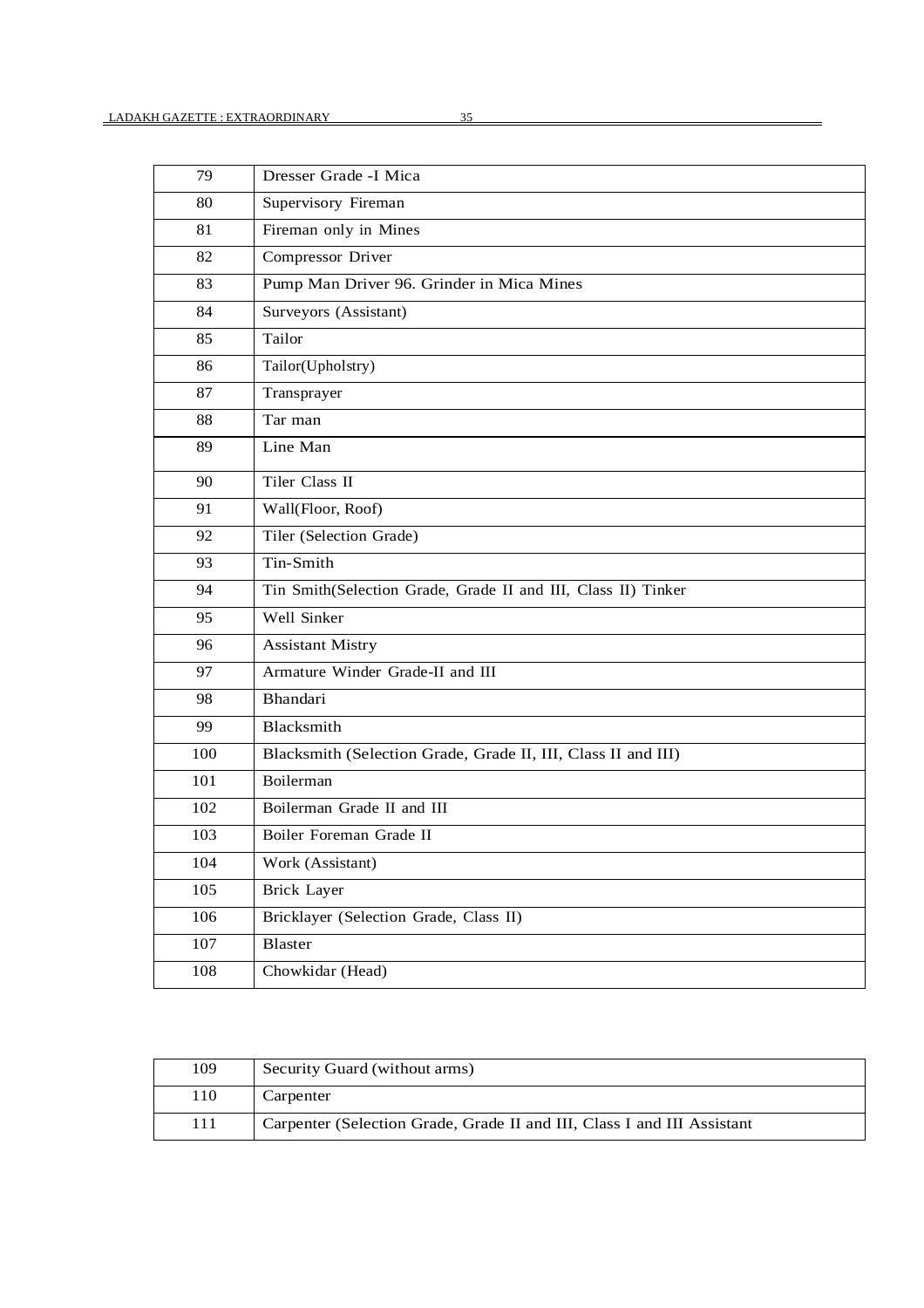| 112 | B.I.M. Road                                                                                                                                                                                                                                            |
|-----|--------------------------------------------------------------------------------------------------------------------------------------------------------------------------------------------------------------------------------------------------------|
| 113 | <b>Cabinet Maker</b>                                                                                                                                                                                                                                   |
| 114 | Caneman                                                                                                                                                                                                                                                |
| 115 | Celotex                                                                                                                                                                                                                                                |
| 116 | Cutter Maker Chargeman, Class II and Class III, Carpenter Ordinary)                                                                                                                                                                                    |
| 117 | Checkder (Junior)                                                                                                                                                                                                                                      |
| 118 | Chick Maker                                                                                                                                                                                                                                            |
| 119 | Chickman (Junior) Concrete Mixure Mixer                                                                                                                                                                                                                |
| 120 | Concrete Mixure Operator                                                                                                                                                                                                                               |
| 121 | Cobbler                                                                                                                                                                                                                                                |
| 122 | Coremaker                                                                                                                                                                                                                                              |
| 123 | Driver                                                                                                                                                                                                                                                 |
| 124 | Driver Motor Vehicle                                                                                                                                                                                                                                   |
| 125 | Motor Vehicle Selection Grade                                                                                                                                                                                                                          |
| 126 | Motor Lorry                                                                                                                                                                                                                                            |
| 127 | Motor-Lorry Grade II                                                                                                                                                                                                                                   |
| 128 | Lorry Grade II                                                                                                                                                                                                                                         |
| 129 | Diesel Engine                                                                                                                                                                                                                                          |
| 130 | Diesel Engine Grade II                                                                                                                                                                                                                                 |
| 131 | Mechanical Road Roller I.C. and Cement Mixer etc.                                                                                                                                                                                                      |
| 132 | Road Roller                                                                                                                                                                                                                                            |
| 133 | Road Roller Driver Grade II                                                                                                                                                                                                                            |
| 134 | Driver (Engine Static Stone Crusher, Tractor/Bull Dozer, Steam Road Roller, Water<br>Pump, Mechanical Assistant, Road Roller, Mechanical, Steam Crane, Tractor with<br>BullDozer Mechanical, Transport, Engine Static and Road Roller Boiler Attendant |
| 135 | Engine Operator (Stone Cursher Mechanical)                                                                                                                                                                                                             |
| 136 | Distemprer, Electrician, Electrician (Grade II, Class II and Class III)                                                                                                                                                                                |
| 137 | Fitter                                                                                                                                                                                                                                                 |
| 138 | Fitter (Selection Grade, Grade II and III) class II and III Assistant, Pipe class II, Pipe<br><b>Lineending Bars</b>                                                                                                                                   |
| 139 | Reinforcement Cum-mechanic, Mechanic and Plumber)                                                                                                                                                                                                      |
| 140 | Gharami (Head)                                                                                                                                                                                                                                         |
| 141 | Glazier                                                                                                                                                                                                                                                |
| 142 | Hole Drillar for Blasting                                                                                                                                                                                                                              |
| 143 | Joiner                                                                                                                                                                                                                                                 |
| 144 | Joiner (Cable, Cable Grade II)                                                                                                                                                                                                                         |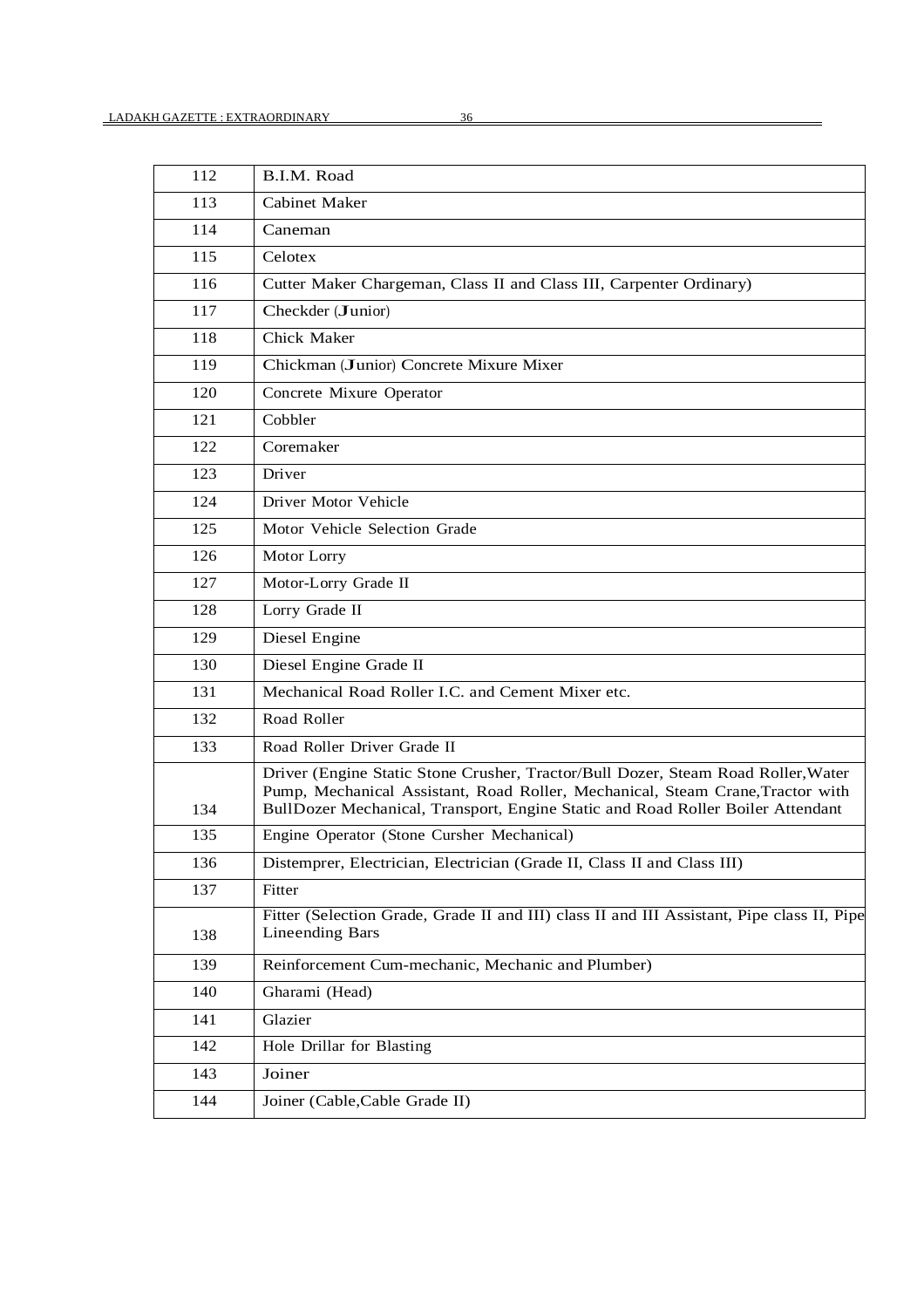| 145 | Lineman (Grade II,III, High Tension/Low Tension)                |
|-----|-----------------------------------------------------------------|
| 146 | Mason                                                           |
| 147 | Mason (Selection Grade, Grade II, III and Class B Mistry)       |
| 148 | Stone (Stone Class II, Brick Work, Stone work)                  |
| 149 | Brick-layer                                                     |
| 150 | Tile Flooring                                                   |
| 151 | B.I.M Muccadam (Head)                                           |
| 152 | Stone cutting                                                   |
| 153 | <b>Ordinary Machanis</b>                                        |
| 154 | Mechanic                                                        |
| 155 | Mechanic (Class II, Air conditioning, Air conditioning Grade II |
|     |                                                                 |

| 156 | Diesel Grade II                                                                                          |
|-----|----------------------------------------------------------------------------------------------------------|
| 157 | Road Roller Grade II                                                                                     |
| 158 | Assistant, Radio)                                                                                        |
| 159 | Manson (Gharami)                                                                                         |
| 160 | Mistry                                                                                                   |
| 161 | Mistry Grade II, Air conditioning Grade II, P. Way, Survey, Santras Works)                               |
| 162 | Mason Class A                                                                                            |
| 163 | Moulder                                                                                                  |
| 164 | Moulder (Brick, Tile)                                                                                    |
| 165 | Painter                                                                                                  |
| 166 | Painter (Selection Grade, Grade II and III, Class II, Assistant Lotter and Polisher,<br>Polisher, Rough) |
| 167 | Plasterer                                                                                                |
| 168 | Plasterer (Mason Grade II)                                                                               |
| 169 | Plumber                                                                                                  |
| 170 | Plumber (Selection Grade, Class II, Assistant Lotter and Polisher, Rough),                               |
| 171 | Plasterer                                                                                                |
| 172 | Plasterer (Mason Grade II)                                                                               |
| 173 | Plumber (Selection Grade, Class-II, Assistant Senior, Junior, Mistry Grade II)                           |
| 174 | Plumbing Mistry                                                                                          |
| 175 | Plumber-cum-Fitter                                                                                       |
| 176 | Polisher                                                                                                 |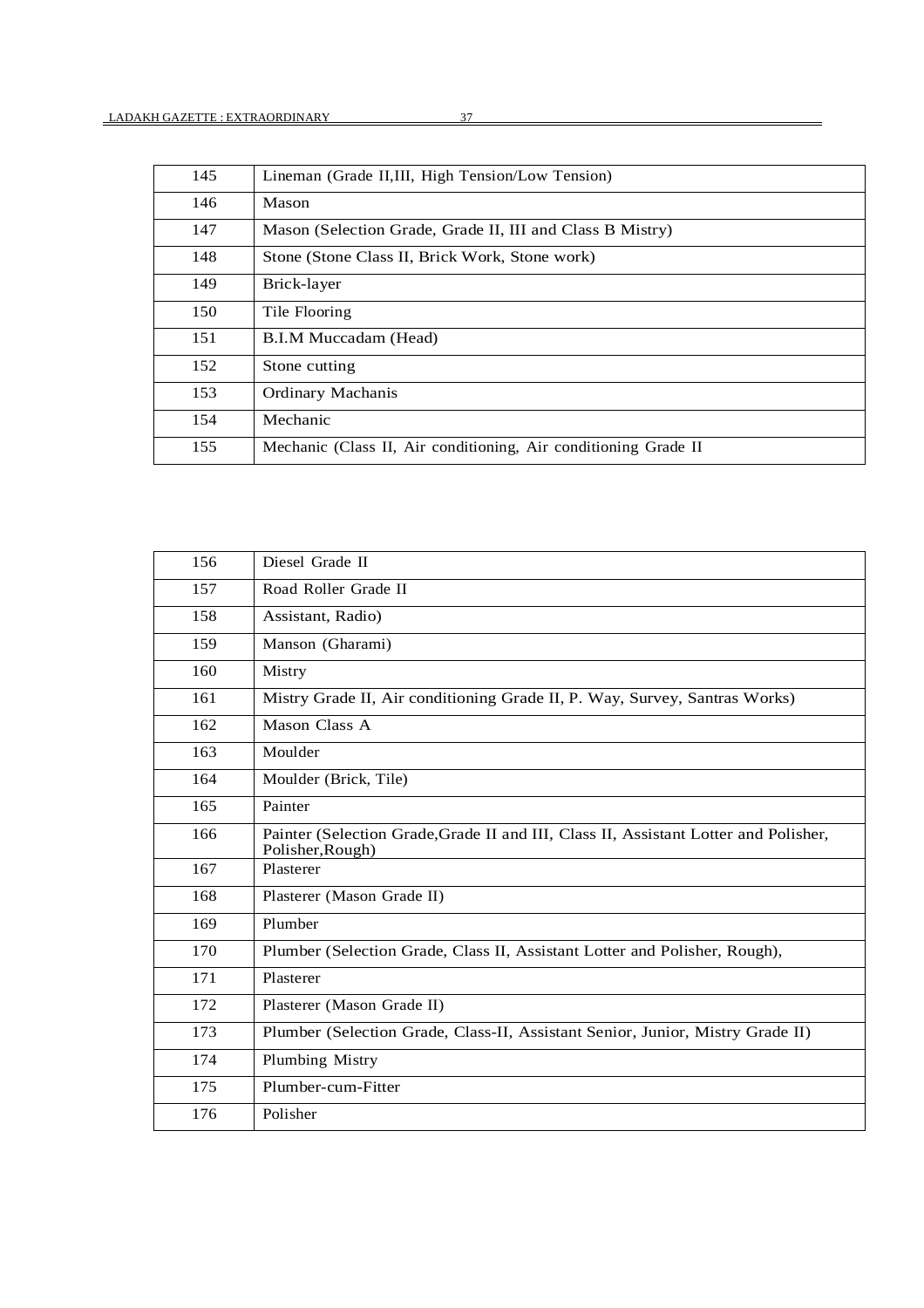| 177 | Polisher (Floor)               |
|-----|--------------------------------|
| 178 | Sirdhar Lathe Man              |
| 179 | Geologist                      |
| 180 | Trailors                       |
| 181 | Turner                         |
| 182 | Upholsterer                    |
| 183 | Upholsterer (Grade II and III) |
| 184 | Painter Spray (Class II)       |
| 185 | Wood Cutter                    |
| 186 | Wood Cutter Section Grade      |
| 187 | Wood Cutter Class II           |
| 188 | Work Sircar                    |
| 189 | Welder                         |
| 190 | Airwineh Haulage Operator      |
| 191 | Auto-electrician               |
| 192 | Painter                        |
| 193 | Blacksmith                     |
| 194 | Tailor                         |
| 195 | Compressor Operator            |
| 196 | Blaster/Shot-firer             |
| 197 | Driver                         |
| 198 | Head cook                      |
| 199 | Chargeman                      |
| 200 | Carpenter                      |
| 201 | Concrete Mixer Operator        |
| 202 | <b>Compressor Attendant</b>    |
| 203 | Air Compressor Attendant       |

| 204 | <b>Tractor Driver</b>          |
|-----|--------------------------------|
| 205 | Vehicle Driver                 |
| 206 | Chemist and Assistant/ Chemist |
| 207 | Sub-overseer (unqualified)     |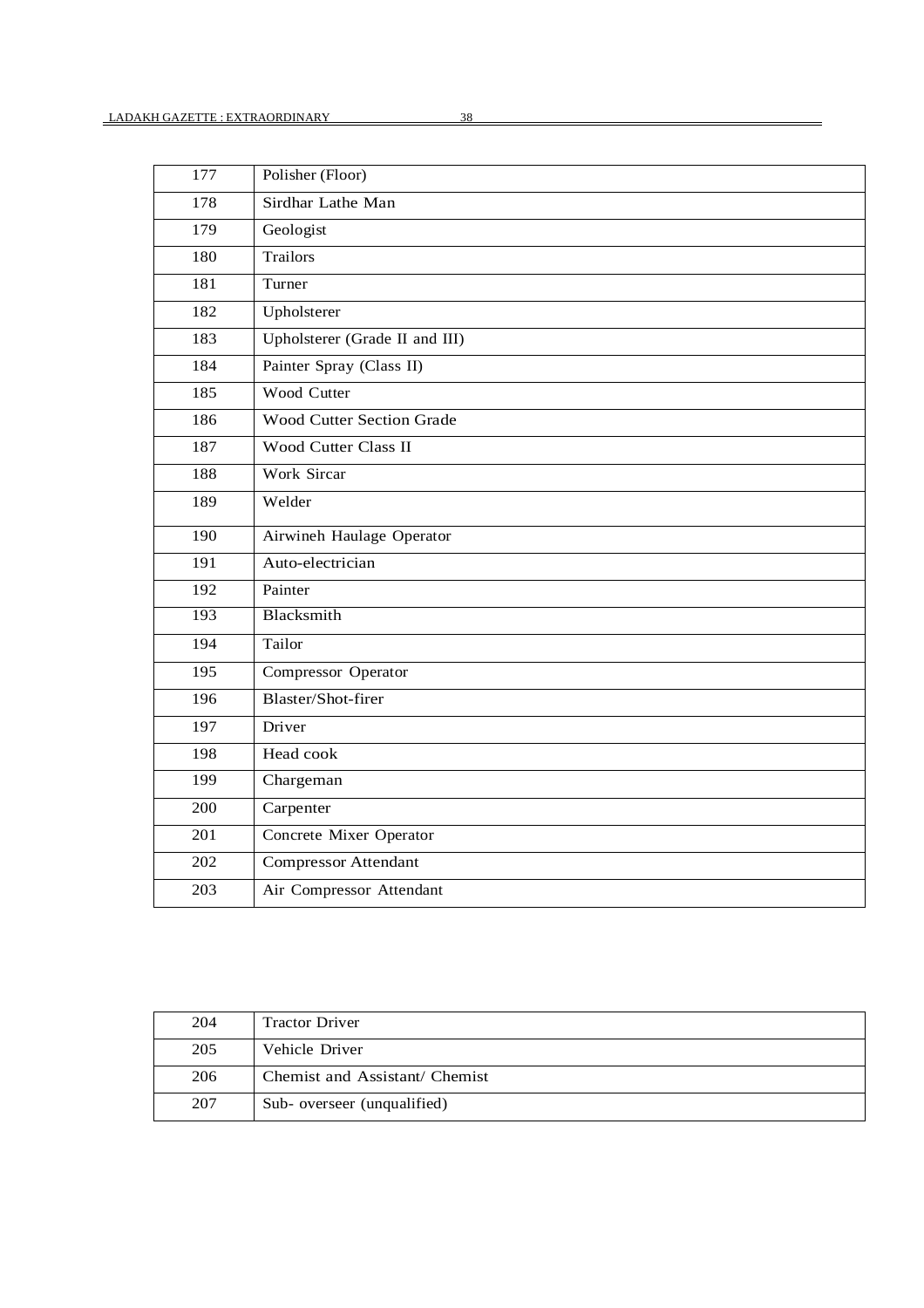| 208 | Driller                                                                                  |
|-----|------------------------------------------------------------------------------------------|
| 209 | Handhole Driller                                                                         |
| 210 | Drill Mechanic                                                                           |
| 211 | Driver Auto                                                                              |
| 212 | Electrician                                                                              |
| 213 | Wirelesss Operator Asstt. Foreman                                                        |
| 214 | Foreman                                                                                  |
| 215 | Fitter                                                                                   |
| 216 | Ferry Driver                                                                             |
| 217 | Issuer Loco                                                                              |
| 218 | Super Foreman                                                                            |
| 219 | Hoist Operator                                                                           |
| 220 | <b>IMCE</b> Driver                                                                       |
| 221 | Driver                                                                                   |
| 222 | Loco Driver                                                                              |
| 223 | Loader Operator                                                                          |
| 224 | Linesman                                                                                 |
| 225 | Mechanic/ Machinist                                                                      |
| 226 | Mason                                                                                    |
| 227 | Mid Wife                                                                                 |
| 228 | Tinsmith                                                                                 |
| 229 | Supervisory Mechanic                                                                     |
| 230 | Pump Attendant only in Gypsum, Barytes and Rock Phosphates                               |
| 231 | Pump Operator/Driver                                                                     |
| 232 | Mining Mate with competency certificate under Metalliferous Mines\ Regulations,<br>1961. |
| 233 | Mistry                                                                                   |
| 234 | Skilled Mazdoor                                                                          |
| 235 | Turner                                                                                   |
| 236 | Senior Mechanic                                                                          |
| 237 | Pipe Fitter                                                                              |
| 238 | Supervisor                                                                               |
| 239 | Drafts Man                                                                               |
| 240 | Wireman                                                                                  |
| 241 | Timber Man/Timber Mistry Elect.                                                          |
| 242 | Stone Crusher Operator                                                                   |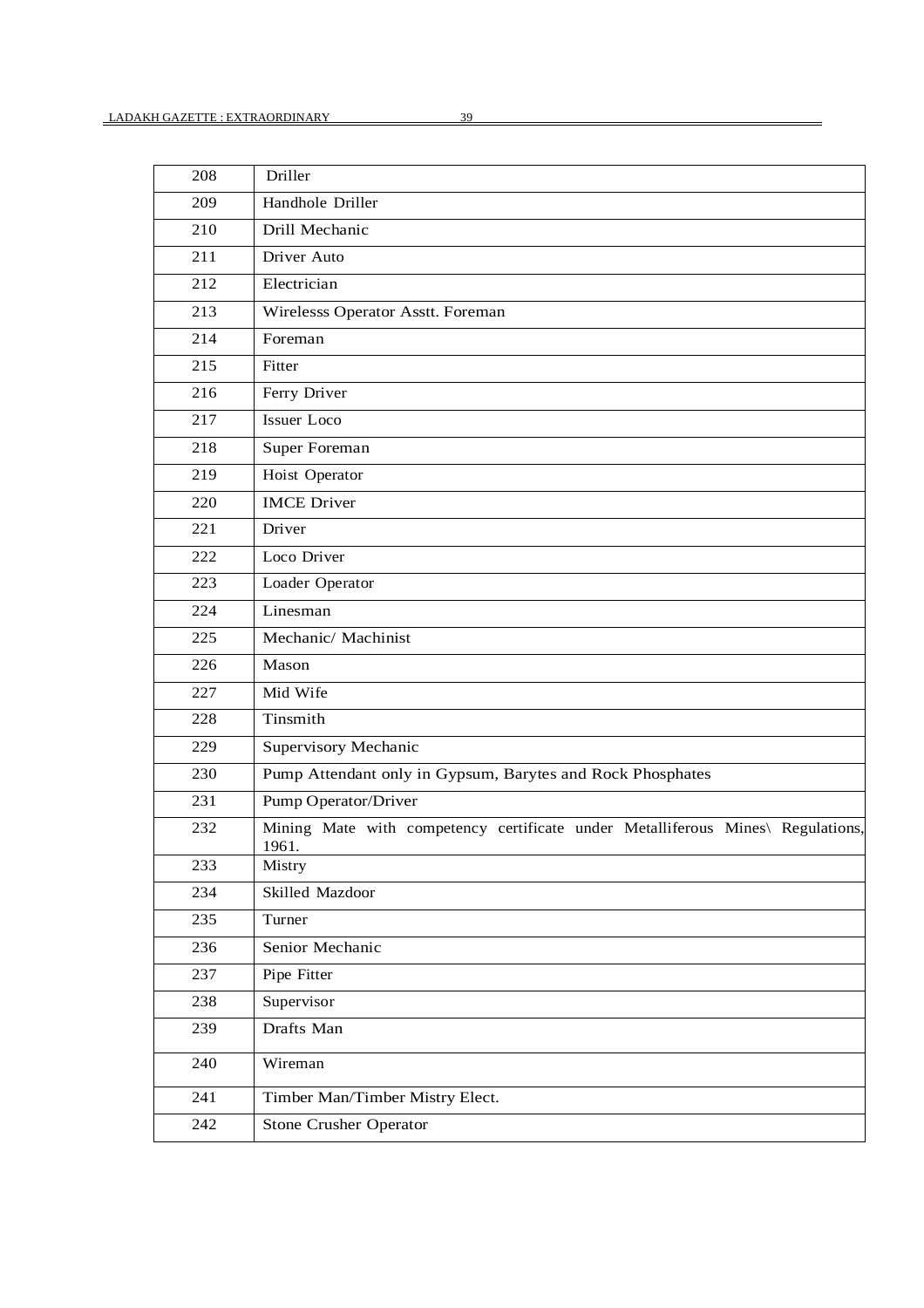| 243 | <b>Crusher Operator</b>        |
|-----|--------------------------------|
| 244 | Moulder                        |
| 245 | Welder                         |
| 246 | Operator                       |
| 247 | Work Mistry                    |
| 248 | Engine Driver                  |
| 249 | Mining Engine Driver Grade -II |
| 250 | Engineman                      |
| 251 | Valveman                       |

| 252 | Cutter                                                                 |
|-----|------------------------------------------------------------------------|
| 253 | Winding Engine Driver Grade - II                                       |
| 254 | Security Guard (Unarmed) / Head Chowkidar                              |
| 255 | Shovel Operator                                                        |
| 256 | Limco Loader Operator                                                  |
| 257 | Surface Supervisor                                                     |
| 258 | Dozer Operator                                                         |
| 259 | Compressor Driller                                                     |
| 260 | Dumper Tractor Operator                                                |
| 261 | Boiler Man (with Certificate)                                          |
| 262 | Machinery Attendant                                                    |
| 263 | Air-conditions Mechanic                                                |
| 264 | Crech Attendant only in Magnesite, Manganese and Mica Mines            |
| 265 | Power Shovel Operator                                                  |
| 266 | Power and Pump House Operator                                          |
| 267 | Miner Grade - I                                                        |
| 268 | Tractor Operator 80. Tub Repairer 81. Lathe Mistry                     |
| 269 | Stationery Engine Attendant 83. Generator Operator 84. Loading Foreman |
| 270 | Diesel Mechanic                                                        |
| 271 | Ferro Printer cum-chairman                                             |
| 272 | White Washing and Colour Washing Man                                   |
| 273 | Operator Pneumatic Tools, Operator (Fitter)                            |
| 274 | Boreman                                                                |
| 275 | Borer                                                                  |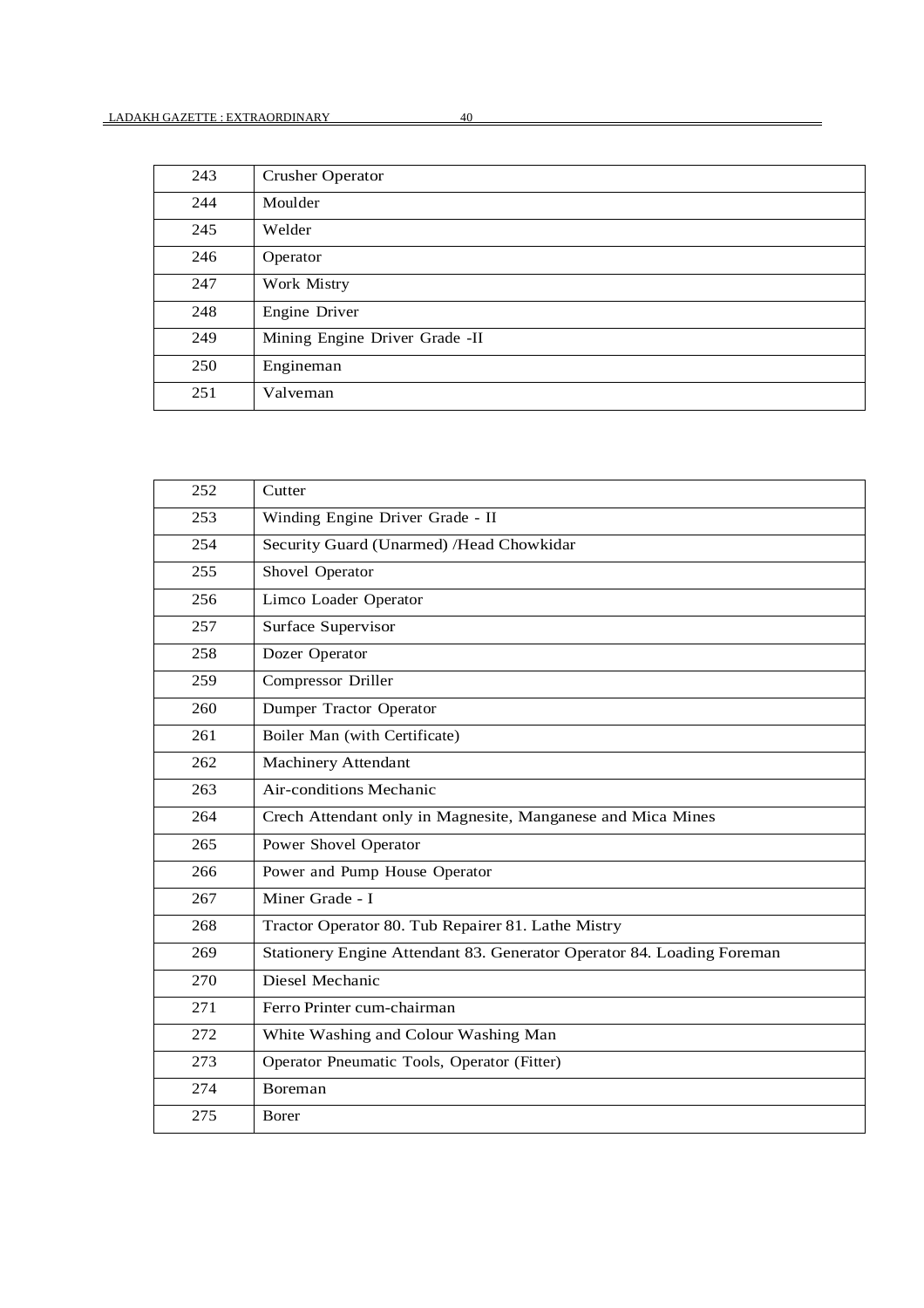| 276              | Wireman (Grade II and III, Mechanic, Electrical)                                                          |
|------------------|-----------------------------------------------------------------------------------------------------------|
| 277              | White Washer                                                                                              |
| 278              | White Washer (Selection Grade, Class II)                                                                  |
| 279              | Wireman                                                                                                   |
| 280              | Welder (Class II, Bridge work)                                                                            |
| 281              | Welder gas                                                                                                |
| 282              | Muccatam (with Compentency Certificate under MetalliferousMinesRegulations,<br>1961).                     |
| 283              | Security Guard (without arms) and other cateogires by whatever name called which are of<br>skilled nature |
| 284              | <b>Assistant (Farm)</b>                                                                                   |
| 285              | <b>Assistant (Cashier)</b>                                                                                |
| 286              | Librarian                                                                                                 |
| 287              | <b>Telex or Telephone Operator</b>                                                                        |
| 288              | Hindi Translator                                                                                          |
| 289              | Telex or Telephone Operator                                                                               |
| 290              | Hindi Translator                                                                                          |
| 291              | <b>Accounts Clerk</b>                                                                                     |
| 292              | Clerks                                                                                                    |
| 293              | Computer/Data Entry Operator                                                                              |
| 294              | Telephone Operator, Typist                                                                                |
| 295              | <b>Store Attendant</b>                                                                                    |
| 296              | M. C. Clerk                                                                                               |
| $\overline{297}$ | Munshi (Matriculate, Non-matriculate)                                                                     |
| 298              | Store Clerk (Matriculate Non-matriculate)                                                                 |
| 299              | <b>Store Keeper</b>                                                                                       |

| 300 | Store Keeper Grade I, Grade II, (Matriculate) |
|-----|-----------------------------------------------|
| 301 | Time Keeper                                   |
| 302 | Time Keeper (Matriculate Non-Matriculate)     |
| 303 | Book Keeper                                   |
| 304 | Work Munshi                                   |
| 305 | Work Munshi (Subordinate)                     |
| 306 | Magazine Clerk                                |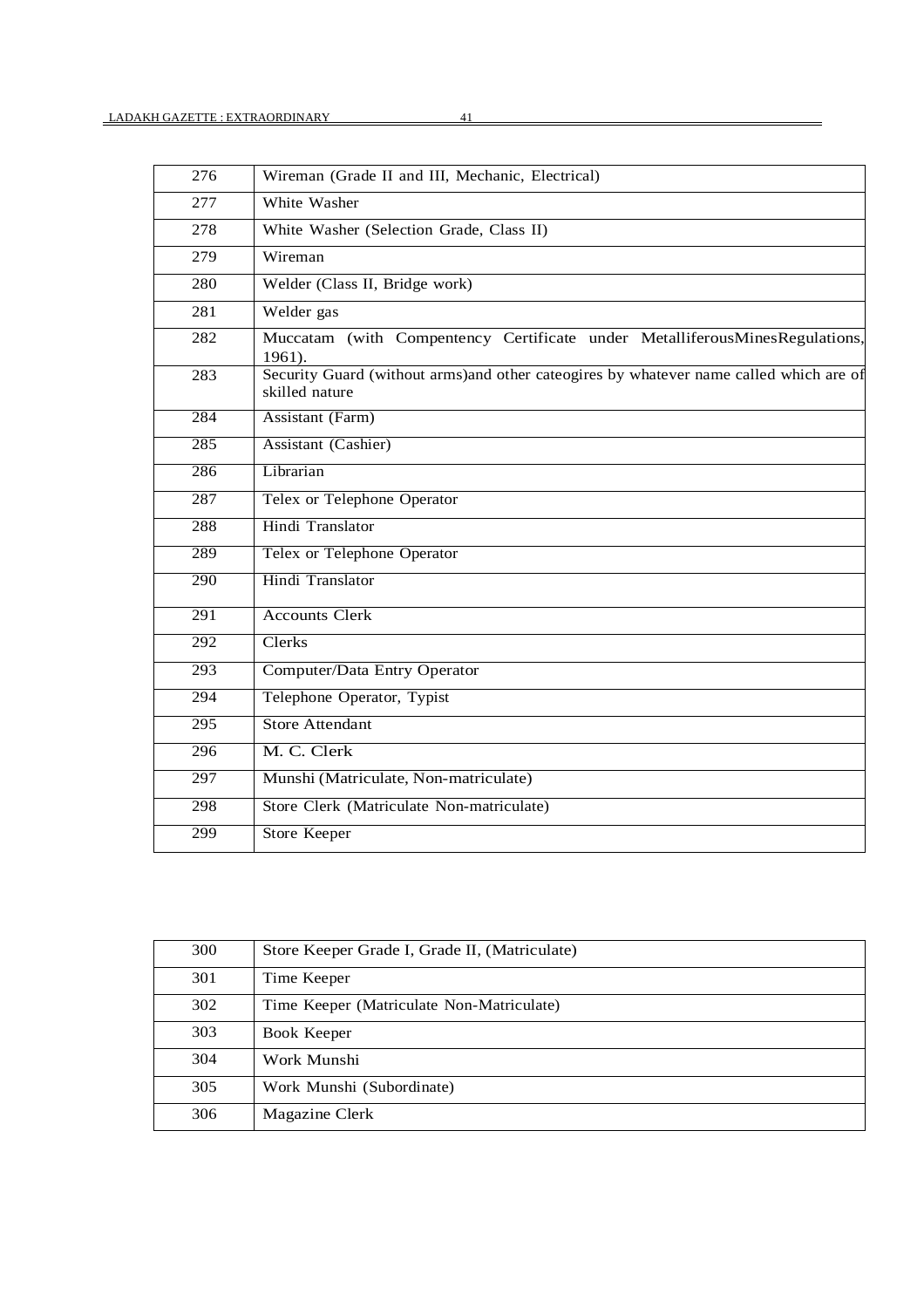| 307 | Teller Clerk                                                                     |
|-----|----------------------------------------------------------------------------------|
| 308 | Store clerk                                                                      |
| 309 | Tally Clerk                                                                      |
| 310 | Store Issuer                                                                     |
| 311 | Tool Keeper                                                                      |
| 312 | Computer/Date Entry Operator                                                     |
| 313 | Record Keeper                                                                    |
| 314 | Tracer                                                                           |
| 315 | File Clerk                                                                       |
| 316 | Register Keeper                                                                  |
| 317 | Time Keeper                                                                      |
| 318 | Clerk                                                                            |
| 319 | Munshi                                                                           |
| 320 | Typist and other categories by whatever name called which are of clerical nature |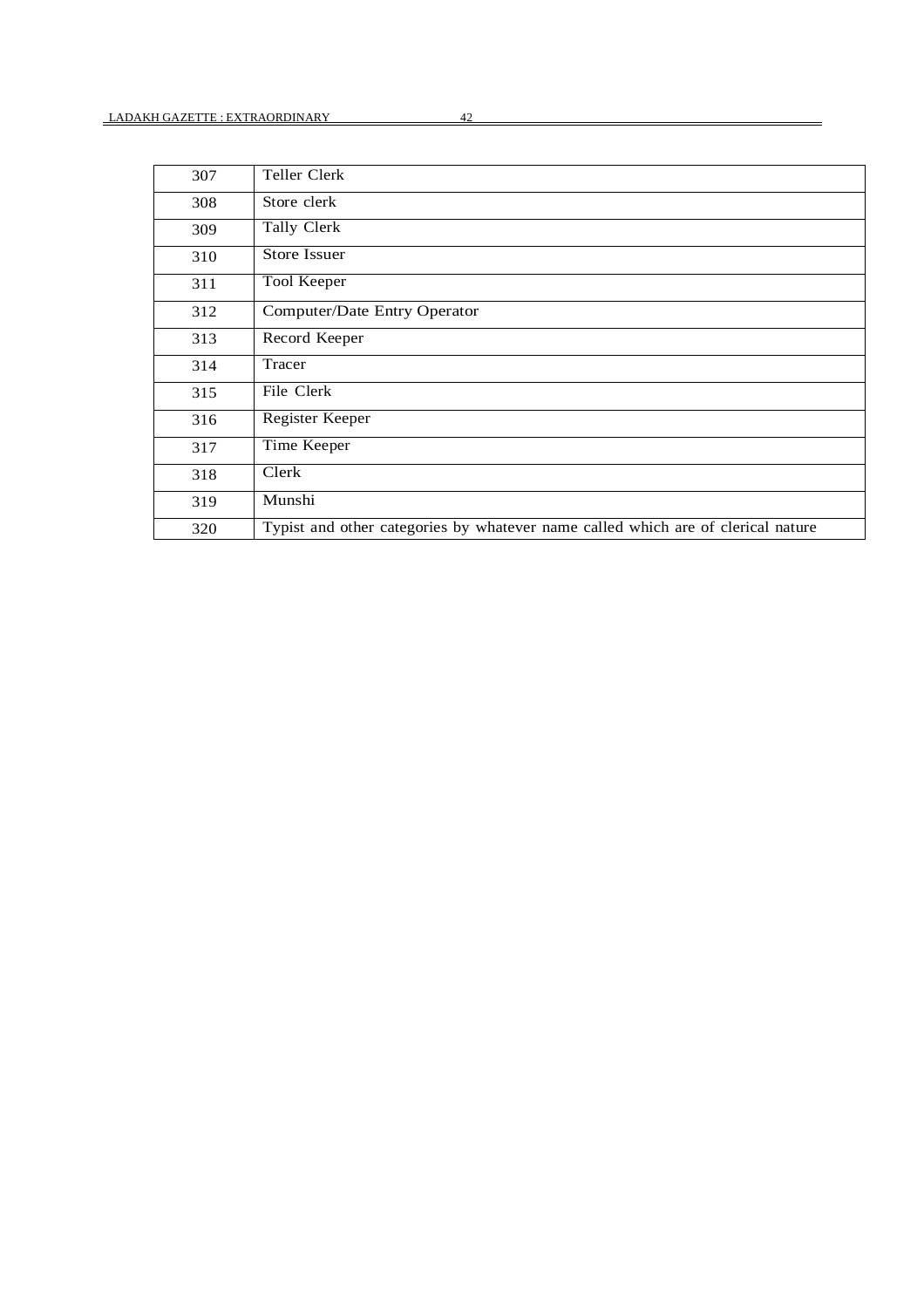| S. No.                  | <b>HIGHLY</b><br><b>SKILLED</b>                             |
|-------------------------|-------------------------------------------------------------|
| 1                       | Artificier Class I                                          |
| $\overline{2}$          | <b>Blacksmith Class I</b>                                   |
| $\overline{\mathbf{3}}$ | Carpenter Class I                                           |
| $\overline{\mathbf{4}}$ | Machine                                                     |
| 5                       | Hand Class I                                                |
| 6                       | Mason Class I                                               |
| $\overline{7}$          | Mechanic (Senior)                                           |
| 8                       | Painter (Grade I, Class I, Spray) Plasterer (Mason) Class I |
| $\boldsymbol{9}$        | Plumber (Head, class I)                                     |
| 10                      | Mistry Grade I                                              |
| 11                      | Polisher (with spray Grade I)                               |
| 12                      | Road Inspector Grade I                                      |
| 13                      | Sawyer Class I                                              |
| 14                      | Stone Cutter Class I                                        |
| 15                      | Stone Cutter Grade I                                        |
| 16                      | Stone Chisler Class I                                       |
| 17                      | Stone Mason Class I                                         |
| 18                      | Sub-Overseer (Qualified)                                    |
| 19                      | Tiler Class I                                               |
| 20                      | Tinsmith Grade I and Class I                                |
| 21                      | Upholsterer Grade I                                         |
| 22                      | Varnisher Class I                                           |
| 23                      | Welder-Cum-Fitter and Air Conditioning Mechanic             |
| 24                      | Welder (Gas) Class I                                        |
| 25                      | White Washer Class I                                        |
| 26                      | Wireman Grade I, Class I                                    |
| 27                      | <b>Wood Cutter Class I</b>                                  |
| 28                      | Grinder (Tool) Grade I                                      |
| 29                      | Operator (Batching Plant Grade I)                           |
| 30                      | Leader Grade I                                              |
| 31                      | Pile Driving Grade I                                        |
| 32                      | Pump Grade                                                  |
| 33                      | Scrapper Grade I                                            |
| 34                      | Screening Plant Grade I                                     |
| 35                      | Pump Grade I                                                |
| 36                      | Scrapper Grade I                                            |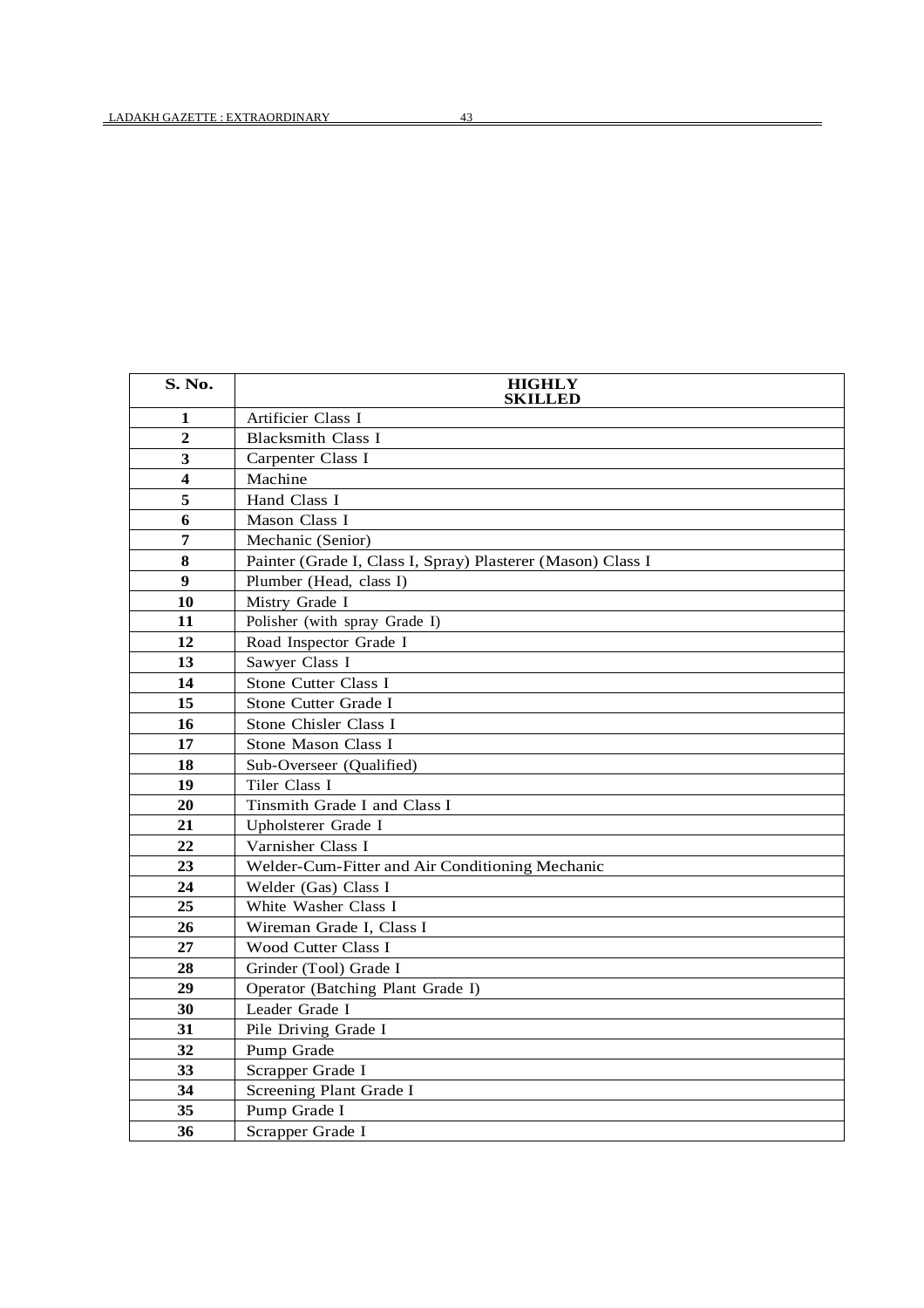| 37 | Security Guards (with arms)                                          |
|----|----------------------------------------------------------------------|
| 38 | Armature Winder Grade I                                              |
| 39 | Blacksmith Grade I and Class I                                       |
| 40 | Boilerman Grade I                                                    |
| 41 | Boilerman Foreman Grade I                                            |
| 42 | Brick Layer class I                                                  |
| 43 | Cable Joiner Grade I                                                 |
| 44 | Carpenter grade I and Class I                                        |
| 45 | Celo Cutter and Decorator                                            |
| 46 | Chargeman Class I                                                    |
| 47 | Checker (Sr) Driver Lorry Grade I                                    |
| 48 | Motor Lorry Grade I                                                  |
| 49 | Motor Lorry Grade I                                                  |
| 50 | Road Roller Grade I                                                  |
| 51 | Pump Class Electrician Grade I and Class I/ Grade I                  |
| 52 | Fitter (Grade I, Class I)                                            |
| 53 | Pipe Class I (Head)                                                  |
| 54 | Foreman(Assistant) Line Man Grade I Mason (Skilled Grade I, Class I) |
| 55 | Mast Rig                                                             |
| 56 | Mechanic Class I and Class II                                        |

| 57              | Mechanic (Diesel Grade I and Road Roller Grade I |
|-----------------|--------------------------------------------------|
| 58              | Airconditioning Grade I/Class I, Mistry Grade I  |
| $\overline{59}$ | Mistry (Airconditioning Grade I)                 |
| 60              | Overseer                                         |
| 61              | Overseer (Senior and Junior)                     |
| 62              | Dragline Grade I                                 |
| 63              | Drill Grade I                                    |
| 64              | Dumper Grade I                                   |
| 65              | Excavator Grade I                                |
| 66              | Fork Lift Grade I                                |
| 67              | Generator Grade I                                |
| 68              | Rigger Grade I                                   |
| 69              | Rigger Grade II                                  |
| 70              | Charper/Sletter Grade I                          |
| 71              | Shovel and Dragline Tractor Grade I              |
| 72              | Tradesman Class I                                |
| 73              | Turner/Miller Grade I                            |